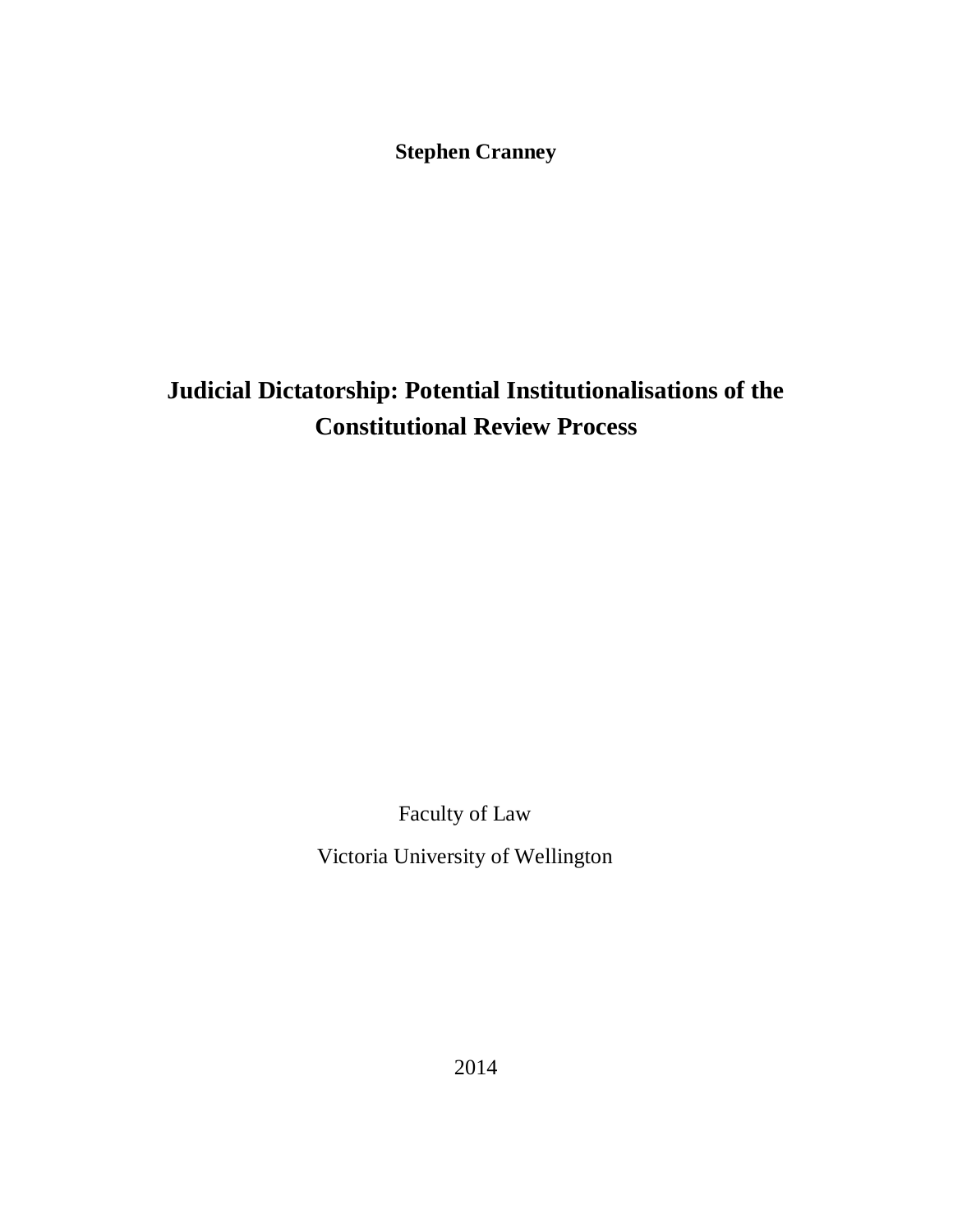#### **Table of Contents**

| L            |                |  |
|--------------|----------------|--|
| $\mathbf{I}$ |                |  |
| III          |                |  |
|              | A              |  |
|              | B              |  |
|              | C              |  |
|              | D              |  |
| IV           |                |  |
|              | A              |  |
|              | $\mathbf{1}$   |  |
|              | $\mathcal{P}$  |  |
|              | B              |  |
|              | C              |  |
| v            |                |  |
| VI           |                |  |
|              | A              |  |
|              | $\mathbf{1}$   |  |
|              | B              |  |
|              | $\mathbf{1}$   |  |
|              | C              |  |
|              | $\mathbf{1}$   |  |
|              | D              |  |
| VII          |                |  |
|              | A              |  |
|              | B              |  |
|              | C              |  |
|              | 1              |  |
|              | $\overline{2}$ |  |
|              | 3              |  |
| VIII         |                |  |
| IX           |                |  |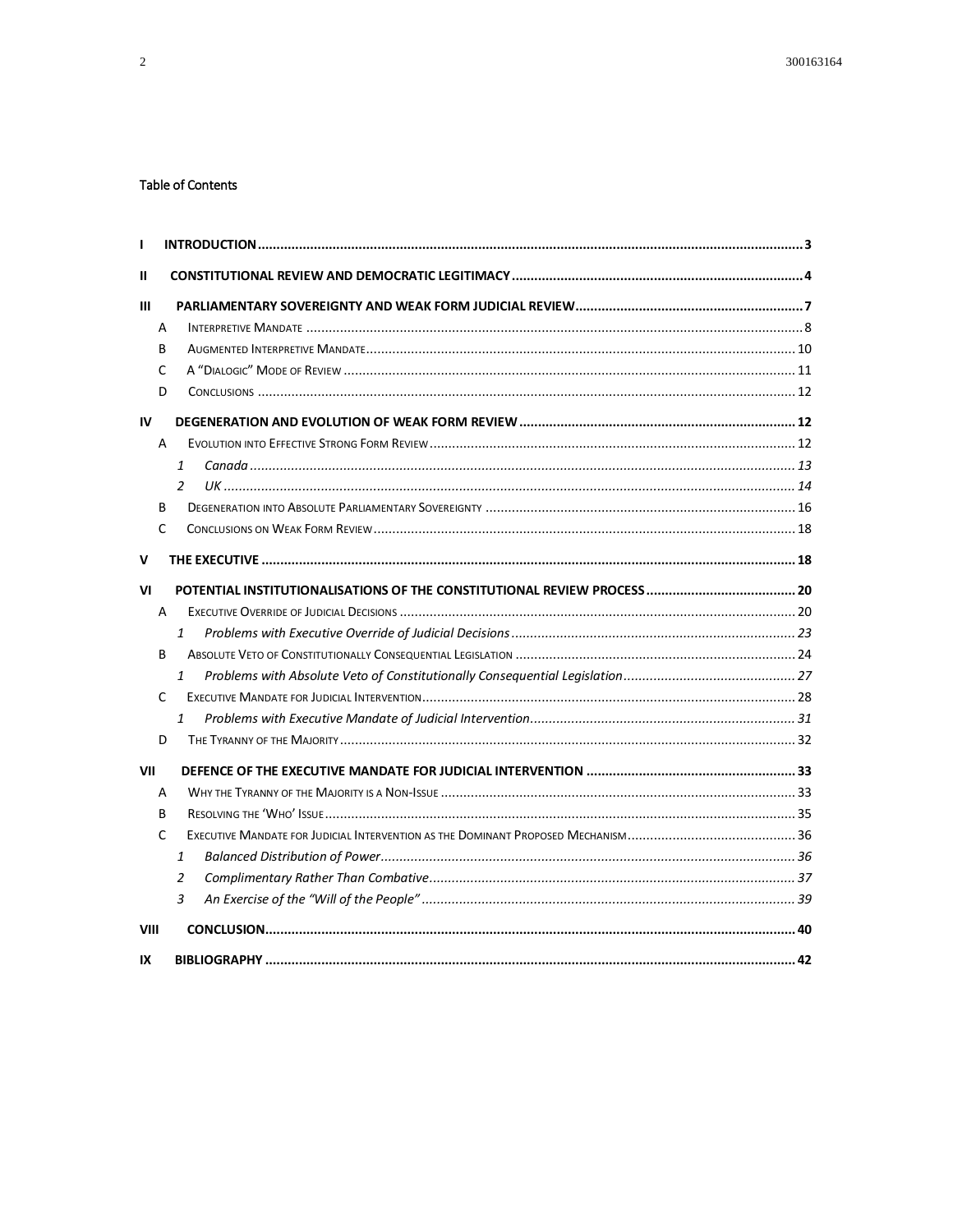*Abstract: This paper concerns constitutional review of legislation, a widely discussed issue within comparative constitutional law. Specifically, this paper addresses the issue of the lack of democratic legitimacy that U.S. style judicial review has and the potential lack of stability that other weak form constitutional review mechanisms have. Three constitutional review procedures are proposed in this paper, with the commonly overlooked executive branch playing a central role in each review mechanism. These proposed procedures aim to solve democratic legitimacy and stability issues. While all three arguably accomplish the mentioned goal, the paper addresses the issues each proposed mechanism has before defending the leading mechanism. The paper offers a possible solution to the seemingly unresolvable tension within constitutional review of parliamentary sovereignty and judicial supremacy. The described mechanisms and the outcomes they produce seems to show that democratically based constitutional review is possible and it is not necessary to rely on unelected judges to ensure that constitutional rights are maintained. Ultimately, this paper aims to show that a redistribution of constitutional review power among all state organs is the best way to ensure that legislation conforms to constitutional norms.*

# *I Introduction*

"We the People." One of the most emotion evoking and potentially over used statements has found its way to the center of many democracy-based arguments in constitutional analysis. But if the 'people' are center to democracy and the social contract that democracy constructs, then how is it that their voice has become irrelevant? This paper explores different methods of constitutional review, with an attempt to find a more democratically legitimate decision making process. It asks whether the executive branch of government should be given the task of determining the consistency of legislation with constitutional norms, including a bill of rights. Ultimately this paper argues that the underutilized organ of the executive can be employed to legitimise and solve many of the issues surrounding the constitutional review power that currently lies with the courts.

The paper begins by explaining the type of decision-making process referred to as 'constitutional review' and discusses the potential lack of democratic legitimacy that this process can have. The paper then discusses how commentators who oppose judicial review rely on ideas of parliamentary supremacy or 'weak form' constitutional review to try answer judicial review critiques. By examining three types of weak form constitutional review, we see that these processes have democratic legitimacy but have potential stability issues, seen by examples in the UK and Canada. The paper moves on to introduce the executive branch and argues that this body has an equal mandate in the constitutional review process before presenting potential executive based constitutional review procedures.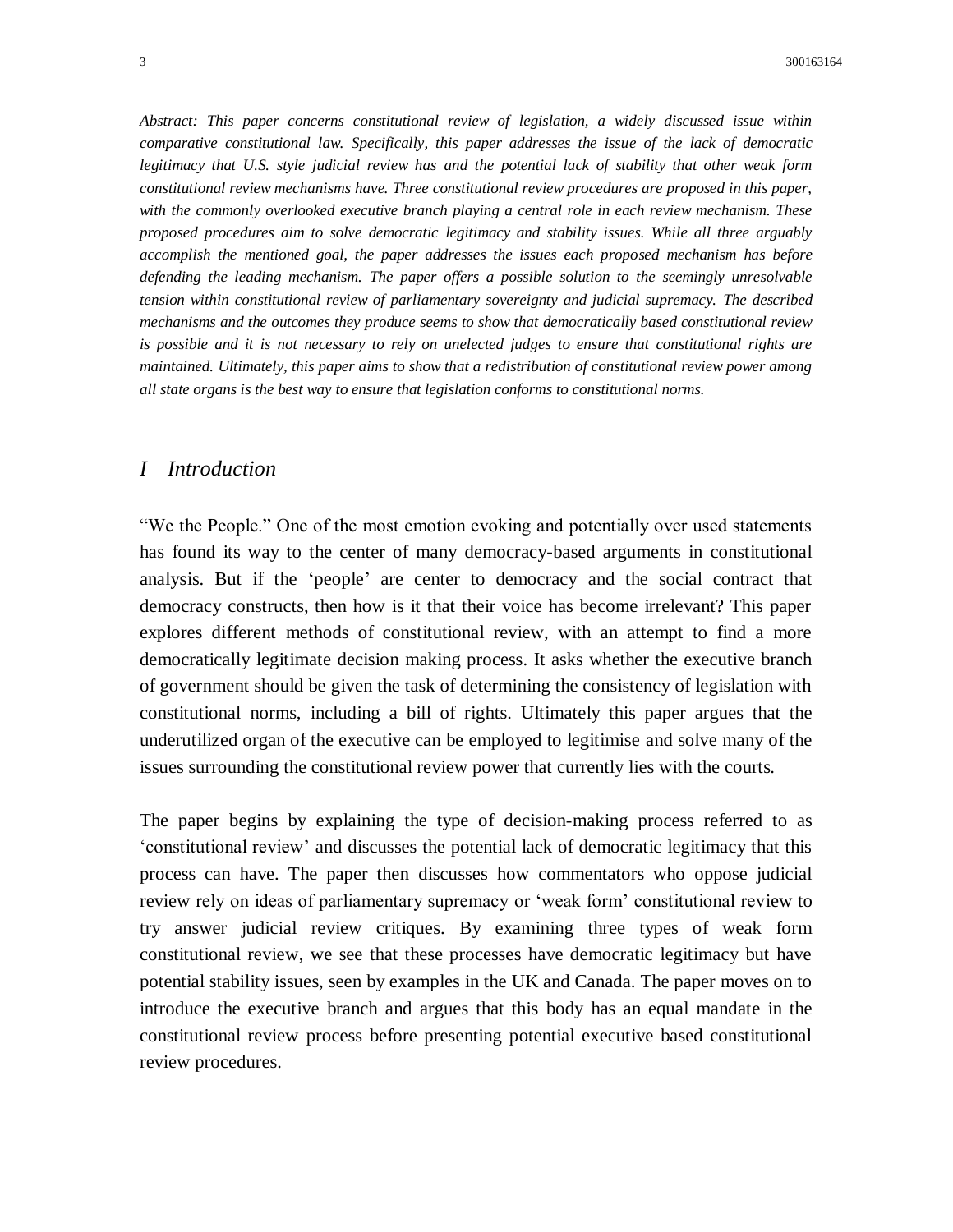The paper proposes three review mechanisms. Firstly, an executive override of judicial decisions, where the executive branch can return a piece of legislation that has been struck down to legal effectiveness. Secondly, a veto of constitutionally consequential legislation, where the executive can render a piece of legislation legally ineffective, coupled with an inability for a legislative override. Lastly, an executive mandate for judicial intervention, where the executive informs the judiciary which pieces of legislation can potentially be struck down. The paper expands of these descriptions, discussing potential problems that these methods face before finally defending one decision-making process. By this, the paper aims to satisfactorily create a stable and democratically legitimate constitutional review procedure.

# *II Constitutional Review and Democratic Legitimacy*

Constitutional review is the inquiry and decision of whether a piece of legislation is consistent with a country's constitutional norms. For the purposes of this paper, *constitutional review* should be understood as this wide meaning, completely excluding the body or method in which the inquiry and decision is arrived at. However, *judicial review* for the purposes of this paper should be understood slightly differently. Judicial review, which will be mentioned frequently, refers to the 'strong form' judicial review described by Mark Tushnet and as seen in the US. According to Tushnet, strong form judicial review is where the courts have general authority to determine the meaning of the constitution and more importantly, the courts' constitutional interpretations are authoritative and binding on the other branches of government.<sup>1</sup> In the absence of a constitutional amendment, the court's decision is final in the case of judicial review; legislation can be declared invalid and 'struck down' by the courts. This paper will mainly be focusing on the issues surrounding this type of judicial review.

It is said that judicial review requires at least three conditions for it to function within a constitutional system: $2$ 

(1) It requires the existence of a written constitution, which is conceived as a superior and fundamental law with clear supremacy over other laws;

<sup>1</sup> Mark V. Tushnet "Alternative Forms of Judicial Review" (2005) 101 *Georgetown Law Faculty Publications and Other Works* 2781 at 2784.

<sup>2</sup> Danielle E. Finck "Judicial Review: The United States Supreme Court Versus the German Constitutional Court" (1997) 20 B.C Int'l & Comp. L. Rev. 123 at 125.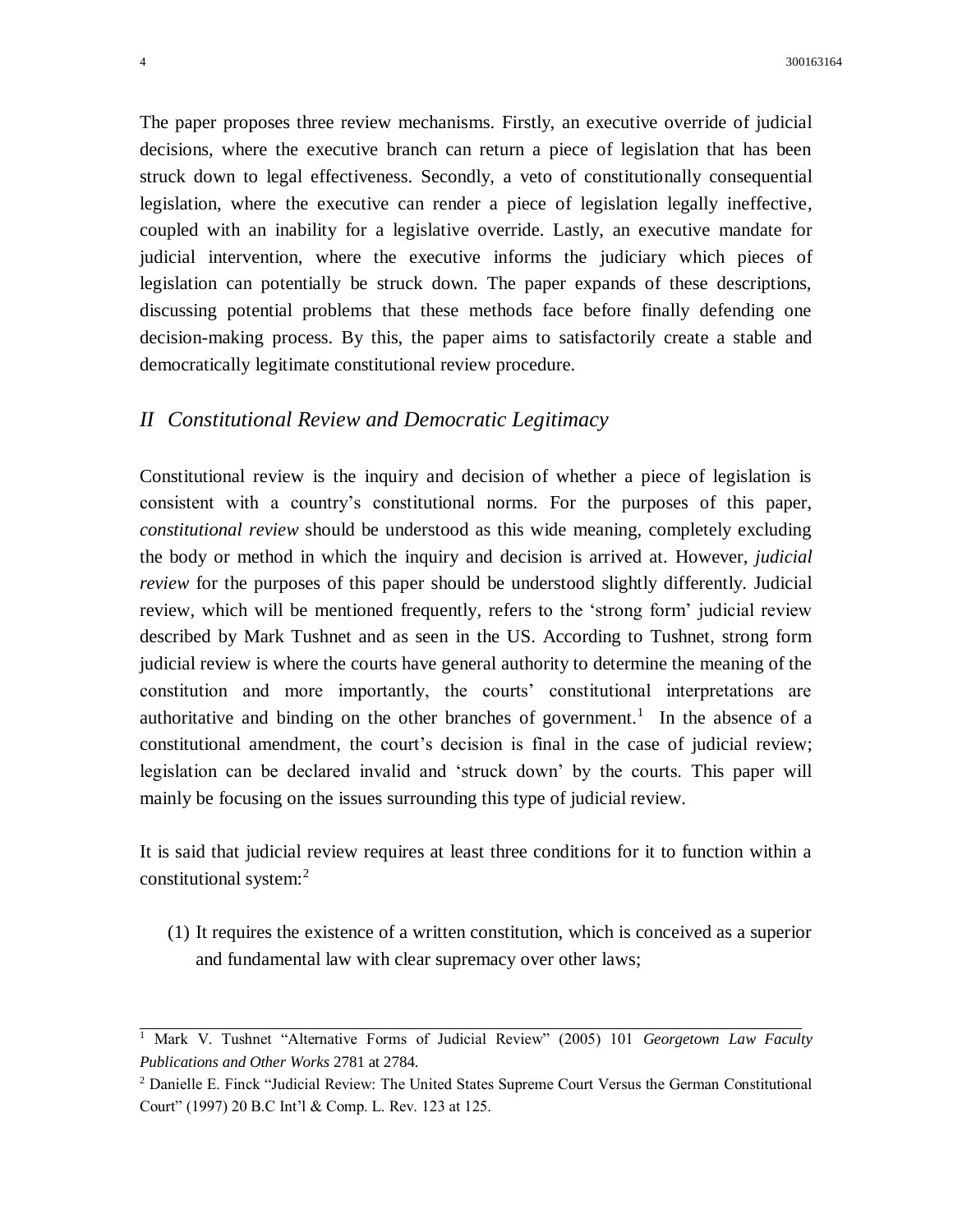- (2) The constitution must be of a rigid character; the amendments or reforms that may be introduced can only be put into practice by means of a particular process<sup>3</sup>; and
- (3) The constitution must establish the judicial means for guaranteeing its supremacy over legislative acts.

When a country has all three of these conditions satisfied, judicial review of legislation obtains the highest amount of legal supremacy and judges, as agents of the judiciary, obtain the highest amount of constitutional power. Of course any appropriately enacted constitutional amendment that alters the above conditions will have the potential to change or strip the judge's power, but in the absence of such a constitutional amendment, the judiciary is supreme.

This power given to the courts, of the judicial review of legislation, involves a group of people who seemingly enjoy no political legitimacy and certainly no democratic legitimacy to impose their preferences on citizens generally.<sup>4</sup> The judiciary's decisions work to thwart policies of the democratic branches of government.<sup>5</sup> The individuals who strike down the legislation are both unelected and unaccountable. What they are effectively doing is invalidating democratically adopted laws.<sup>6</sup> The question must be asked of how this role can be justified in a system that is based on the view that policy and value choices are for the elected and politically responsible institutions.<sup>7</sup>

Jeremy Waldron has looked closely at the above stated question, undertaking an analysis of the democratic legitimacy of judicial review. Prior to his inquiry, he creates context. Waldron describes the type of society in which his examination operates within. His assumptions are, firstly, that the society has democratic institutions in reasonably working order, including a representative legislature elected in the basis of universal adult suffrage.<sup>8</sup> Secondly, that there is a set of judicial institutions, again, in reasonably good working order, set up on a non-representative basis to hear individual lawsuits, settle disputes and uphold the rule of law.<sup>9</sup> Thirdly, that there is a commitment on the part of

<sup>&</sup>lt;sup>3</sup> This particular process is more difficult than the one used for the adoption of ordinary legislation. For example, the process may require 75% of the available votes rather than a simple 50% majority.

<sup>4</sup> Daniel Markovits "Democratic Disobedience" (2004-2005) 114 Yale L.J. 1897 at 1929.

<sup>5</sup> At 1929.

 $6$  At 1929.

<sup>7</sup> D. J. Galligan "Judicial Review and Democratic Principles: Two Theories" in Mark Tushnet *Bill of Rights*  (Ashgate, Hampshire, 2007) 37 at 37.

<sup>&</sup>lt;sup>8</sup> Jeremy Waldron "The Core of the Case Against Judicial Review" (2006) 115 Yale L.J. 1346 at 1360. <sup>9</sup> At 1360.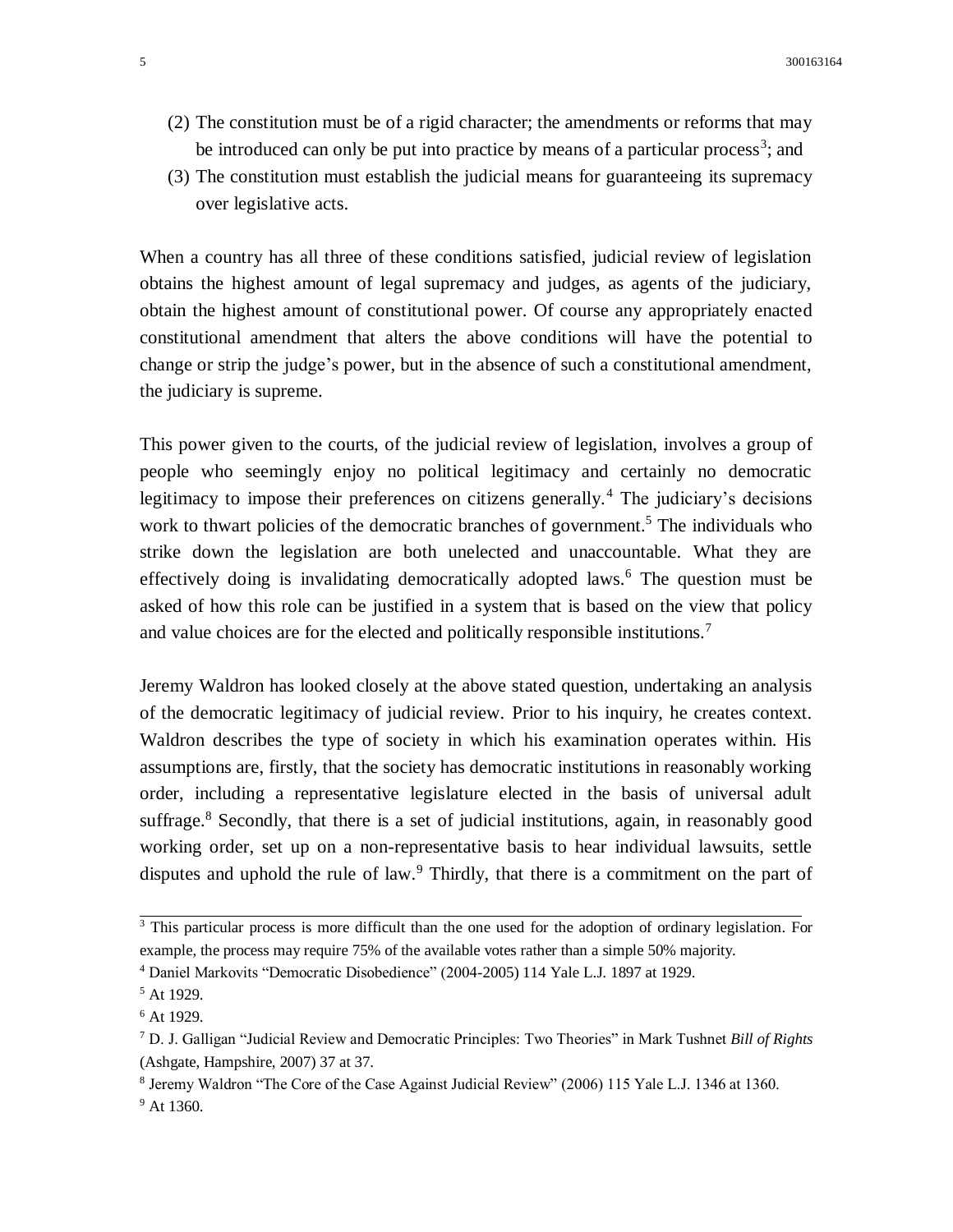most members of the society and most of its officials to individual and minority rights.<sup>10</sup> Lastly, that there exists persisting, substantial and good faith disagreement about rights among members of the society who are committed to the idea of rights.<sup>11</sup> This paper relies on these assumptions and other assumptions that will be described later.

Democratic legitimacy is a term that needs explanation. It can be best understood by the example where Waldron discusses majority decisions. A person disagreeing with a decision may ask why they should be bound or burdened by the decision.<sup>12</sup> The decision can be 'legitimised' through the process in which it was arrived at, meaning that a person who disagrees with the outcome of the decision can still accept the decision due to the legitimate means in which it was reached.<sup>13</sup> A democratic decision, reached by a majority can be said to be more legitimate than an undemocratic decision. Waldron explains why this is so.

A citizen may ask why a group of people (the legislature) should have the right to decide a question of rights affecting them. Assuming elections to the legislature are fair, then the legislature is made up of people who were all treated equal to their fellow citizens in determining who should be privileged to make up the legislature.<sup>14</sup> The people within the legislature are there due to winning a majority vote. Therefore, the legislature's decision, which is made by a majority of the legislature, is in theory a reasonable approximation of the decision that would be reached by the majority of citizens as a whole.<sup>15</sup> So in fact, what we say is that even though the decision that affects the rights of an individual is made by the legislature, the process through which that decision is made, to a certain extent, lets all individuals make a decision on the matter. It is this process which makes the democratic decisions legitimate.

Contrary to this, Waldron looks at a decision involving rights that is made by the courts. Again, a citizen who disagrees in substance about a decision affecting her rights may ask why a small group of unelected men or women may determine this matter.<sup>16</sup> A possible answer to this is that the judges are appointed by democratically elected decision makers

- <sup>12</sup> At 1387.
- <sup>13</sup> At 1387.
- <sup>14</sup> At 1387.
- <sup>15</sup> At 1387.
- <sup>16</sup> At 1390.

 $10$  Waldron "The Core of the Case Against Judicial Review", above n 8, at 1360.

 $11$  At 1360.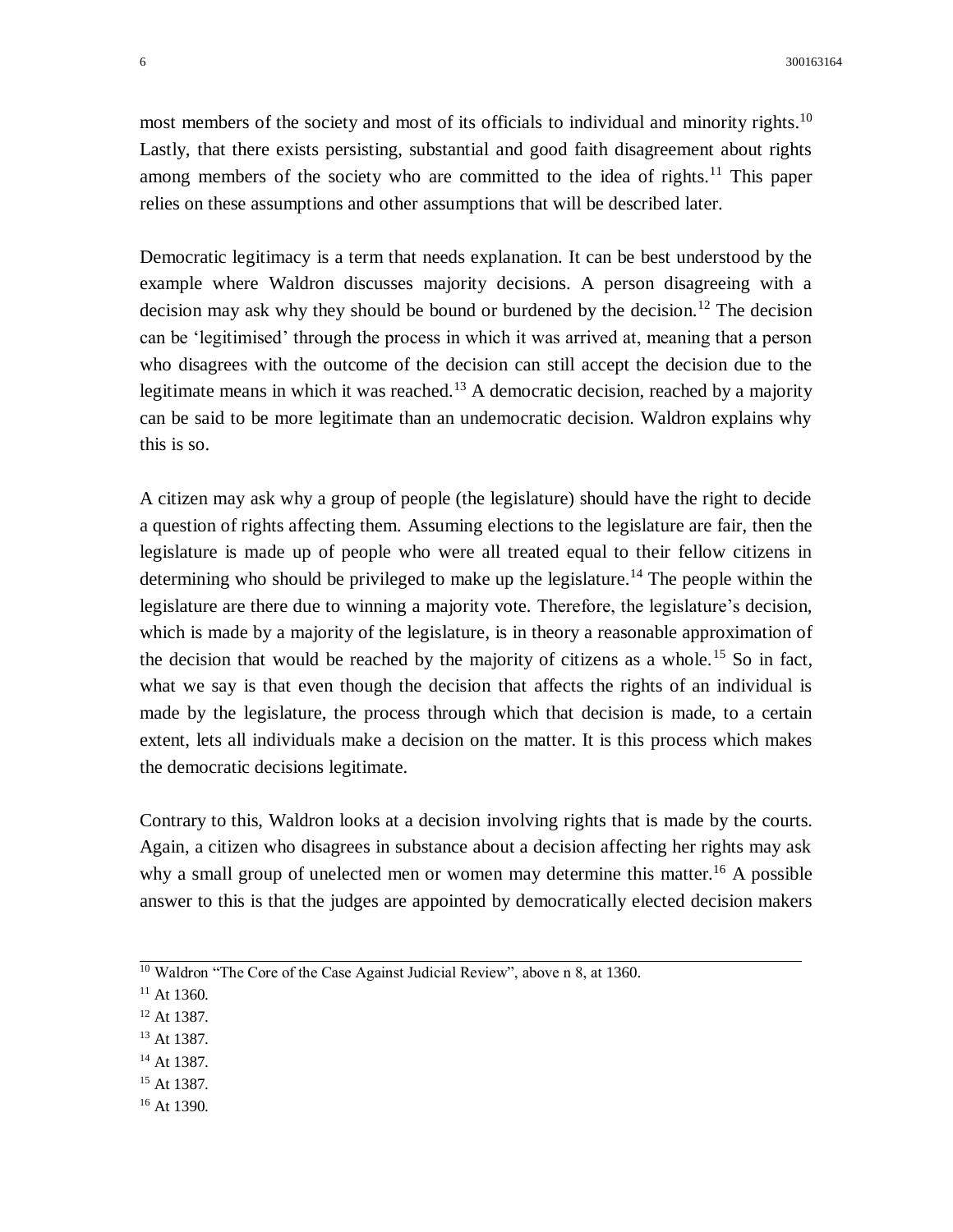or decision making bodies (such as a president or a legislature). <sup>17</sup> Because appointment stems from a democratically elected decision maker, the trickle through of democratic principles reaches the judges in a way to legitimise the process. But if legitimacy of process is a comparative matter, then the system of legislative decision-making must be superior. Although in reality the system of legislative elections and decisions is not perfect, it is evidently more superior as a matter of democracy and democratic values than the indirect and limited basis of democracy that the judiciary can be said to have.<sup>18</sup> Legislators are at all times accountable to their constituents and their behavior is representative of the electoral credentials that were put forward and agreed with by the majority of voters when the voters accepted that person into the participation of political decision making.<sup>19</sup> This is not true for judges. They are not accountable to any person or entity, and it is this factor within the judicial decision making process which can be said to place the nail in the coffin for any type of pretended democratic legitimacy that a judiciary can be said to have.

Based on Waldron's explanation of democratic legitimacy and the examples he gives, it is fairly clear that a decision affecting individual's rights which is made by the judicial branch of government has little legitimacy when compared to a decision made by a democratic and representative branch of government. If this is the case, then how have commentators responded to issues relating to judicial review of legislation?

# *III Parliamentary Sovereignty and Weak Form Judicial Review*

When constitutional review takes place, what we have are members of a society disagreeing about whether a piece of legislation violates an individual's rights.<sup>20</sup> We have one party saying that, in their opinion, legislation has infringed their constitutionally entrenched rights, whereas another party is saying, in their opinion, that the legislation does not restrict constitutional rights. In the case of potentially ambiguous legislation, this disagreement is completely reasonable and will need resolving. Judicial review of legislation is one method of resolving this disagreement. However, as explained above, this decision making process can be said to lack democratic legitimacy. What is needed is a decision making procedure in which members of society can agree with the legitimacy of the decision making process, even when they disagree about rights or the outcomes

 $17$  Waldron "The Core of the Case Against Judicial Review", above n 8, at 1391.

<sup>18</sup> At 1391.

<sup>19</sup> At 1391

 $20$  At 1371.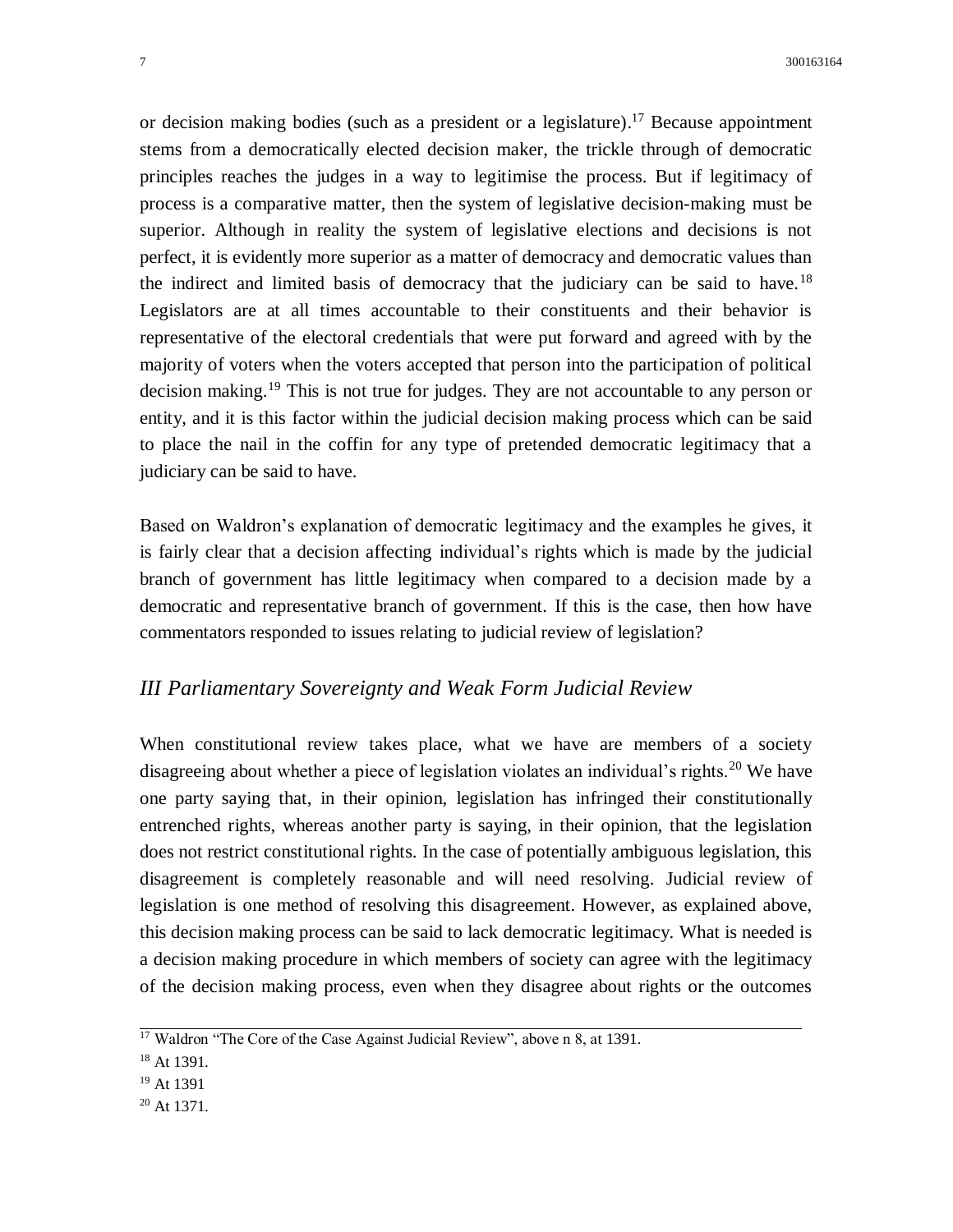that the decision making process produces. Commentators addressing judicial review of legislation have suggested other methods of resolving constitutional disagreements that are potentially more democratically legitimate and which leave the final say of a statute's compliance with constitutional norms in the hands of the legislature.

What Tushnet refers to as "weak form" judicial review is a method of constitutional review that reduces the tension between judicial review and democratic self-governance, while acknowledging that constitutionalism requires some limits on self-governance.<sup>21</sup> What this means is that weak form review methods act as a check on legislation, giving an opinion as to whether the statute is compliant with constitutional norms. The weak form process acts as a qualified limit on Parliament's sovereignty. It attempts to keep the legislative branch inside their constitutional limits by creating pressure on the legislature to make statutes that conform to constitutional norms. However, what differs with weak form review is that the opinion expressed as to the constitutionality of legislation can always be subjugated by the opinion of parliament, who has the final say in a disagreement about legislation's constitutionality. It is this aspect of the mechanism that creates democratic legitimacy. Tushnet explains three differing types of weak form judicial review procedures.

#### *A Interpretive Mandate*

A 'pure interpretive mandate' centers on a statutory bill of rights that is not entrenched and is not supreme law. <sup>22</sup> The process can be best understood by looking at the specifics of the procedure in place in New Zealand. The Bill of Rights Act 1990 is an ordinary statute, which in theory could be repealed by a majority at any time.<sup>23</sup> It lists a number of fundamental individual rights, but what is important is that these rights are not directly enforceable. The act does not let the courts hold legislation as invalid due to a violation of a substantive right.<sup>24</sup> Instead, where a piece of legislation can be given a meaning

<sup>21</sup> Mark Tushnet *Weak Courts, Strong Rights: Judicial Review and Social Welfare Rights in Comparative Constitutional Law* (1<sup>st</sup> ed, Princeton University Press, Oxfordshire, 2008) at 23.

 $22$  Mark Tushnet "The Rise of Weak-Form Judicial Review" in Rosalind Dixon and Tom Ginsburg (eds) *Comparative Constitutional Law* (Cheltenham, Edward Elgar, 2011) at 323.

<sup>23</sup> Tushnet *Weak Courts, Strong Rights: Judicial Review and Social Welfare Rights in Comparative Constitutional Law*, above n 21, at 25.

 $24$  Bill of Rights Act 1990, s 4.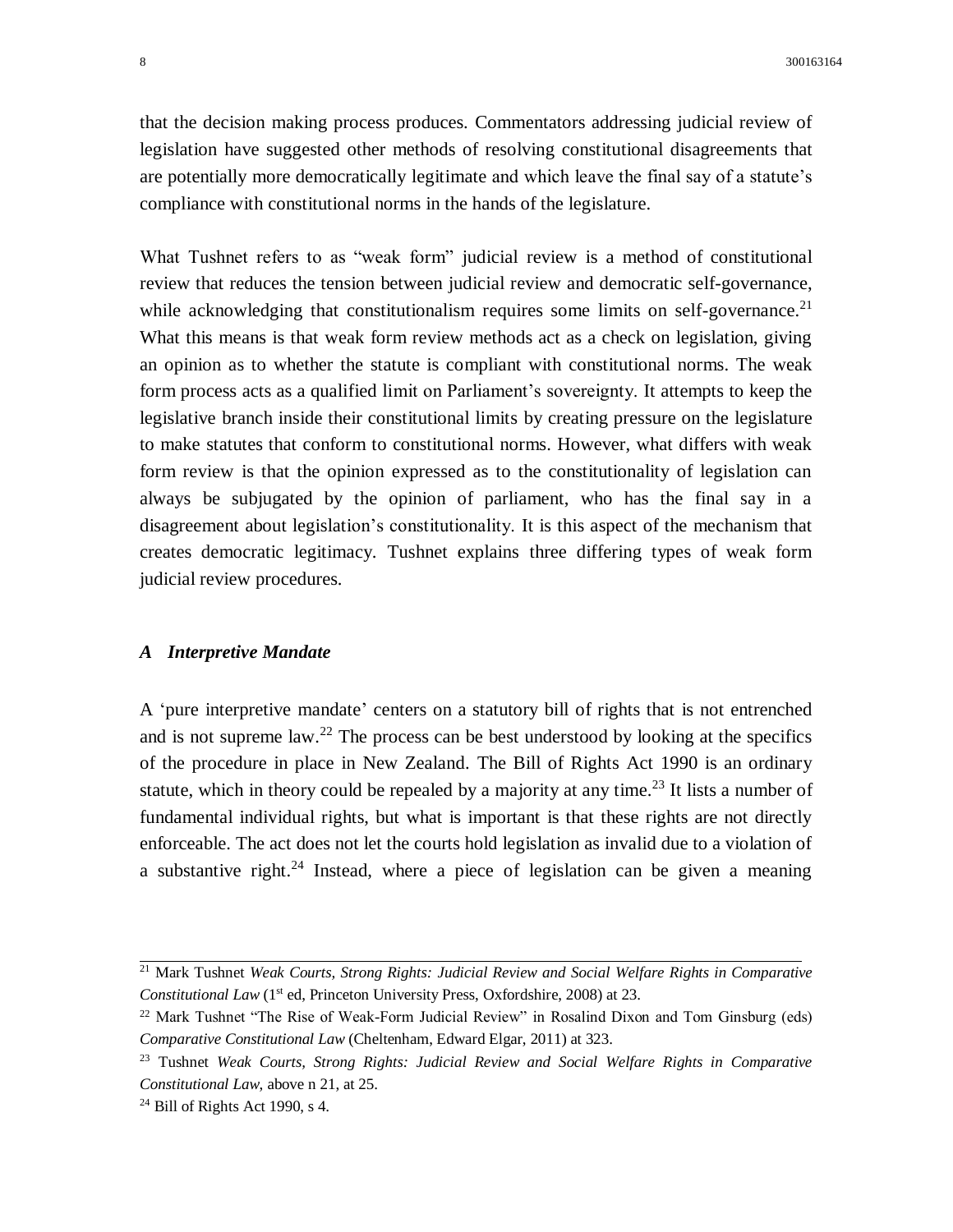consistent with the rights and freedoms listed in the act, then that meaning must be preferred to any other meaning.<sup>25</sup>

How then can this be seen as a weak form of constitutional review? Tushnet explains. When determining what a statutory provision means, a judge begins by using ordinary tools of statutory interpretation, such as the statue's purpose, its legislative history, various cannons of statutory interpretation and so on.<sup>26</sup> Two possible scenarios can occur. A judge can discover when using the interpretive tools that some tools lead towards a rights protective interpretation and some lead towards a rights restrictive interpretation. Due to the Bill of Rights Act, the interpretive mandate requires the judge to adopt the rights protective mandate.<sup>27</sup> The second scenario is where nearly all of the interpretive tools point toward the rights restrictive interpretation.<sup>28</sup> Here is where the clarity of the interpretive mandate as a weak form of judicial review can be seen. Even though parliament has made it reasonably clear as to what their intentions of the statute are, the fact that is it *possible* to interpret the statute in a more rights protective way will trump the statute's relatively clear purpose. Here, the possible disagreement of the meaning of a statute will result in courts accepting the most rights friendly and constitutional meaning. The fundamental assumption behind weak form judicial review is a reasonable disagreement over the meaning of constitutional provisions. As long as a reasonable rights protective interpretation is possible, this is how the disagreement will prima facie be decided.

Let's say the legislature disagrees with the courts rights protective interpretation. Although it was reasonably possible for the courts to interpret the statute the way they did, let's say it was not how the legislature intended the statute to be read and as a result, the policy that was trying to be put in place has been limited. How then can this conflict be solved? This is where parliamentary sovereignty is seen, the second fundamental aspect of weak form judicial review. A majority in parliament can pass a new piece of legislation, directing the courts as to how to interpret the previously impugned statute. By closing the loophole for a possible interpretation and by instructing the courts as to the

 $\frac{25}{25}$  Bill of Rights Act 1990, s 6.

<sup>26</sup> Tushnet *Weak Courts, Strong Rights: Judicial Review and Social Welfare Rights in Comparative Constitutional Law*, above n 21, at 25.

 $27$  At 25.

<sup>28</sup> Tushnet *Weak Courts, Strong Rights: Judicial Review and Social Welfare Rights in Comparative Constitutional Law*, above n 21, at 25-26.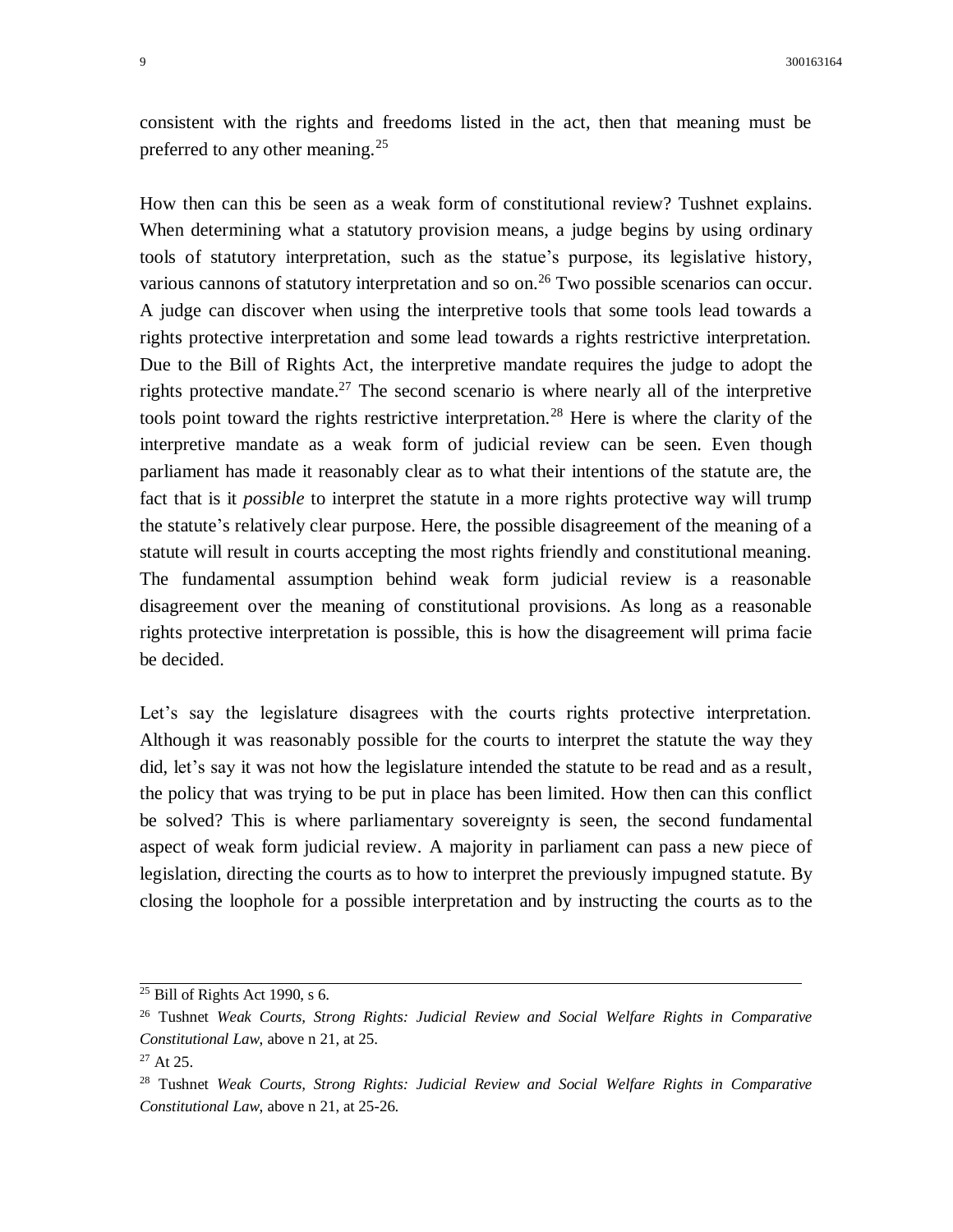exact interpretation intended by parliament, the legislature always has the legal power to end the constitutional disagreement with its own full and final opinion.

### *B Augmented Interpretive Mandate*

What Tushnet refers to as an 'augmented interpretive mandate' is the current weak form judicial review process that exists in the UK. Basically, it is the same as the New Zealand form of interpretive mandate, with some extra powers held by other government organs. The Human Rights Act 1998<sup>29</sup> (HRA) directs the courts to interpret a statute to be consistent with fundamental rights, just as the pure interpretive mandate does. However, it also give the courts an increased power to declare statutes incompatible with rights stated in the HRA if the courts are unable to interpret legislation in a rights protective manner.<sup>30</sup> This declaration does not strike down the statute; in fact, it does not have any effects on an individual's legal rights. $31$  What the declaration can do is fast track an amendment process for the impugned legislation, bypassing some of the ordinary procedural obstacles.<sup>32</sup>

This process acts as a weak form of judicial review for all the reasons that a pure interpretive mandate does. It attempts to view legislation in the most constitutionally friendly manner, but also makes an official statement to parliament and the country's citizens when a piece of legislation cannot be interpreted in line with constitutional rights. The declaration states unequivocally that the judiciary disagrees with parliament as to the constitutionality of a piece of legislation. Importantly however, while this may create social and political pressure that parliament must respond to, it does not create any legal consequence that parliament must respond to. Although the judiciary has a disagreement about a piece of legislation's conformity with constitutional norms, its opinion is legally trumped by parliament.

<sup>29</sup> Human Rights Act 1998 (UK).

<sup>30</sup> Human Right Act 1998 (UK) , s 4.

<sup>31</sup> Tushnet *Weak Courts, Strong Rights: Judicial Review and Social Welfare Rights in Comparative Constitutional Law*, above n 21, at 28.

<sup>32</sup> At 28.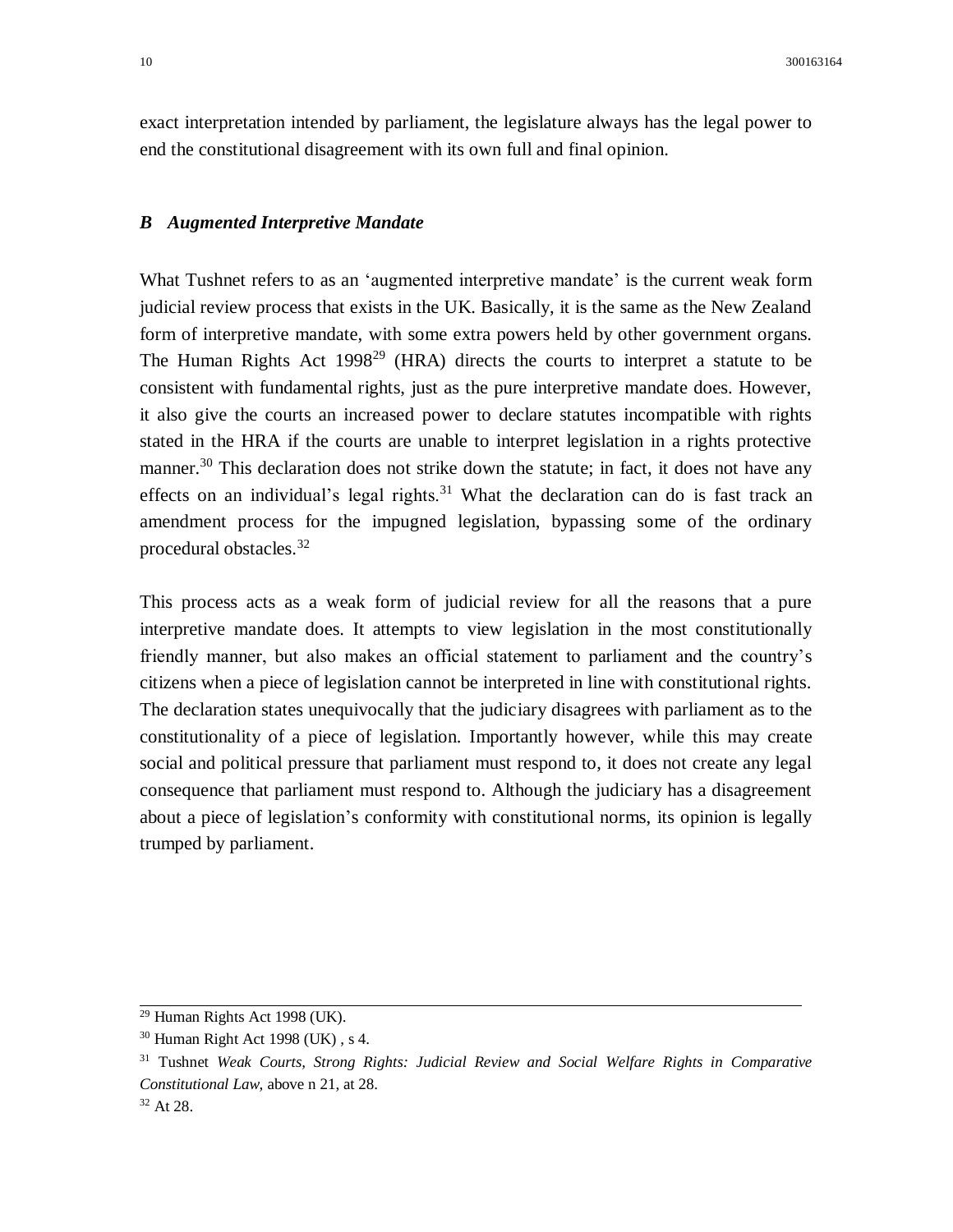# *C A "Dialogic" Mode of Review*

The last weak form judicial review process stems from the Canadian Charter of Rights.<sup>33</sup> This form of review gives power to the court to suspend the legal effect of legislation of a statute pending a legislative response through ordinary legislation.<sup>34</sup> Peter Hogg refers to this type of review as "dialogic" due to the constitutional dialogue that it arguably creates between the judicial and legislative branches of government.<sup>35</sup>

Section 33 of the Charter provides that the Canadian legislature can make statutes effective, for renewable five-year periods, "notwithstanding" their inconsistency with a large number of important charter provisions as interpreted by the court.<sup>36</sup> Rights such as the freedom of religion, expression, peaceful assembly, life, liberty and justice can all be subjugated if legislation is passed and section 33 is employed to protect the statute's effectiveness notwithstanding a court interpreted charter breach.<sup>37</sup> There are rights enshrined in the Charter which section 33 cannot apply to, namely democratic rights such as the right to vote and the length of parliament.<sup>38</sup> This type of constitutional review and its underlying democratic compliance can be explained best with an example. Say a legislature believes, in their opinion, a bill conforms to constitutional principles and it passes it into legislation. The judiciary has a case before them questioning the constitutionality of the piece of legislation and deems it, in their opinion, unconstitutional. What we then have is a classic disagreement between the courts and the legislature about the constitutionality of legislation. With the courts judgment, the impugned statute becomes ineffective, exactly as would occur in the US. However, the legislature is able to pass an ordinary piece of legislation by a simple majority to override the court's decision and make the impugned legislation effective "notwithstanding" the court's opinion as to its unconstitutionality. Over all, the process is one that maximises judicial scrutiny of legislation while still ultimately bowing to democracy.

<sup>33</sup> Canada Act 1982 (UK) ch 11, sch B pt I ('Canadian Charter of Rights and Freedoms').

<sup>&</sup>lt;sup>34</sup> Tushnet "The Rise of Weak-Form Judicial Review", above n 22, at 325.

<sup>35</sup> Peter W. Hogg and Allison A. Bushell "The Charter Dialogue Between Courts and Legislatures: (Or Perhaps the Charter of Rights Isn't Such a Bad Thing After All)" (1997) 35 OHLJ 75 at 79-81.

<sup>36</sup> Tushnet *Weak Courts, Strong Rights: Judicial Review and Social Welfare Rights in Comparative Constitutional Law*, above n 21, at 31-32.

 $37$  Canada Act 1982 (UK) ch 11, sch B pt I ('Canadian Charter of Rights and Freedoms') s 33(1).

<sup>&</sup>lt;sup>38</sup> Above.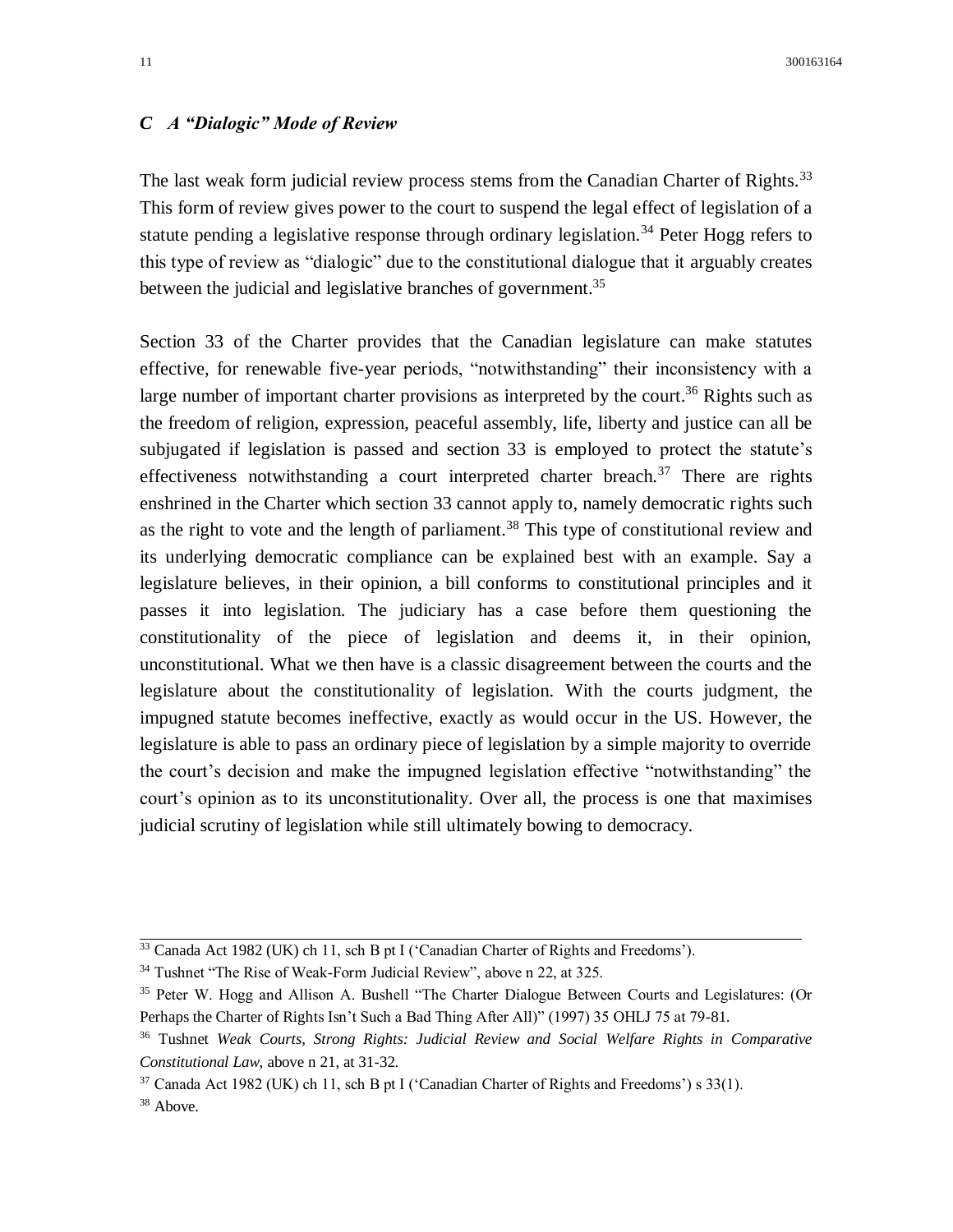## *D Conclusions*

US style judicial review can be said to be unsatisfactory due to the lack of democratic legitimacy. A search for a more democratic process is the entire purpose of this paper. At this point then, hasn't the issue been solved by the above described constitutional review methods of New Zealand, the UK and Canada? Do these methods not fix the legitimacy issue? As explained below, these methods of review, whilst prima facie solving the democratic legitimacy issues, are potentially unstable and may lead to either degeneration into absolute parliamentary sovereignty or the evolution into effective strong form review over time.

# *IV Degeneration and Evolution of Weak Form Review*

Sustaining a weak form constitutional review process has been said to be a potentially difficult thing to accomplish.<sup>39</sup> This difficulty can be explained by looking closer at the above term. A weak form constitutional process is deliberately weaker than strong form review, with the judiciary lacking the final say on constitutional disagreements. However, it is still a process that inquires into the constitutionality of legislation*.* The problem is that a mechanism may, eventually, evolve into a process which no longer resembles a weak form, or conversely, become so weak that is fails as a constitutional review function entirely.

#### *A Evolution into Effective Strong Form Review*

A weak form system might exist in theory, but in reality operate as a strong form of constitutional review. Such an occurrence would happen when legislatures do not respond to interpretive expansions by the courts or when legislatures routinely adopt judicial proposals to changes in legislation.<sup>40</sup> Even though the final *legal* power lies with the legislature due to the structure of the weak form mechanisms, in effect, the legislature's acceptance of the court's ruling on constitutional issues can be said not to be a form of 'judicial dialogue', but instead an acceptance of judicial supremacy in constitutional disagreements. Even though the legislature has the potential to have the final say as to the constitutionality of a piece of legislation, the fact that it doesn't use this power could be construed as deference to the judiciary and an acceptance of their

<sup>&</sup>lt;sup>39</sup> Tushnet "The Rise of Weak-Form Judicial Review", above n 22, at 330.

<sup>40</sup> At 330.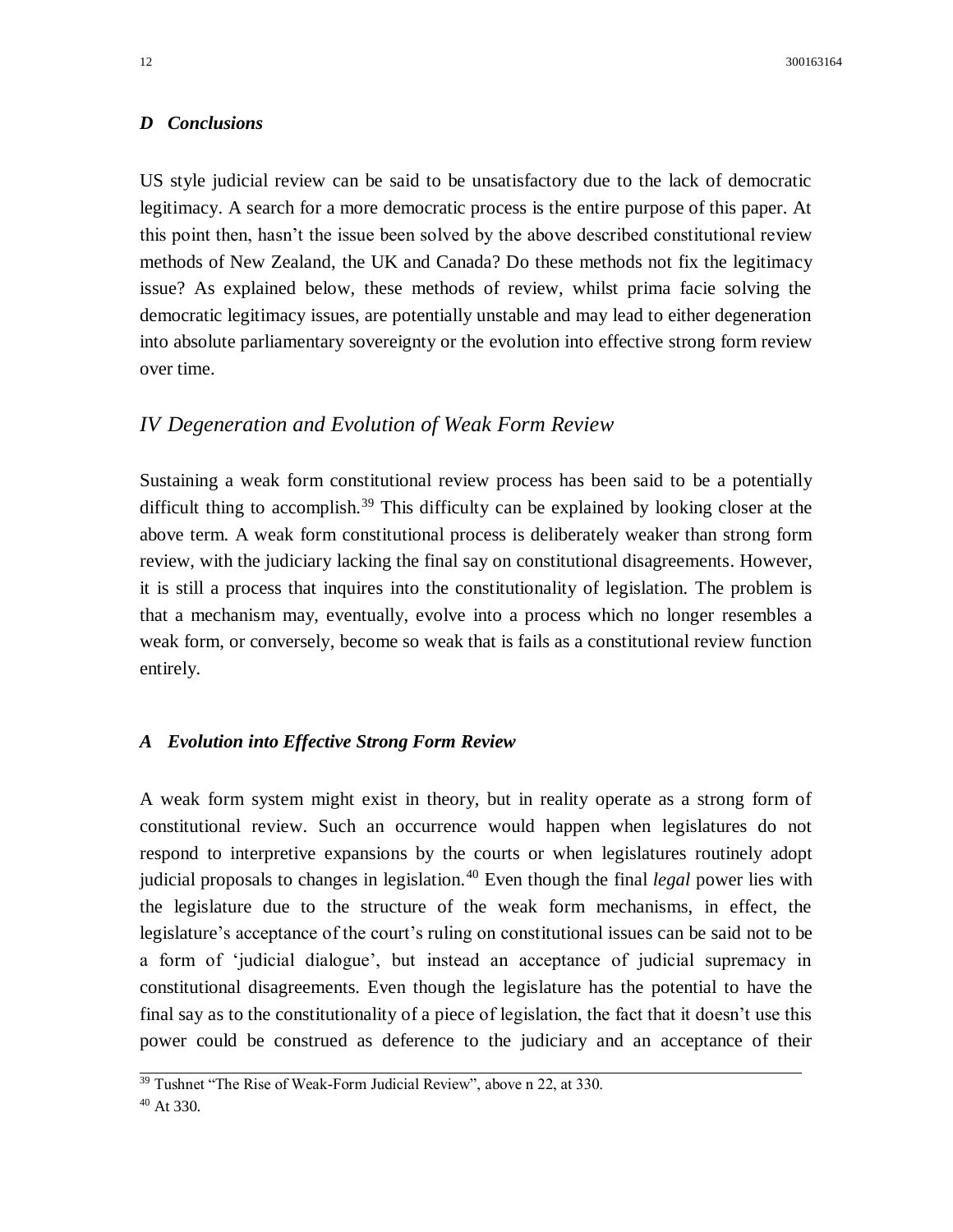supremacy. This potential problem with weak form judicial review, being that it has the potential to evolve into effective strong form review, can be seen through experiences in Canada and the UK.

#### *1 Canada*

The federal government of Canada has never invoked the notwithstanding clause.<sup>41</sup> Such a clause has fallen into desuetude, discredited by its use in Quebec and by threats of use that were never effectively carried out.<sup>42</sup> Of the mere 16 times the notwithstanding clause has been invoked, 13 of these were in Quebec and were done without public involvement.<sup>43</sup> There seems to be no evidence of any public debate occurring over these 13 acts, conversely, the public basically ignored the section's use.<sup>44</sup> In all cases but one,<sup>45</sup> section 33 has been used preemptively and not as a response to judicial striking down of legislation.<sup>46</sup> In response to these points, Snow raises a very interesting question, asking: $47$ 

"If the notwithstanding clause remains a legitimate constitutional instrument, why has it been used so infrequently? In particular, why has it not been used to response to a court ruling with which the government disagrees?"

Asking Snow's question in a slightly different way, can it be that the federal legislature of Canada has never disagreed with the constitutional interpretations of the Courts? Surely this cannot be the case. It would be a difficult argument to make that the legislature reasonably believed that all of the statutes that have been subsequently struck down by the Supreme Court of Canada were unconstitutional. A more reasonable answer to why the federal legislature has not used section 33 in response to court's rulings is because the legislature is deferring to the judiciary in cases of constitutional disagreement. A stronger

<sup>&</sup>lt;sup>41</sup> David Snow "Notwithstanding the Override: Path Dependence, Section 33 and the Charter" 2008-2009 8 Inovations: A Journal of Politics 1 at 1.

<sup>42</sup> Tushnet "The Rise of Weak-Form Judicial Review", above n 22, at 330.

<sup>&</sup>lt;sup>43</sup> David Snow "Notwithstanding the Override: Path Dependence, Section 33 and the Charter", above n 41, at 3.

<sup>44</sup> Tsvi Kahana "The Notwithstanding Mechanism and Public Discussion: Lessons from the Ignored Practice of Section 33 of the Charter" (2001) 44-3 Canadian Public Administration 255 at 259-260.

<sup>45</sup> See *Ford v Quebec (Attorney General)* (1988) 2 (SCR) and Bill 178.

<sup>46</sup> David Snow "Notwithstanding the Override: Path Dependence, Section 33 and the Charter", above n 41, at 3.

 $47$  At 4.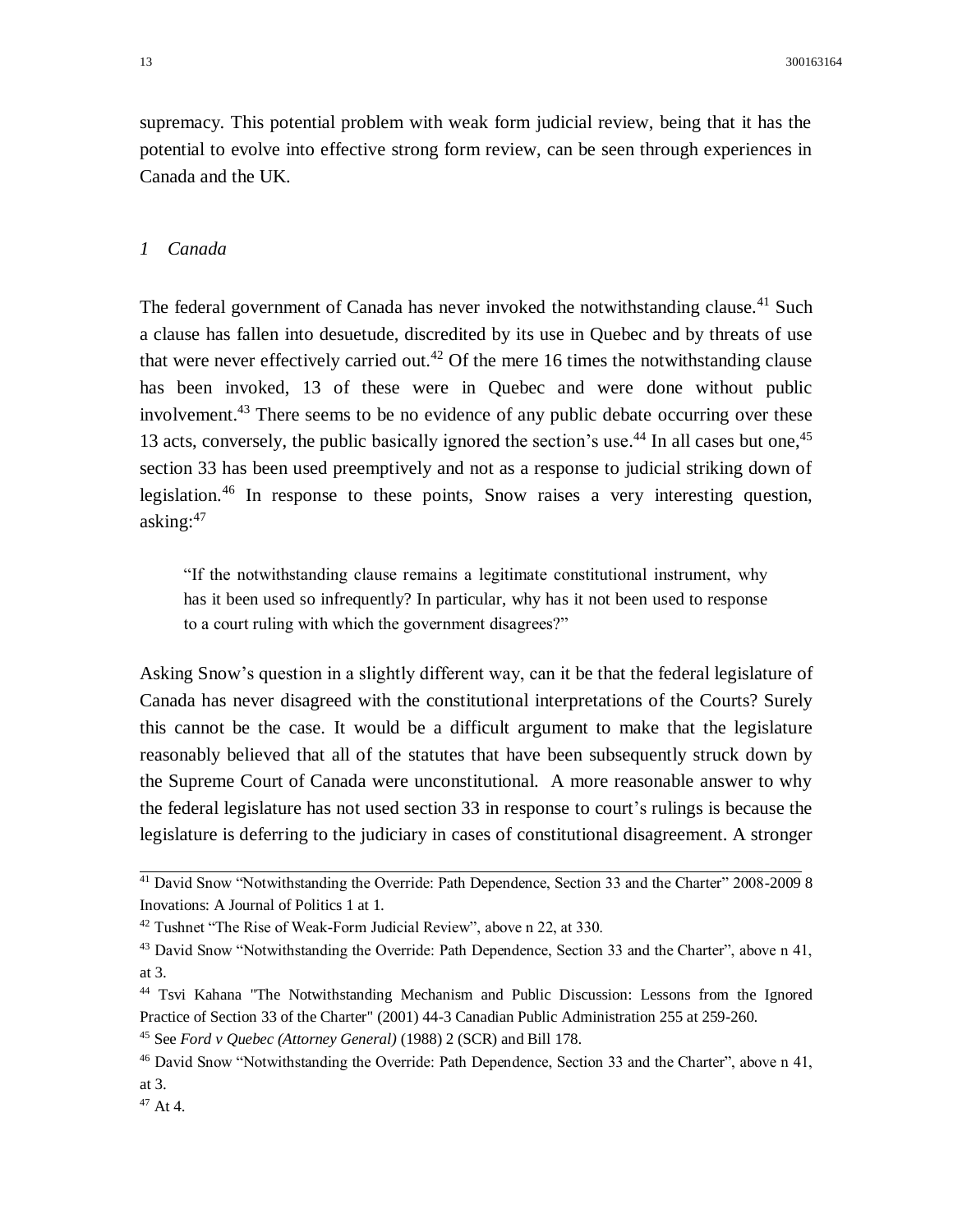way of saying this is that the legislature is accepting the supremacy of the courts in regards to whether legislation complies with constitutional norms. While the legislature has the power of the final say, the fact that it never uses it cannot be overlooked. What is equally important in a constitutional review process is the reality of the process and not merely the design. Perhaps the answer to this non-use is that the legislature is reserving the power for exceptional circumstances, such as when a judiciary is clearly trying to impose their ideology on the legislature. Returning to the assumptions of Waldron however, the judicial system is assumed to be in good working order with judges existing to reach an impartial decision on a legal dispute. Assuming this is what exits in Canada, it is unlikely that the judges would attempt to impose their particular ideologies through judicial decisions. What is arguably more likely, from the proven lack of use of the notwithstanding clause, is an acceptance of judicial supremacy.

Arguably, while the *legal* system in Canada is one where parliament has supremacy, the *effective* system is one where the judiciary has supremacy. If the effective system gives the judiciary the final word of constitutional disagreements, then this looks much more like a strong form of judicial review, rather than the weak form that Canada supposedly has. This shows, in practice, the potential issue that weak form judicial review has; its potential to evolve into effective strong form review and undermine the democratic principles in which weak form review is founded upon.

#### *2 UK*

The issue of weak form evolution into effective strong form review can also be seen in examples from the UK. The government in the UK has routinely modified legislation in response to declarations of incompatibility.<sup>48</sup> Of the 19 declarations of incompatibility that have been made and become final, 18 have been remedied by either changes to primary legislation or remedied by a remedial order.<sup>49</sup> What this means is that the UK parliament is adopting the opinion of the courts in cases of constitutional disagreement and arguably rubber-stamping the judiciary's decisions. The acceptances of the court's decisions have been described as being done "grudgingly",<sup>50</sup> implying that the legislature

<sup>48</sup> Tushnet "The Rise of Weak-Form Judicial Review", above n 22, at 331.

<sup>49</sup> Ministry of Justice (UK) *Responding to Human Rights Judgments: Report to the Joint Committee on Human Rights on the Government Response to Human Rights Judgments 2011-12* (September 2012) at 40. <sup>50</sup> Tushnet "The Rise of Weak-Form Judicial Review", above n 22, at 331.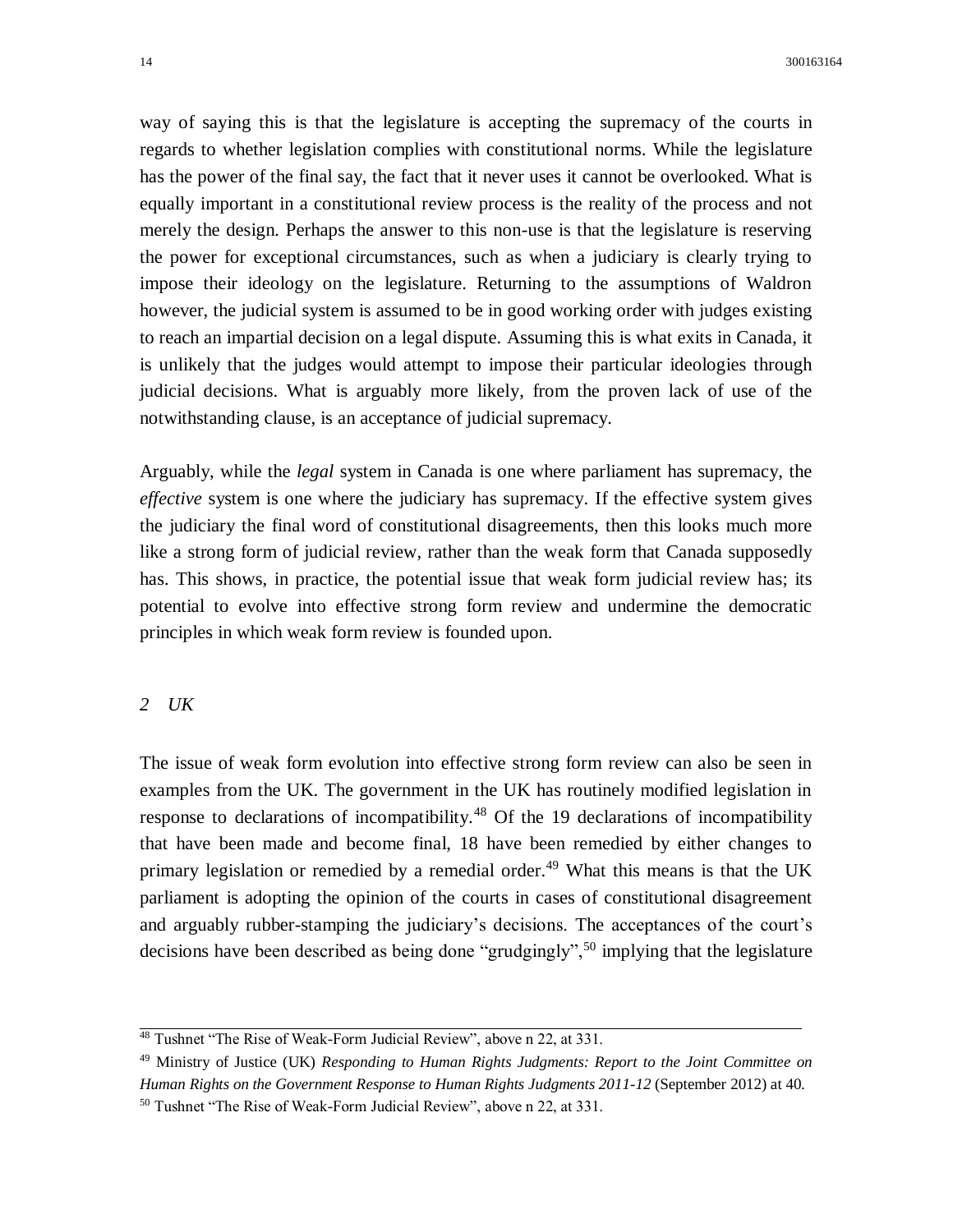may have some reservations about the court's constitutional interpretations, but still accepts them despite these reservations.

It is worth noting the court's interpretive mandate that exists along side the court's declaration of incompatibility power. While parliament arguably adopts the court's constitutional opinion from declarations of inconsistency, more difficult is the question of how it responds to rights friendly interpretations of the courts. Where parliament passes legislation to override the rights friendly interpretation the court has used for a specific piece of legislation, then parliament cannot be said to be adopting the courts opinion of legislation's constitutional compliance. The issue is that it is unclear the extent to which this happens, while it is easily observable that parliament is adopting the court's opinion in cases of declarations of inconsistency. One would expect that if a legislature were agreeing with the courts opinion as to constitutional rights violations in cases of declarations of inconsistency, that it would not then act in a way that limits constitutional rights through the narrowing of judge's interpretive abilities. It is odd to suggest that parliament would use one constitutional review instrument to routinely implement the courts opinion and use the other instrument to override the courts opinion. More likely is that parliament accepts the declarations of inconsistency; changing legislation is response and allows the unrestricted use of the interpretive mandate.

If a legislature always accepts the court's final interpretation on constitutional disagreements and passes legislation to make the court's opinion the effective legal response to the constitutional disagreement, can this be said to be the legislature having the final say? The definition of rubber stamp is to, "endorse or approve uncritically; pass routinely or automatically.<sup>"51</sup> This definition sounds suspiciously like what the UK parliament is doing with constitutional rights infringements. While it cannot be said that parliament has had no input into constitutional review decisions, due to the fact that it has ignored one declaration of inconsistency, what is apparent is that the courts opinion has been drastically more influential. The adoption of 18 out of 19 declarations of inconsistency cannot simply be overlooked and indicates that the court's opinion is in almost all occasions the one that is followed when legislation's constitutional compliance is at issue. To claim that the judiciary has had the final effective say in a constitutional disagreement would require parliament to adopt the *exact* critiques of the courts when amending the impugned statutes, which is not the case. But the fact that amendments are made, based on the courts suggestions, suggests that the final decision making of

<sup>&</sup>lt;sup>51</sup> Lesley Brown *The New Shorter Oxford English Dictionary* (3<sup>rd</sup> ed, Clarendon Press, Oxford, 1993) Volume 2 at 2641.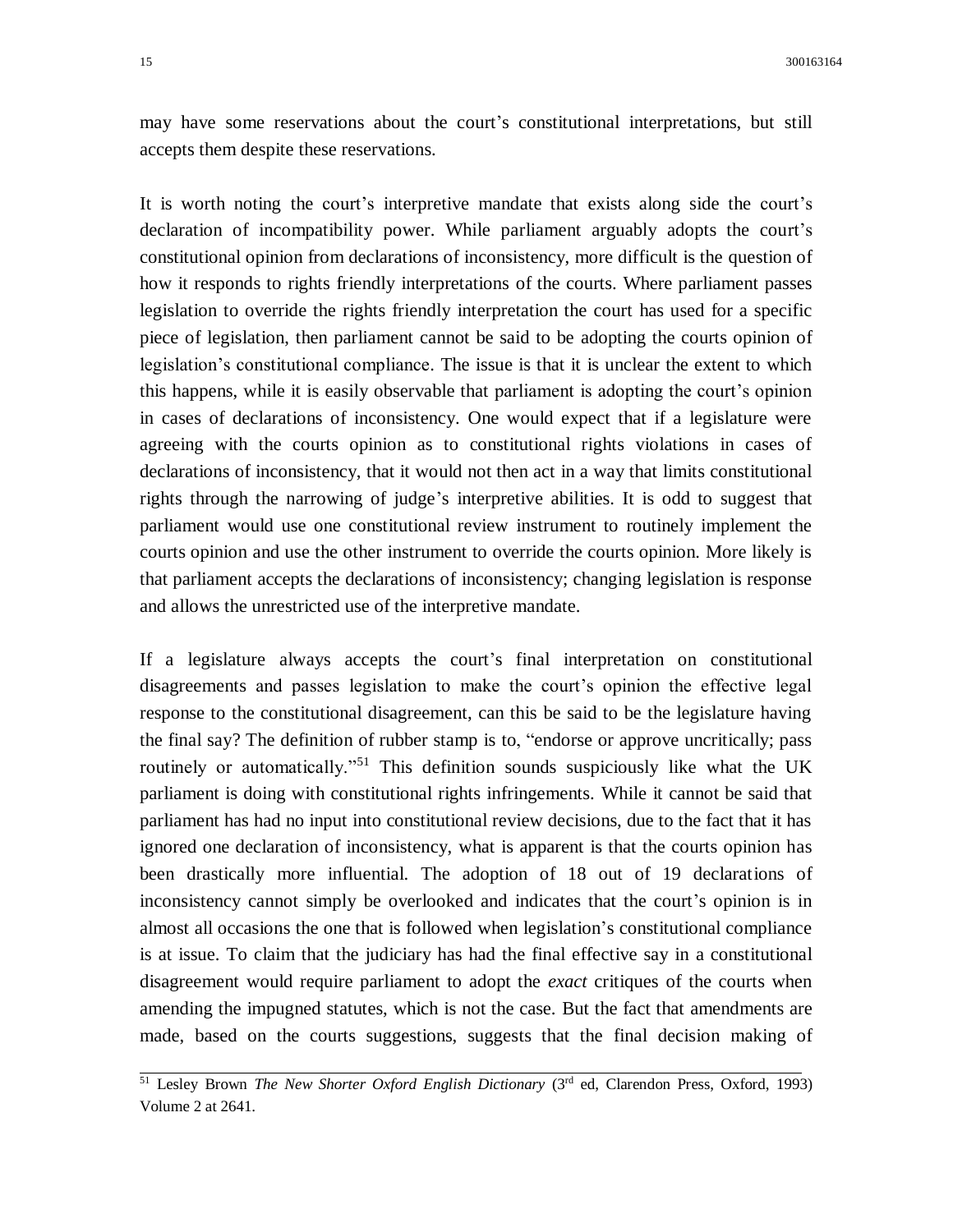constitutional disagreements is being made by *both* parliament and the courts, but with the courts opinion having an arguably larger weight.

What this means is that, while parliament has absolute legal sovereignty, the effective nature of how the procedure operates seems to have strong form review characteristics. Unelected judges have a much larger say in the final result of whether a piece of legislation is constitutionally compliant and this seem resemble strong form review rather than a democratically compliant weak form system. While the UK evolution into strong form review can be said to be less than what has occurred in Canada, it again shows the potential for weak form review mechanisms to evolve into effective strong form mechanisms, seen by the reality of how the system works rather than merely looking at the nuts and bolts of the mechanisms make up.

### *B Degeneration into Absolute Parliamentary Sovereignty*

Of equal concern with weak form judicial review processes is the potential for the process to degenerate into a system of absolute parliamentary sovereignty where, in effect, no review of the constitutionality of legislation takes place. Such a system can be explained by looking at the opposite situations of what has occurred in Canada, the UK and also by looking at New Zealand.

The Canadian notwithstanding clause is rarely ever used, but an equally concerning situation would arise if it was routinely used. Imagine a situation where every piece of legislation passed by the federal legislature had the preemptive protection of section 33. What this would do is strip any ability the courts have to give their opinion as to the constitutionality of legislation and as a result, there would be no effective constitutional review of legislation. The argument could be made as to why this would be a bad thing. Isn't the point of this paper an attempt to promote democratic principles? If a majority states that the piece of legislation should have the protection of the notwithstanding clause then surely this falls into the realm of the democratic principles that this paper is promoting. The above is true, but must be qualified. Equally important to democratic principles is that democratic constitutional review actually takes place. By eliminating any form of review whatsoever, the weak form mechanism fails completely and slips into absolute parliamentary sovereignty. While the use of the notwithstanding clause in and of itself does not deserve to be condemned, the consistent use of it to effectively undermine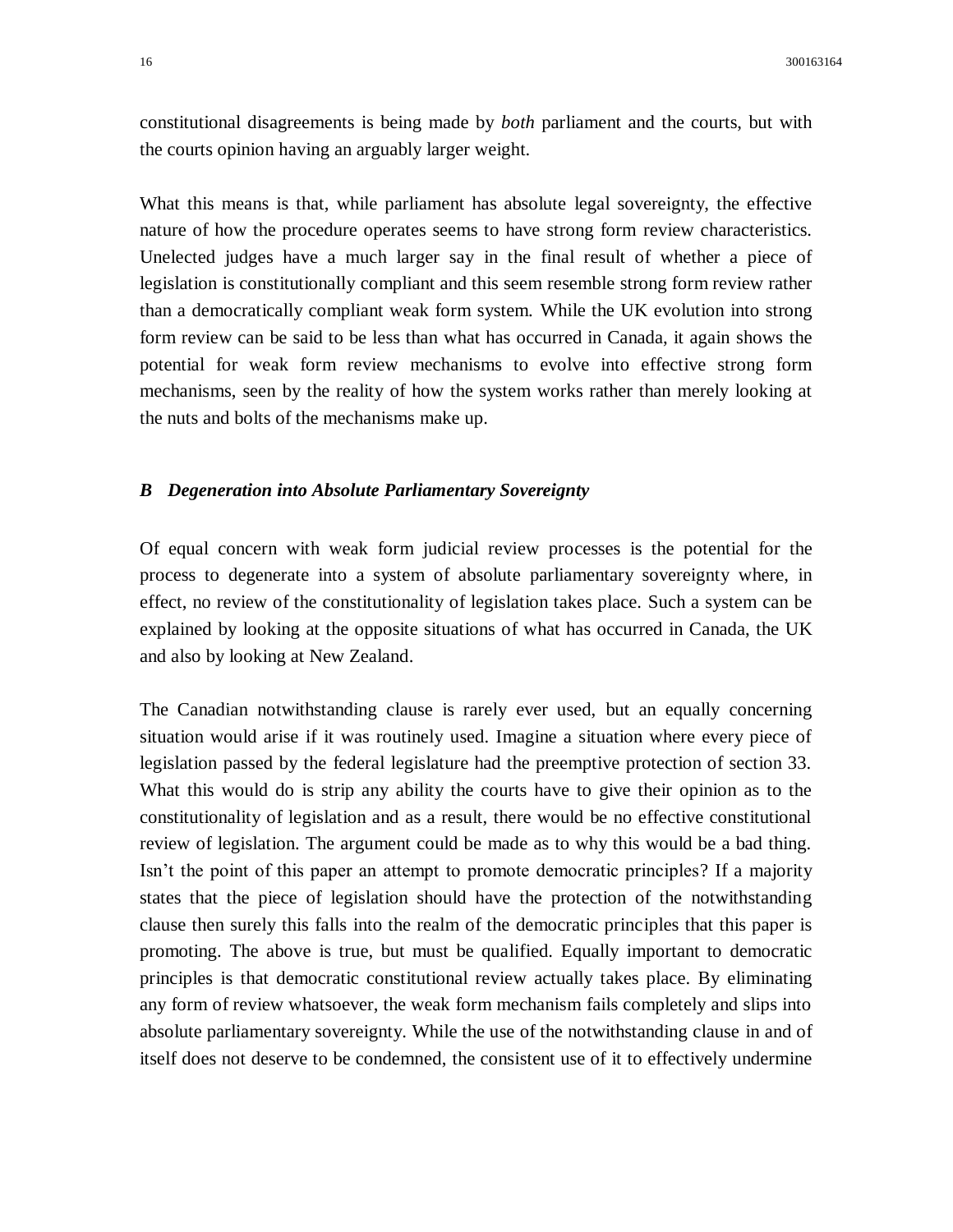any form of judicially based constitutional review shows a potential issue with weak form review.

While it is arguable that the use of section 33 could be seen as parliament engaging in a form of constitutional review itself, constitutional review by the legislature of its own legislation is indistinguishable from parliamentary sovereignty. There is no way to determine whether parliament is saying, "this piece of legislation is constitutionally compliant" or whether parliament is saying, "we are a sovereign legislature and are protecting the effectiveness of this legislation regardless of its constitutional compliance." Instead of answering the question of whether legislation is constitutionally complaint, the use of the notwithstanding clause could equally be parliament ignoring the question entirely and merely expressing its sovereignty. There is no way to determine what parliament is stating by its use of the notwithstanding clause, and therefore there is no way to state with confidence that an engagement of section 33 involves any constitutional review. This would mean that the consistent use of the notwithstanding clause could lead to degeneration into parliamentary sovereignty.

The same issue can be seen if the opposite of the UK situation existed. If out of the 19 declarations of incompatibility, 0 had had any legislative response then it is arguable that no constitutional review function has occurred. In addition, if the legislature consistently overrode rights friendly interpretations reached under the interpretive mandate then it is again arguable that no review function has occurred. By the legislature effectively ignoring every opinion the court has issued as to the constitutionality of legislation, what parliament is arguably saying is that, "all the legislation that we have passed is constitutionally compliant and the opinion of the courts is irrelevant, does not and will not affect our opinion." By ignoring or overriding the courts, the court's opinion becomes redundant and the overall system of constitutional review fails, degenerating into absolute parliamentary sovereignty.

The same situation as described above has the potential to occur in New Zealand. There, the legislature might consistently override rights friendly interpretations reached by the judiciary under the interpretive mandate. If the procedure that allows judges to interpret legislation in line with constitutional norms is constantly subjugated to parliament's interpretive instructions, then what exists can hardly be called a constitutional review process, but rather mere parliamentary sovereignty.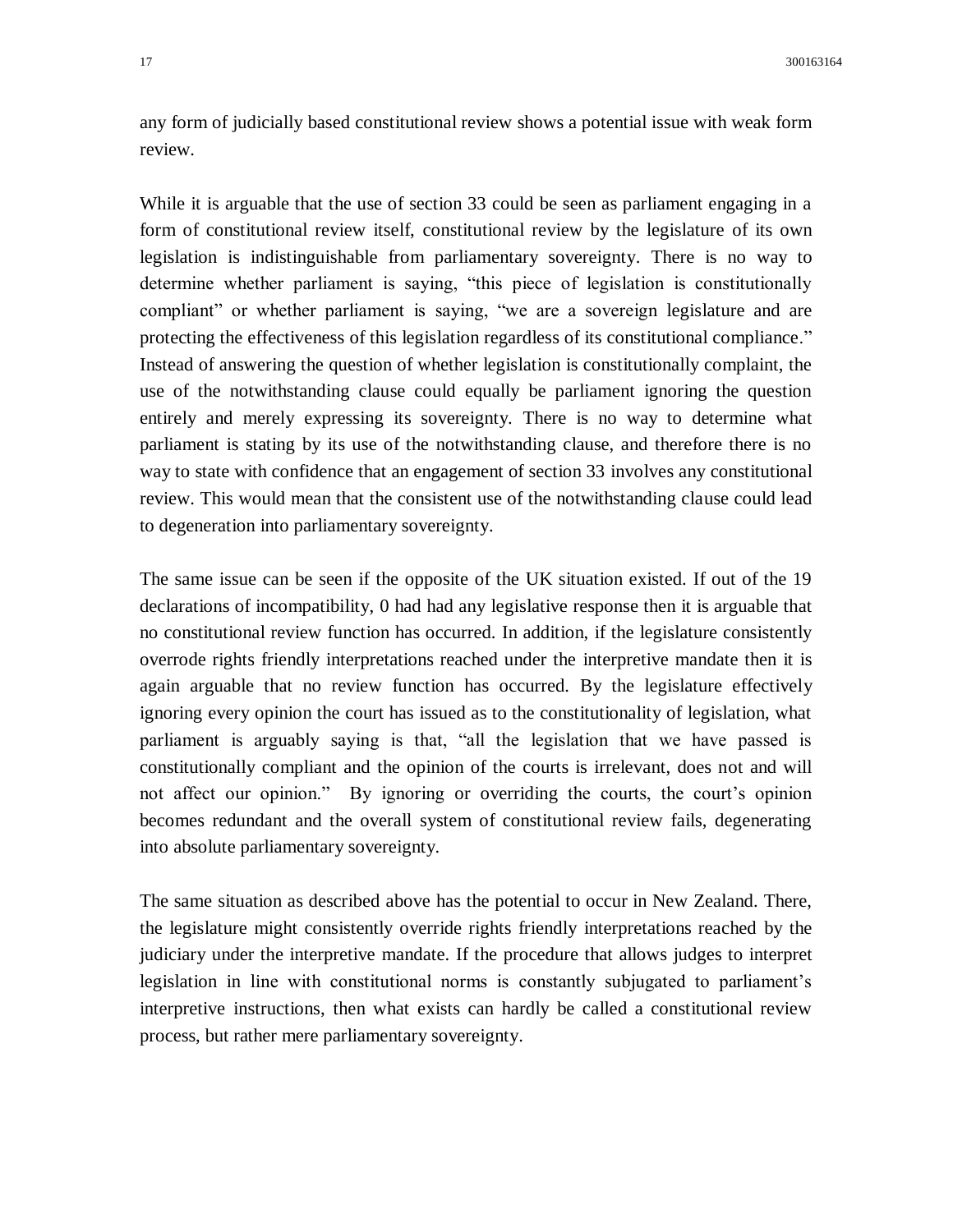The three situations described above have not occurred and are unlikely to occur due to political forces. A parliament who constantly overrode or ignored issues relating constitutional rights would not likely keep the confidence of the citizens. However, if the constitutional rights issues only affected minorities, then majorities might not care, or they might in fact agree with the effective lack of constitutional review. The result would be democratic, but more importantly, would destroy any constitutional review function the system had.

#### *C Conclusions on Weak Form Review*

At this point, the paper has discussed the need for democratic legitimacy in a constitutional review function and has pointed out that strong form US style judicial review lacks legitimacy. By looking closely at various weak form review mechanisms, it is evident that while these processes maintain democratic legitimacy in theory, they have the potential to degenerate into absolute parliamentary sovereignty or evolve into effective strong form review. After viewing weak form review it is clear the issue has then evolved. The issue has now become creation of a democratic constitutional review function that cannot degenerate into parliamentary sovereignty or evolve into effect strong form review.

# *V The Executive*

Before dealing with the above stated issue, it is worth pausing and noting a significantly overlooked entity in constitutional review discussion, the executive branch of government. This branch often plays little or no part in a disagreement about a piece of legislation's constitutionality and is said to have been subject to long term neglect in constitutional theory.<sup>52</sup> Why is this so?

The executive branch of government is democratic. In a Westminster style system, when a political party has the confidence of the House of Representatives, then the leader of that political party is sworn is as Prime Minister. Simply put, the leader of the political party that makes up the majority of the legislature becomes the head of the executive branch. Due to that person having the confidence of the majority of the house, their appointment is democratic. This democratic legitimacy flows to the rest of the executive

<sup>52</sup> Terence Daintith and Alan Page *The Executive in the Constitution – Structure, Autonomy and Internal Control* ( 1st ed, Oxford University Press, Oxford, 1999) at 10.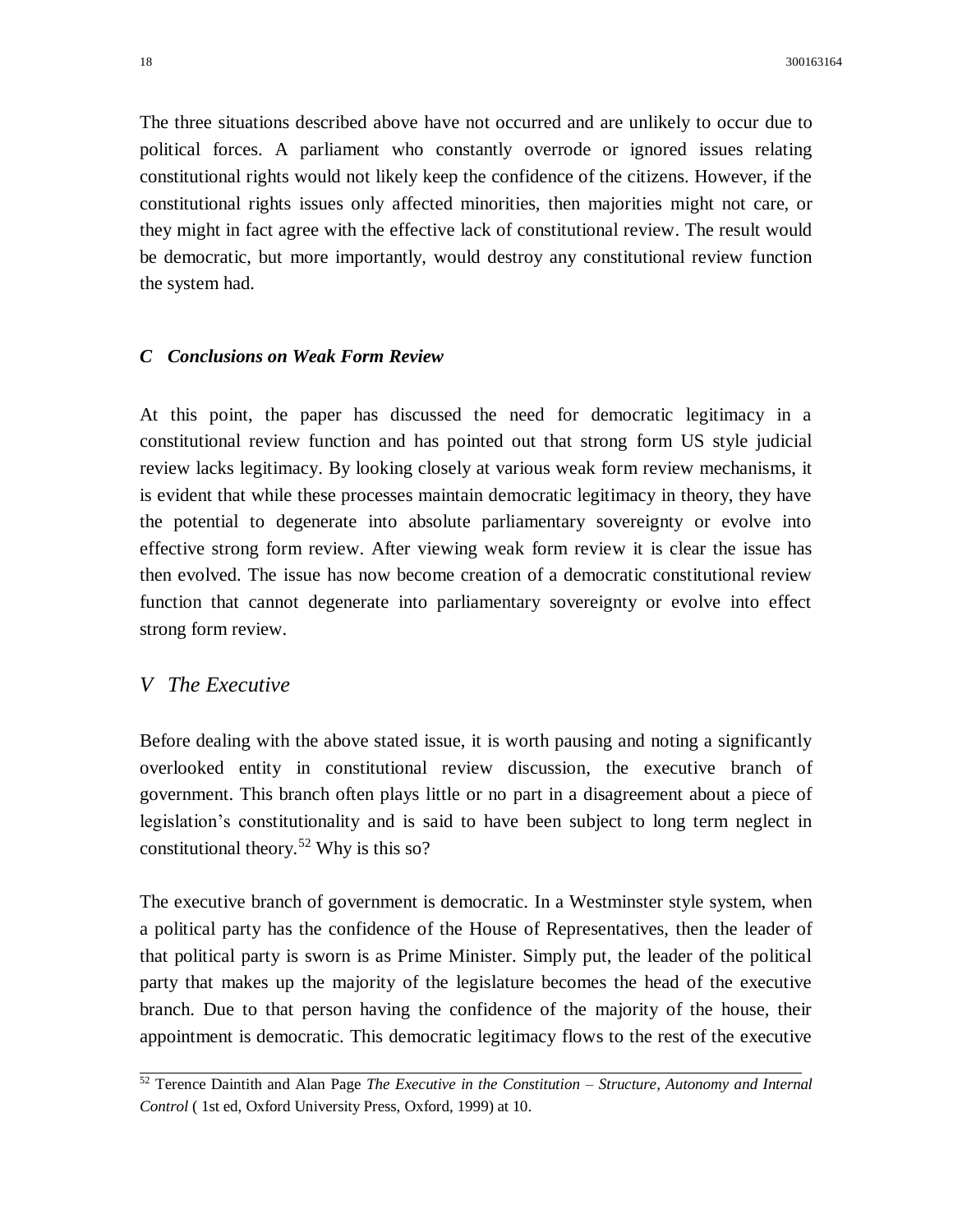government. The executive branch of government in a US style system is equally democratic. In this type of system, citizens vote for their choice of President, who is both the head of state and head of the executive branch of government. Citizens cast their individual votes. These votes decide what presidential candidate the specific states will support. Then, the Electoral College, which is made up of a proportionate number of electors to population per state cast their votes to determine who becomes the president.<sup>53</sup> Individual citizens votes are indirect, but still result in a democratic election of the president and executive branch of government.

If the executive branch of government is elected democratically, then any decisions that they make in theory should have democratic legitimacy. The traditional position of the executive is that it is supposed to be the branch that merely enforces laws and puts laws into effect.<sup>54</sup> According to Montesquieu, and his views on the separation of powers, the executive branch should *not* make laws or settle legal disputes.<sup>55</sup> However this closedminded and overly theoretical description ignores what modern executives actually do. Modern executives do make law and settle disputes. Taking New Zealand as an example, Ministers and their delegates create and implement regulations frequently. While an Act is created by parliament, the executive branch creates the policies and procedures.<sup>56</sup> Through power devolved to ministers from parliament, members of the executive routinely create legally binding policies. Also, the executive provides administrative tribunals and authorities that act to settle legal disputes.<sup>57</sup> Expert members of the executive branch use their knowledge and dispute resolution abilities to reach justified and binding decisions on legal disagreements. Further from this, executives have shown expertise in reviewing and criticising current and future pieces of legislation. Crown entities, such as the New Zealand Law Commission are consistently providing reports critical of current legislation and bills.<sup>58</sup>

<sup>53</sup> US Electoral College "What is the Electoral College" < http://www.archives.gov/federalregister/electoral-college/about.html>.

<sup>&</sup>lt;sup>54</sup> John Adler *Constitutional and Administrative Law* (8<sup>th</sup> ed, Palgrave Macmillan, East Kilbride, 2011) at 137.

<sup>55</sup> At 137.

<sup>56</sup> See for example Social Security Act 1964 and Work and Income Policy and Procedures.

<sup>57</sup> Ministry of Justice "Tribunals" < http://www.justice.govt.nz/tribunals>. List includes, but is not limited to: Accident Compensation Appeals Authority, Alcohol Regulatory and Licensing Authority, Copyright Tribunal, Customs Appeal Authority, Human Rights Review Tribunal, Lawyers and Conveyancers Disciplinary Tribunal, Real Estate Agents Disciplinary Tribunal and Social Security Appeal Authority.

<sup>58</sup> The Law Commission has produced 121 reports critical of legislation.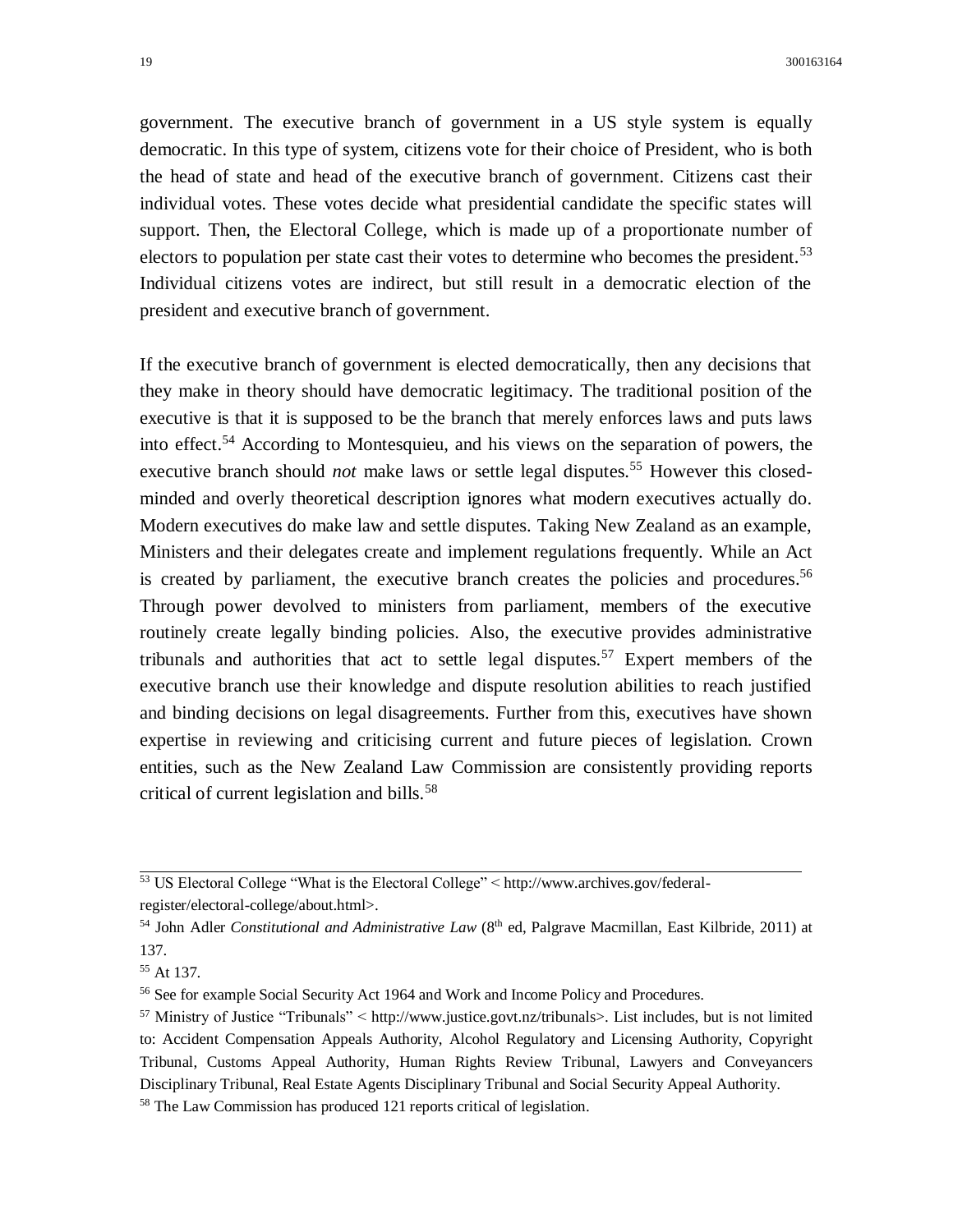If an executive is democratically legitimate, practices legislation creation, has experience in dispute settlement and has expertise in the review and critical analysis of legislation, then the issue is raised again as to why it should take no part in the review of legislation's constitutionality. The above facts seem to suggest that the executive branch of government has just as much expertise and an equal mandate to be involved in the review process of legislation. In fact, countries such as New Zealand, Sweden and Japan already involve the executive in the constitutional review process. Executive institutions in these countries screen legislative proposals before they are submitted for legislative consideration in an attempt to ensure constitutional compliance.<sup>59</sup> The skills required and reasons for constitutional review seem to fit squarely into the modern day reality of what role an executive branch of government performs. Central to this paper is the assumption that the executive is equally justified in taking part in constitutional review and the paper will now make a number of proposals in which the executive plays a central role in constitutional review.

### *VI Potential Institutionalisations of the Constitutional Review Process*

The paper now moves on to look at three potential constitutional review models, which attempt to tackle the issue at hand. All three processes are new mechanisms or adaptations of existing constitutional review mechanisms that strive towards a review function that is democratically legitimate and stable in the long term. These three methods can be described briefly as an executive override of judicial decisions, an absolute veto of constitutionally consequential legislation and an executive mandate for judicial intervention.

#### *A Executive Override of Judicial Decisions*

The first of the potential constitutional review models is an adaptation of the US presidential veto power. To provide a better understanding of this potential constitutional review process, it is helpful to firstly understand the veto power, as it currently exists. Within the US Constitution is the power of the President to veto a piece of legislation passed by congress.<sup>60</sup> Whilst the constitution states that all legislative powers shall be

<sup>&</sup>lt;sup>59</sup> Tushnet, "The Rise of Weak-Form Judicial Review", above n 22, at 322.

<sup>60</sup> US Constitution Art 1, § 7.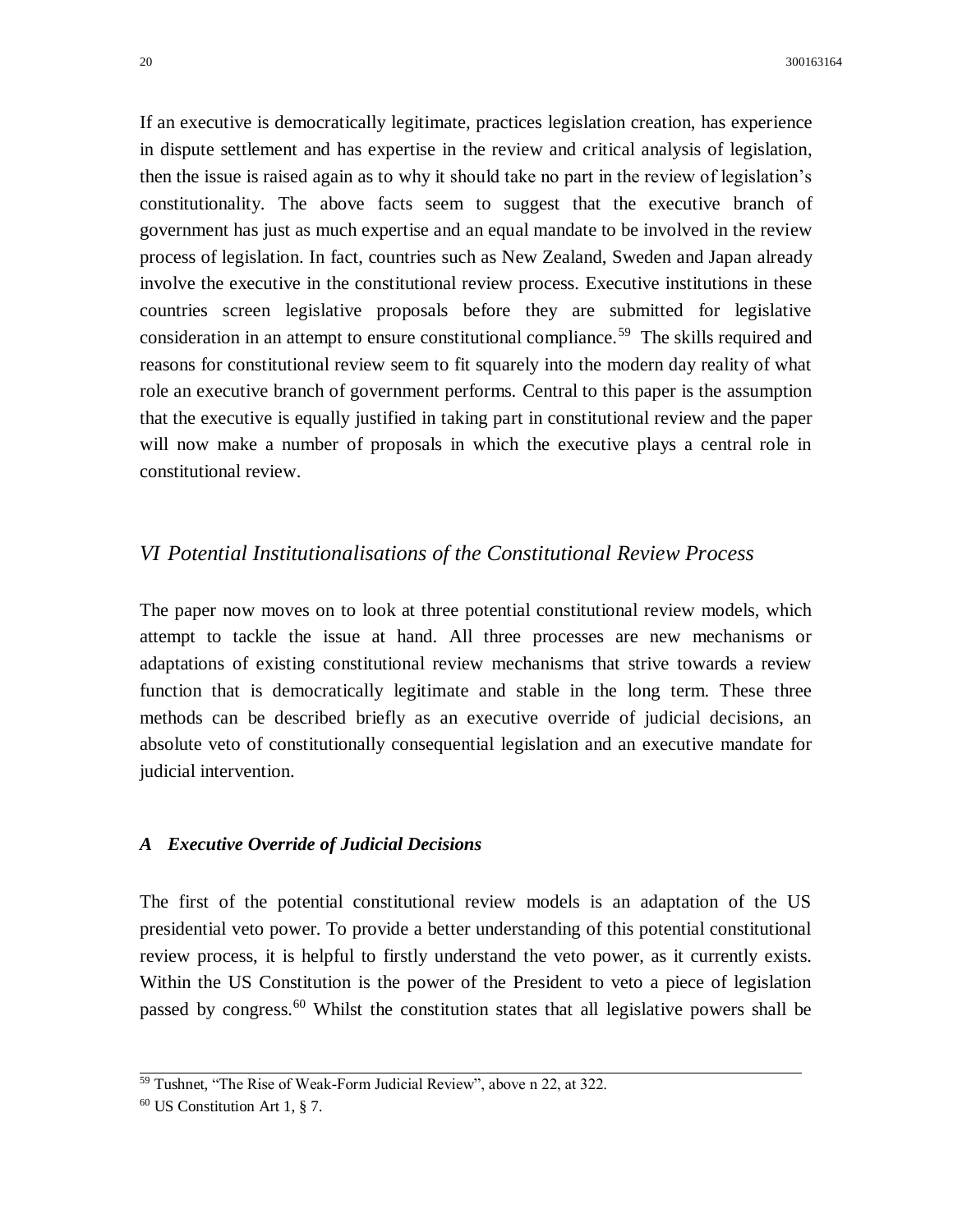vested in the Congress of the United States,  $61$  the President is able to subjugate such legislation making power if he or she so chooses. The qualification on this power is that when a president issues a regular veto, he or she returns the unsigned legislation to congress within 10 days, usually with reasons for the veto. Congress can then override the President's decision if it can gain a two-thirds majority in each house.<sup>62</sup>

Instead of focusing on a veto of *legislation,* as is the focus of the veto power in the US, the proposed constitutional review mechanism would focus on the *judiciary's decisions* to strike down legislation. The system would exist in a similar fashion to the current US style judicial review. The courts would have the legal power to strike down legislation that, in their opinion, breaches constitutional norms. The addition to the current US constitutional review framework, there would be the creation of the executive power to veto the Supreme Court's decision to strike down a piece of legislation. Put another way, the executive would have the power to make legislation that the court has made unenforceable once again enforceable. If, in the executive's opinion, a piece of legislation that was struck down does in fact comply with constitutional values, the executive would have the power to override the courts decision, render it void and restore the legal effectiveness of the impugned legislation. Although unlikely, the legislature would always have the power to repeal legislation that the president has returned to legal effectiveness if it is of the opinion that the court was correct and the legislation is not constitutionally compliant.

There are two possible variations of this constitutional review process. The first is that the president, after receiving advice from cabinet and other advisors, makes the decision alone of whether the piece of legislation is constitutionally complaint. Under this variation, the democratic election process would give legitimacy to the decision. Because the president has the support of the majority of voters, any decision made by him or her is arguably legitimised by this fact. The second variation of this constitutional review process is that while the formal power rests in the head of the executive, it is exercised after a citizens initiated referendum which reaches a decision on whether a piece of legislation is constitutionally compliant. In this way the individual voters have a direct say in the constitutional compliance of legislation and the democratic result is a decision made by the majority of citizens.

 $\frac{61}{61}$  US Constitution Art 1, § 1.

 $62$  History, Art and Archives – United States House of Representatives "Presidential Vetoes" <http://history.house.gov/Institution/Presidential-Vetoes/Presidential-Vetoes/>.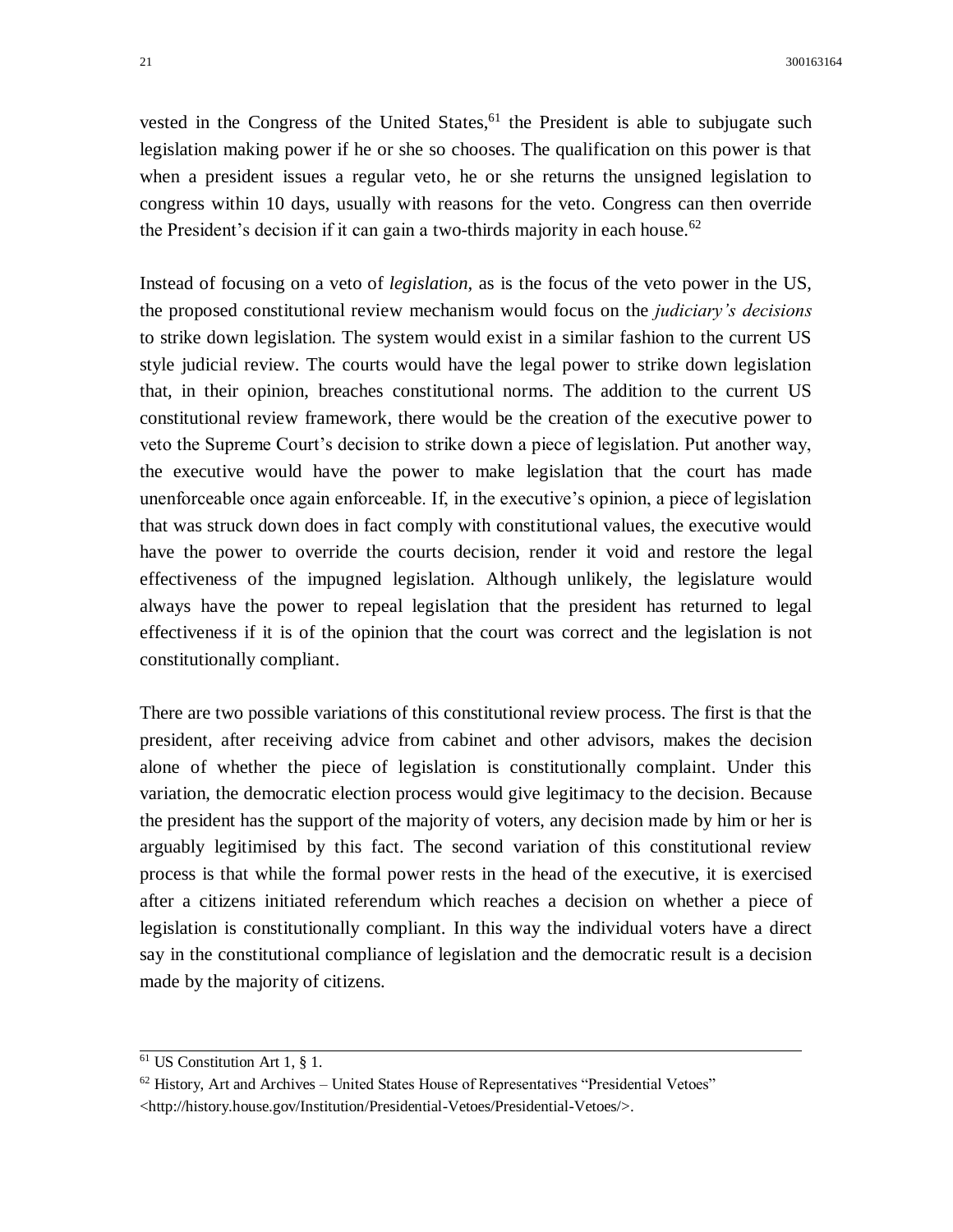For the above reasons, both variations are in line with democratic legitimacy. In regards to stability, issues relating to the non-referendum variant will be discussed in the section below, where the problems of the possible institutionalisations are examined. Looking at the referendum variant however, it is likely that the review function will remain stable. Evolution into strong form review is extremely unlikely. This is because the evolution into strong form relies on parliament, or in this case, on citizens, always agreeing with the decisions of the courts. It is arguable that the consistent agreement with the judiciary occurs because of the political costs of disagreement. Parliament might defer to the judiciary in every case of constitutional disagreement because presenting their own rights limiting opinion might cost votes and have other political effects. Using Canada as an example, the lack of use of section 33 can arguably be reasoned by the political cost of using such a mechanism. The political impact of protecting a rights limiting piece of legislation arguably leads parliament to always respect judicial decisions and never invoke such protection. However, there are no political costs for citizens when presenting their own opinion on legislations constitutional compliance. Because of this, there is no reason why a person would be inclined to always agree with the judicial decisions. It could be said that people trust the opinions of judges more so than legislators and that because of this trust they would be more likely to agree with the opinion of the courts. However, this point misses the crucial issue of consistent agreement. While it may be more likely that citizens will agree with the courts, it is unlikely that citizens will *always* agree with the courts, due to them having a completely impartial and politically costless choice on constitutional matters. Effective strong form exists due to consistent agreement with judicial decisions, but due to the referendum variant and the lack of political costs attached to individual citizens, it is unlikely consistent judicial agreement would occur.

Furthermore degeneration into absolute parliamentary sovereignty is highly unlikely. This is because, in the absence of any constitutional amendment, parliament's law making power is subject to the constraints of ordinary judicial review. What this means is that parliament is not absolutely sovereign as the judiciary has the power to strike down unconstitutional legislation. The executive, in theory, has the power to grant parliament absolute sovereignty by vetoing all judicial decisions that strike down legislation. However, if the referendum variant is used, it is unlikely that this will occur. The majority of a population is likely to have differing opinions on differing issues. It is a difficult argument to run that in every case of rights issues, citizens would disagree with the courts. Abortion, gay marriage and euthanasia are all good examples of rights issues in which a majority may or may not agree. The likeliness of a population disagreeing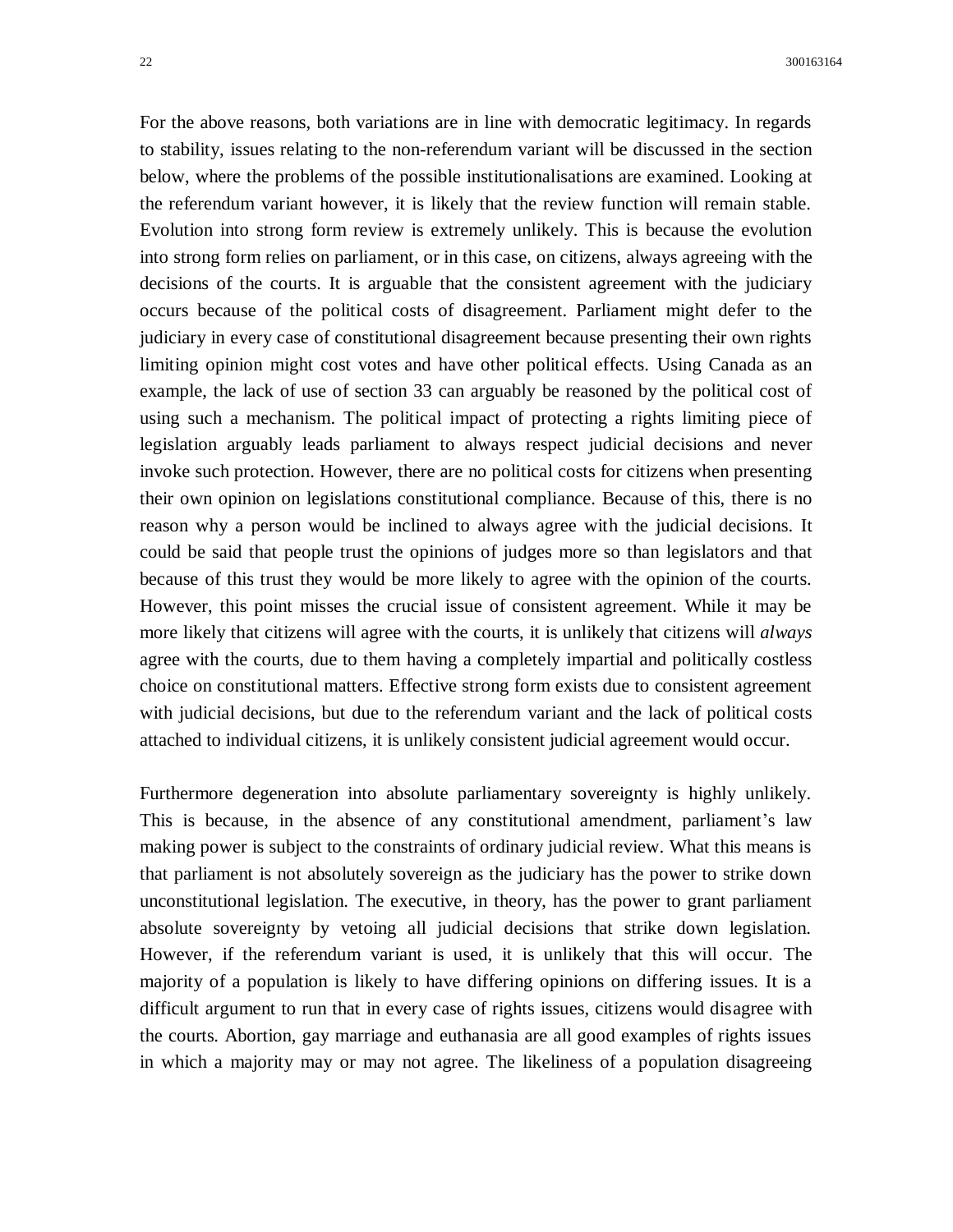with all judicial invalidations is low, and therefore so too is the likeliness of this constitutional mechanism degenerating into absolute parliamentary sovereignty.

Executive veto of judicial decisions is the first proposed method of constitutional review. It appears democratically legitimate regardless of which variation is used and is arguable that the referendum variation will be stable and not evolve or degenerate.

#### *1 Problems with Executive Override of Judicial Decisions*

The executive having the power to override judicial decisions of legislation being inconsistent with constitutional norms is not without problems. The non-referendum variant, where the president alone makes the decision of whether an override should occur, maintains the risk of evolution into effective strong form review. If the executive override is never used, then what is in effect happening is that the judiciary is having the final say on constitutional compliance of legislation. As is the case in Canada, where the federal legislature has the power to protect legislation from being struck down, the nonuse of this power results in effective strong form review. The risk of a case identical to Canada is very real, the only difference being in Canada the power lies with parliament and under this proposal the power lies with the executive. The risk of non-use could equally lead to effective strong form review.

It is unlikely the above problem would exist in the referendum variant due to the fact that the power would not have the same type of non-use risk. As the referendum is a citizen's initiated referendum, it cannot be ignored in the same way that a president or prime minister can ignore the result from a court decision. When a decision of the courts is released, the president would have a chance to respond to it under the non-referendum variant, but there is no direct pressure or mechanism ensuring that the president or prime minster has to respond. For the referendum variant, once the citizens initiates a referendum and gains an answer of whether the judicial decision should be overridden, the president or prime minister must act upon this decision. It is unlikely, but possible, that citizens would never initiate such a referendum and that the power is never used. This would result in effective strong form review. While this is a potential issue of the proposed mechanism, it is arguably less likely to occur under the referendum variant.

Another problem that the executive override has is the specific effect that an override would have on an individual's legal decision from the court. This issue would exist for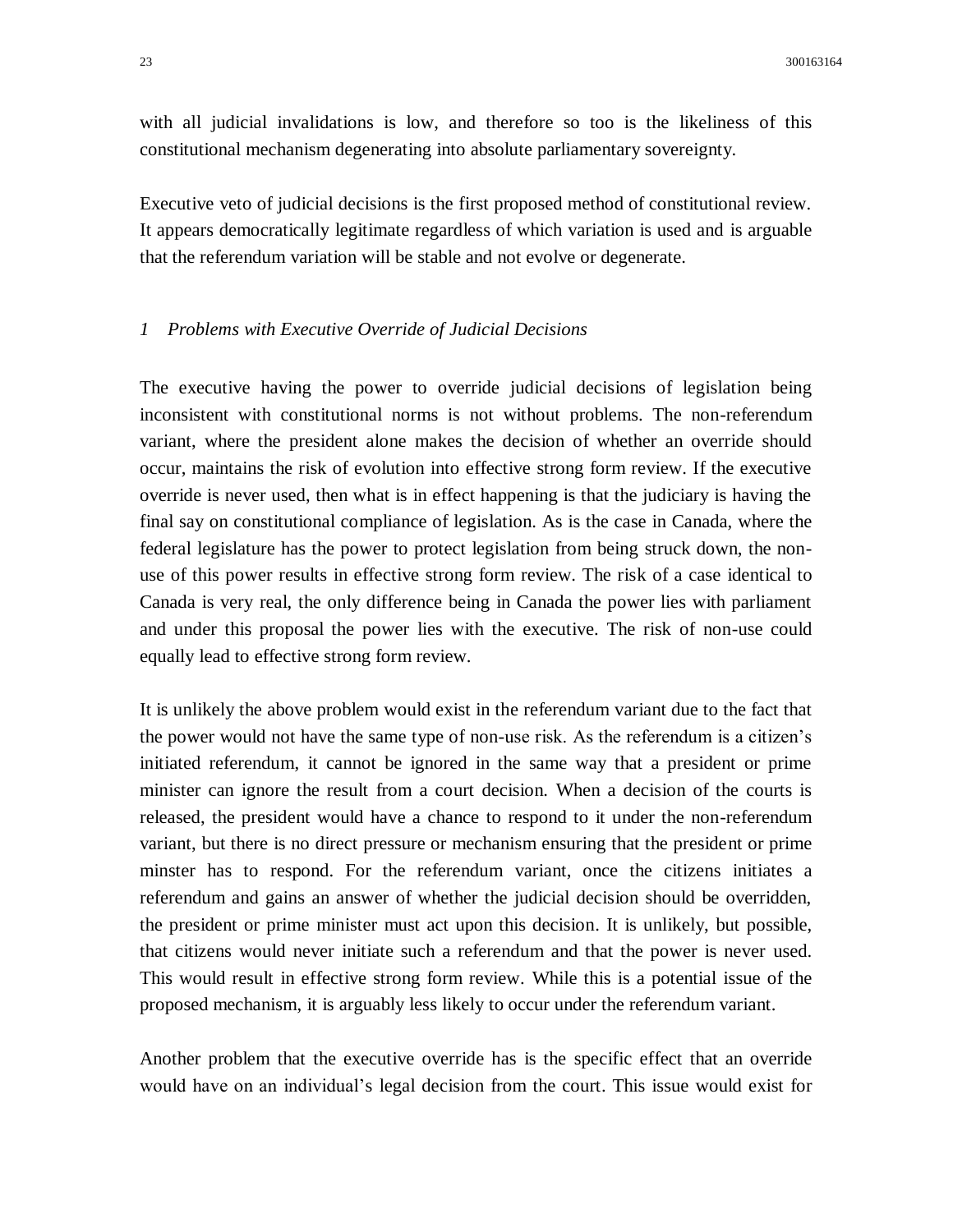both variants of the proposed mechanism and can best be understood by an example. Say a piece of legislation allows the state to take property for one reason or another. A person brings a case to the judiciary saying the legislation is unconstitutional and they agree, giving judgment in favor of the individual, returning the property and striking down the legislation. The executive decides that the legislation is not unconstitutional, overrides the decision and returns the legislation to legal effect. The issue here is what happens to the individual? If their judgment is reversed, then it is clear that they cannot have their property returned. But the issue is bigger than this and would have systematic effects. Judicial confidence would be severely compromised. The incentive to take a case to court pleading that a piece of legislation is unconstitutional is lessened. After all the time spent and money invested in the judicial process, the executive can come along and simply reverse the decision. Such a fact could result in the constitutional review process failing entirely, as individuals may no longer see the point of bringing constitutional review cases to court if they can simply be overridden. Due to the threat of override, it arguably makes the whole constitutional review process completely pointless.

#### *B Absolute Veto of Constitutionally Consequential Legislation*

The second proposed constitutional review mechanism is another adaptation of the US president's veto power. As explained above, the US president can veto a piece of legislation. This power exists for a number of purposes, one being to ensure that the legislature does not pass legislation contrary to the executive branch's policies. What this adaptation of the veto power would focus on is not *ordinary legislation* but legislation with *constitutional consequences*. While the current two thirds majority in both houses would still override a presidential veto in regards to a veto of ordinary legislation, this paper proposes a constitutional review mechanism which holds that if a president vetoes a piece of legislation of constitutional importance, then the legislature is unable to override the veto. The legal consequence would be similar to the current result in the US system where a court strikes down a piece of legislation. Where, in the president's opinion, a piece of legislation breaches constitutional norms, he or she would be able to veto that piece of legislation, making the statute legally ineffective. The mechanism would require what often occurs when presidential vetoes occur; reasons for the veto. If the reason for the veto was the breach of constitutional norms, then that veto of legislation would not be afforded the usual override possibility of a two-thirds majority in congress. Constitutional amendments would likely be deemed to be pieces of legislation of constitutional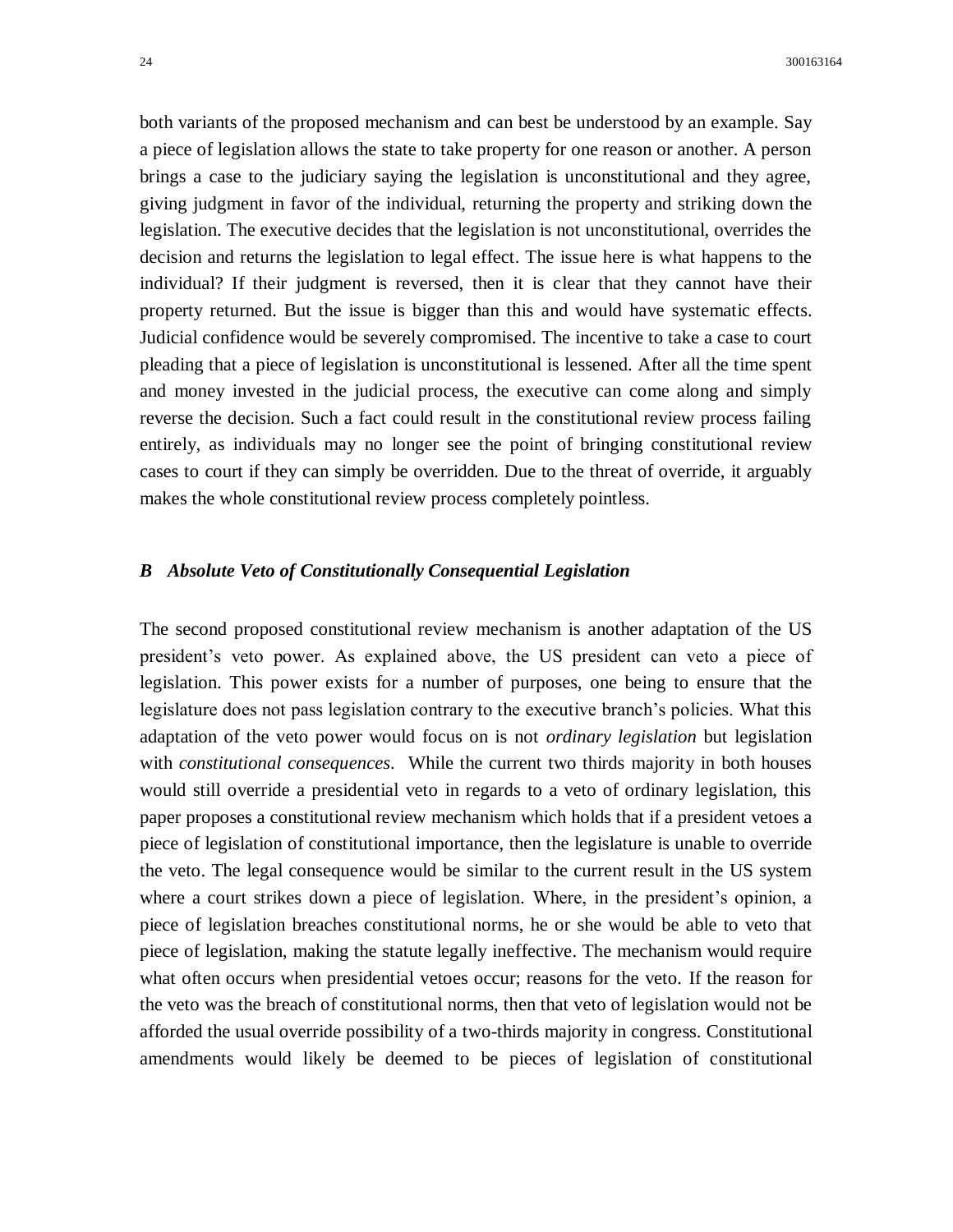consequence, so while the legislature could pass these pieces of legislation, they would be subject to potential veto by the president's veto power.

The issue of democratic legitimacy is tricky when applied to this potential constitutional review mechanism. This is because we have a conflict between two democratic institutions. The legislature is made up of democratic representatives, but the head of the executive is also democratically elected. On one hand we have a democratic legislature who decides a piece of legislation is constitutionally complaint, and on the other hand we have the democratically elected president or prime minister who states that the legislation is not constitutionally compliant. The current US veto power seems to address this democratic issue by requiring a two-thirds majority vote in the legislature to override the Presidential veto. In this way, the more democratic mechanism trumps the less democratic mechanism. However, both the passing of legislation and the electing of a president or prime minister only require a mere majority. If the executive's decision under the proposed mechanism will trump the legislatures and both institutions are equally democratic, then how can this democratic conflict be resolved? The answer is by simply broadening the scope of what we are comparing. This paper is presenting substitutes for the democratically illegitimate decision making process, judicial review. Placed alongside judicial review, the internal democratic issue can be overlooked. The tension between the executive and legislature doesn't matter, as an executive having the final decision of constitutional compliance is obviously superior to the courts when analysing both mechanisms from a democratic point of view. Because of this, the executive power of an absolute veto of constitutionally consequential legislation can be expressed as having relative democratic legitimacy.

While the opportunity for this review function to degenerate into absolute parliamentary sovereignty exists, it is less likely to occur that the weak form review mechanisms described. Degeneration could potentially occur if the veto power was never used. The mechanism give the head of the executive the *power* to veto legislation, but creates no obligation on him or her to use such a power when unconstitutional legislation is passed. What differentiates this mechanism from weak form review mechanisms described earlier is the fact that the executive is a political body, while the courts are not. If a court does not react the passing of an unconstitutional piece of legislation, public pressure is of little consequence. The judiciary, being an independent body, has little to no interest in the opinions of average citizens. The executive responds differently to public pressure. Being a political body, public pressure is of much more consequence and pressure being directed towards the executive cannot be so readily ignored. There is no political cost if a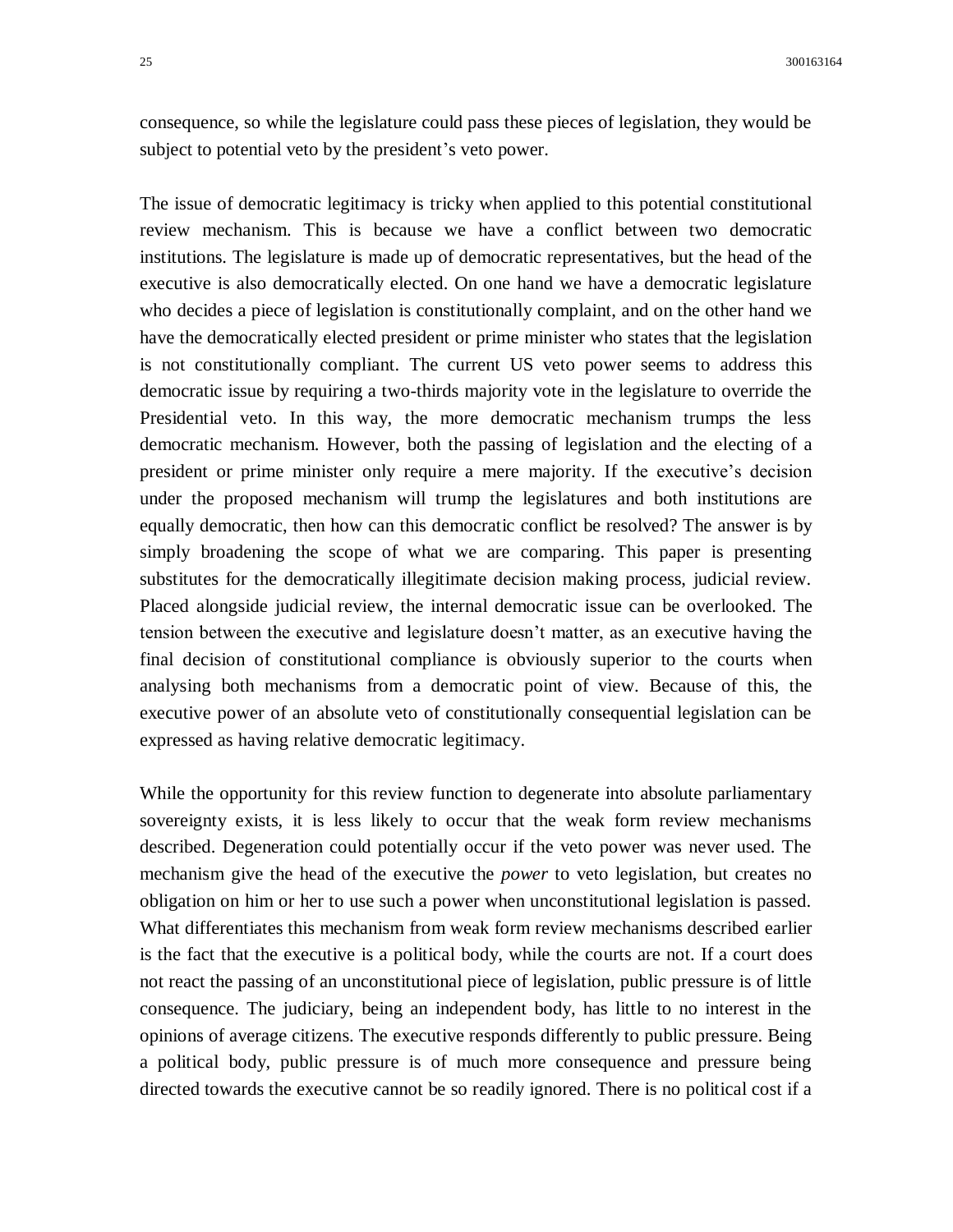judiciary refuses to strike down legislation. There is a potential political cost to the executive however if it constantly refuses to use its veto power for legislation that, in the opinion of the public, is unconstitutional. The political backlash is something the executive would likely take into account when deciding whether to veto legislation and due to this potential public pressure it would be unlikely that the veto power would never be exercised.

Evolution into effective strong form review is not possible. Strong form review, being a mechanism where the courts strike down democratically elected pieces of legislation, cannot exist for a very simple reason. The court under this mechanism would not have such a power. Instead, it is the executive who has the power to strike down legislation. While it is arguable that strong form review could be expanded to include any body who has the final power to strike down democratically enacted legislation, what this paper means by strong form review is the judicial review of legislation by *democratically illegitimate courts*. Accepting this definition, effective evolution into strong form review is not possible.

The function of this mechanism is slightly different from that of the executive override of judicial decisions. Under that proposed mechanism, what occurs is the executive makes valid what would otherwise be invalid legislation. They return legislation to legal effectiveness through the override of the judicial decision that struck down the legislation. Under the absolute veto of constitutionally consequential legislation, the opposite can be said to occur. What occurs under this proposed mechanism is that the executive is making invalid otherwise valid legislation through the use of the veto power. They make legislation legally ineffective. This difference may seem significant, however it is arguably not of any importance. Looking wider at what is occurring under these two constitutional review mechanisms, what we have is simply a mechanism that allows a decision to be made by the executive as to whether a piece of legislation is constitutionally compliant. If the legislation is constitutionally compliant according to the executive, then the legislation is effective. Under the first mechanism, the statute will be returned to legal effectiveness. Under the second mechanism, the veto power will not be used and the legislation will remain effective. If the legislation is not constitutionally compliant according to the executive, then the legislation will be ineffective. Under the first mechanism, the legislation would not returned to legal effectiveness by use of the executive override. Under the second mechanism, the legislation would be vetoed. The difference of whether a power involves invalidation or validation of legislation is arguably irrelevant due to the fact that the use or non-use of both types of powers offers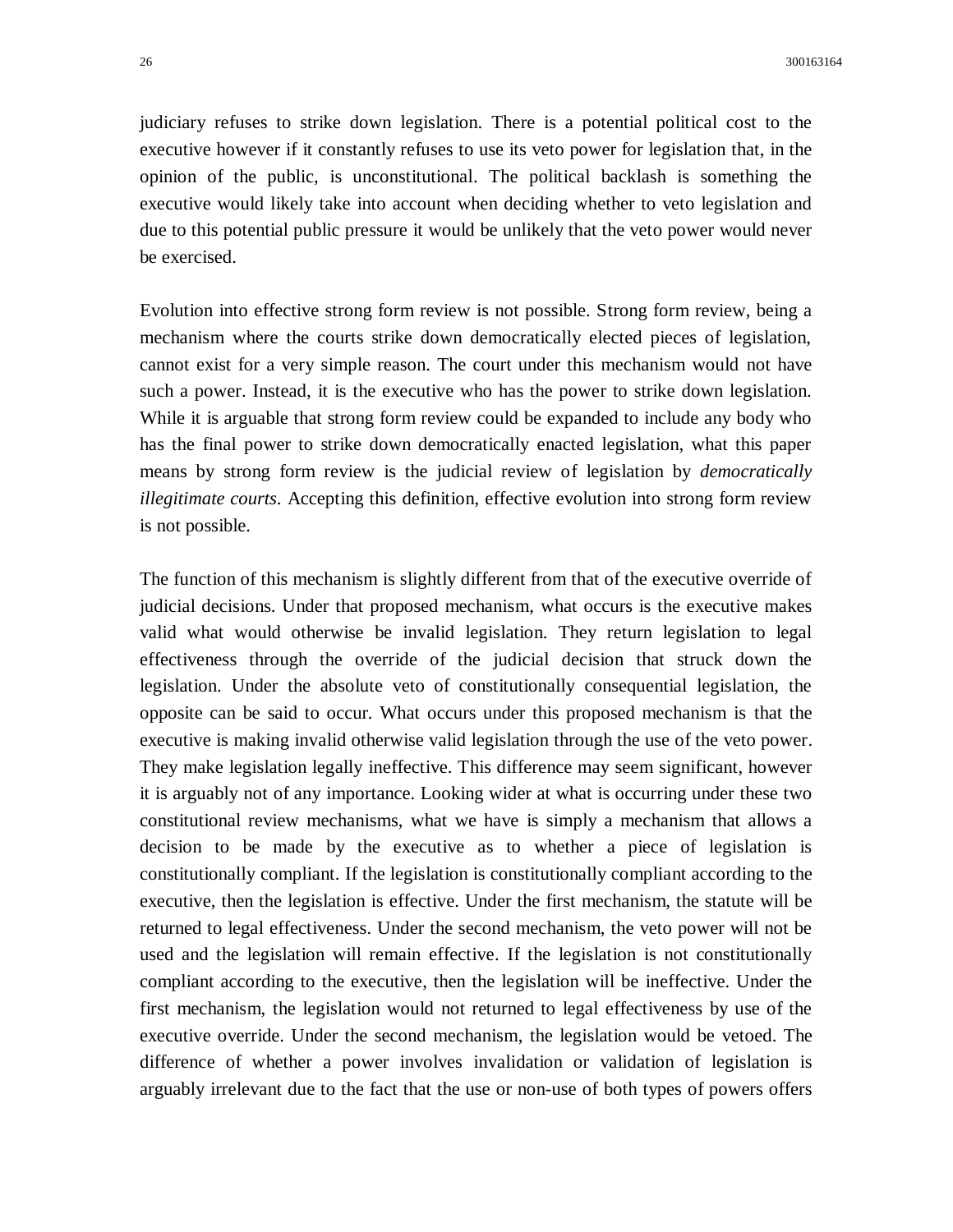the same results when an executive is making a decision about constitutional compliance. In simple terms, non-use of an invalidation power equates to validation and non-use of a validation power equates to invalidation.

### *1 Problems with Absolute Veto of Constitutionally Consequential Legislation*

The most obvious issue with this proposed mechanism is what is meant when a piece of legislation is 'constitutionally consequential.' The difference between what is ordinary legislation and what is constitutionally consequential is of great significance as the former can be overridden by the legislature, but the latter cannot. This makes the definition of utmost importance. Such a problem can prima facie be solved quite easily by saying that constitutionally consequential legislation are statutes that affect constitutional norms. This however raises an equally important problem. Who decides whether legislation affects constitutional norms? If it is the President or Prime Minister making this decision, the potential for abuse is enormous. The head of the executive could declare legislation that is in fact ordinary to be constitutionally consequential and use this reason to veto the legislation so that the override power of the legislature is unable to be used. If a President or Prime Minister was going to go to the trouble of vetoing a piece of legislation, it is clear that it is not their intention to have it reenacted by the legislature override. Therefore there is no reason in which the president or prime minister *would not*  state that the legislation was constitutionally consequential, assuming of course this decision was theirs to make. While such a decision of whether legislation is constitutionally consequential could in theory be subject to administrative law, this doctrine relies in a large degree on notions of reasonableness, which is a difficult concept at the best of times.

This proposed mechanism is also limited in the amount of states in which it can be applied to. In a Westminster style state, the head of the political party who has a majority of seats in the legislature is also the head of the executive branch. The "nearly complete fusion of the legislative and executive powers<sup>"63</sup> results in an overlap between the legislative making process of a Westminster style state. The issue that exists under this proposed constitutional review mechanism is that the *executive* is reviewing statutes made by the *legislature.* Arguably however, stripping away the separation of powers fallacy, the executive is part of the legislature. In a Westminster style state, what would be occurring when the proposed mechanism was being employed would be a review of legislation by the party that made the legislation. Any successful veto would mean a

<sup>&</sup>lt;sup>63</sup> Walter Bagehot *The English Constitution* (1<sup>st</sup> ed, Virtue and Co., London, 1867) at 65.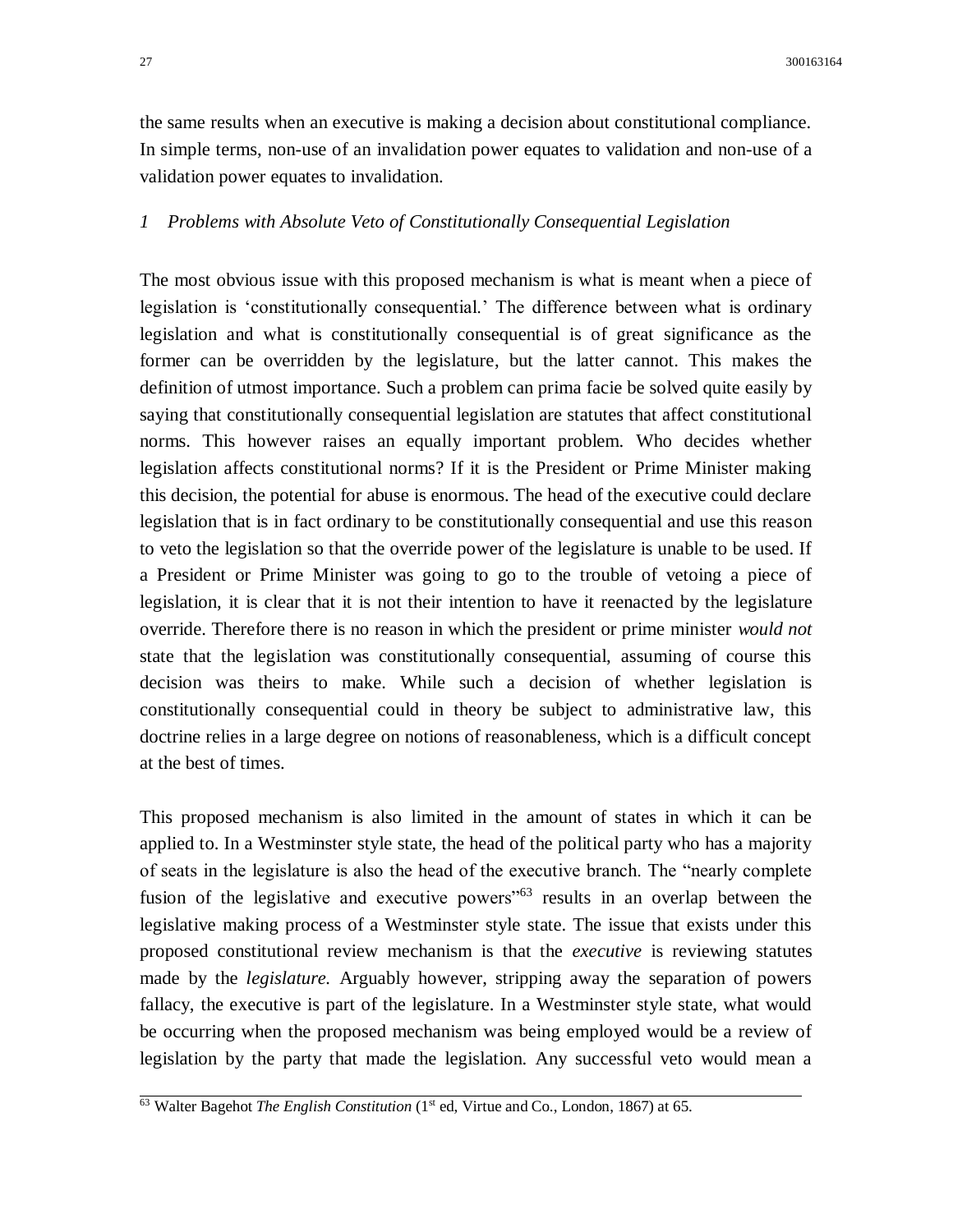political party disagreeing with legislation that it passed into law itself. The result is absurd and the only way in which this proposed review function could operate effectively is in a U.S. style system where the executive branch is separate and distinct from the legislative branch.

#### *C Executive Mandate for Judicial Intervention*

The final proposed constitutional review mechanism is an adaptation of New Zealand section 7 report procedure. The proposed process can be best understood by first explaining the current reporting procedure under the New Zealand Bill of Rights Act.<sup>64</sup> Section 7 states that where a bill is introduced into the House of Representatives, the Attorney General shall bring to the attention to the House any provision in the Bill which appears to be inconsistent with any of the rights and freedoms contained in the New Zealand Bill of Rights Act.<sup>65</sup> Under the Standing Orders of the House, the Attorney general must present a section 7 report as a parliamentary paper and is encouraged to explain why a provision infringes the Bill of Rights.<sup>66</sup> The report is merely informative and has no legal consequence. Basically, the section demands that the Attorney General asses all Bills and present a report when, in the Attorney General's opinion, a bill is inconsistent with the Bill of Rights Act 1990.

The adaptation that this paper proposes is a combination of this procedure and strong form review. How the mechanism would operate is that before a bill passes into legislation, the bill will be assessed by a specified person within executive branch, in a similar fashion as New Zealand, to determine whether the bill is compliant with constitutional norms. The scope of the inquiry would be greater as all norms of a country's constitutional make up would be assessed, not merely rights declared in a bill of rights. A report would be produced as to the compliance of the bill, indicating whether specific sections and the bill as a whole will be constitutionally compliant if passed into law. In addition to the report, the judiciary would have a US style strong form review power. They would be given the constitutional power to strike down legislation, but would only be able to exercise this power on sections or statutes in which the executive had previously deemed to breach constitutional norms. In the absence of legislation's

<sup>64</sup> Bill of Rights Act 1990, s 7.

<sup>65</sup> Bill of Rights Act 1990, s7.

<sup>&</sup>lt;sup>66</sup> Phillip A Joseph *Constitutional and Administrative Law in New Zealand* (3<sup>rd</sup> ed, Thomson Brookers, Wellington, 2007) at 1173.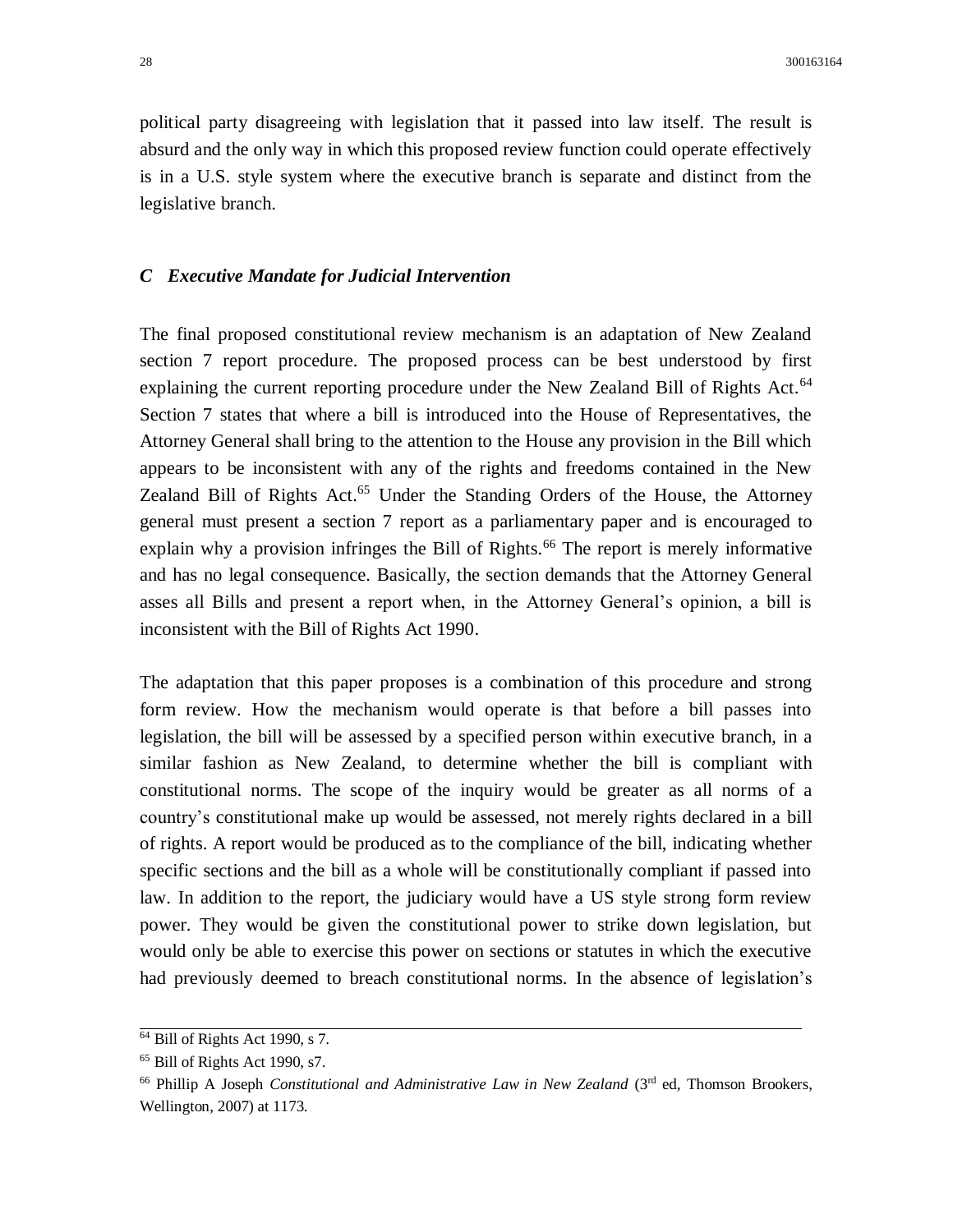inclusion in a negative report, the judiciary would not have the ability to strike down the legislation and would merely have the power to make a declaration of incompatibility.

The judiciary could choose whether or not to invalidate a piece of legislation if the legislation was included in a negative report. Situations may occur when pieces of legislation affect the constitutional rights of citizens. However, just because a statute or section is included in a negative report doesn't mean it should automatically be struck down. The judiciary still has an important role in the constitutional review process. An inclusion on a negative report means that the executive is of the opinion that the statute or section breaches constitutional norms. But when an individual case is brought to the judiciary, the inquiry isn't that simple. Let's say a statute has the potential to take property rights. In the executive's opinion, this would be unconstitutional and the section is included in a negative report. Let's now say a person has had their property right taken by the legislation. The inquiry is not merely whether the courts think the taking of property rights breaches constitutional norms and if this is so, then the legislation should be struck down. Instead, the court is looking at a fact specific situation, including factors such as rights balancing, the statutory purpose of the legislation, case law, expanding or contracting legal definitions and countless other important legal factors specific to the case presented. While a section may very well deserve to be included in a negative report, it does not mean that any fact scenario brought before the judiciary warrants an invalidation of the legislation. Due to this, the courts role in this constitutional review mechanism is still very important.

The legitimacy of this decision making process has two layers. Prima facie, it appears that such a mechanism would be as democratically illegitimate as regular strong form review. An unelected judiciary is striking down democratically enacted legislation. However, by looking a layer deeper, it is clear that the decision making process does in fact have democratically legitimacy. The judicial striking down of legislation can only be made *after* a democratic body has made a decision on a pre-enacted piece of legislation's constitutional compliance. In this way, a judiciary cannot be said to be making the decision that the legislation is unconstitutional. What they are in effect doing is agreeing with the democratic decision of the executive and giving that decision legal effect once a specific issue of the legislation comes to existence. Judicial decision-making is democratically illegitimate because the people making such a decision are unelected and not accountable. The executive however is a democratic construct, elected by a majority and accountable to citizens. It is this feature of this constitutional review mechanism that gives the decision-making process legitimacy.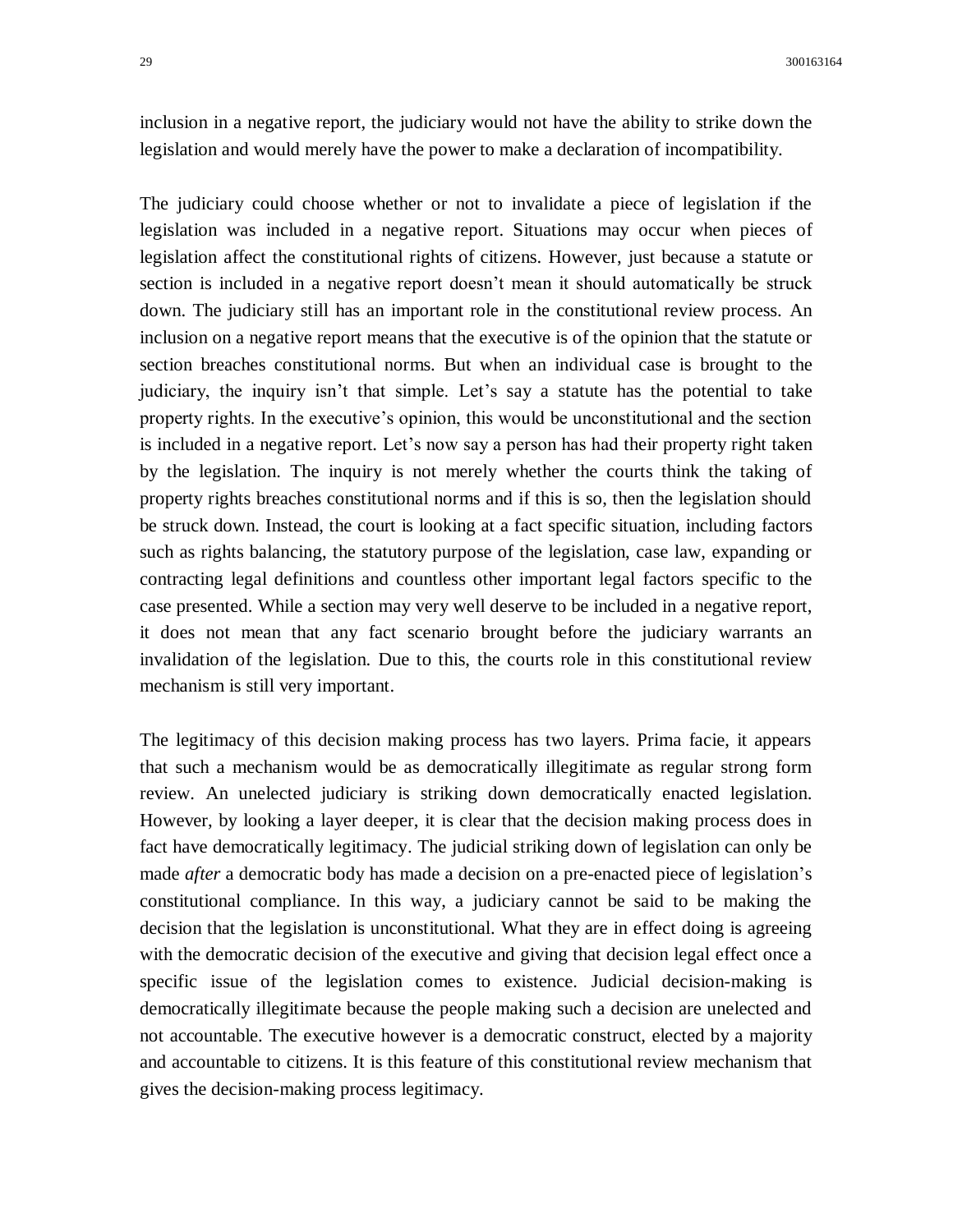An executive mandate for judicial intervention is unlikely to degenerate into absolute parliamentary sovereignty. What exists under this proposal is a system where the judiciary has a qualified supremacy. It is the final 'decider' on constitutional disagreements, provided that the executive agrees with such a decision prior. Degeneration could occur if the executive never finds any problems of constitutional compliance within proposed legislation. While this is an ideal situation, it is unlikely to occur. Laws passed by legislatures frequently affect rights and often do so inadvertently. It would be difficult to argue that this would suddenly change by an introduction of the proposed review process. Degeneration could also occur if the judiciary routinely decides to not strike down legislation that has been deemed to be unconstitutional by the executive. Such an event is extremely unlikely. It is difficult to think of a reason in which a court, which has the power to strike down an unconstitutional piece of legislation and has the mandate to do so, would always decide that legislation should stand. Of course, it could be that in the courts opinion all legislation is constitutional or that, as explained above, the fact specific inquiry by the courts does not result in the legislation being deemed unconstitutional. But can this realistically be likely to occur in every constitutional disagreement bought to the courts, especially if the executive is routinely releasing negative reports of legislation's constitutional compliance? One reason why the courts may refuse to strike down unconstitutional legislation is that they do not want to interfere with government policy. They may decide that it is better for them not to strike down legislation due to their lack of expertise in policy creation. This argument however sits on weak foundations. It is the *executive* that makes policy. If the executive has already indicated in a negative report that legislation is unconstitutional, then surely agreeing with the executive and striking down the legislation is the same as deferring to the executive. How can agreeing with the policy maker be an unreasonable intrusion in policy creation? Degeneration to absolute parliamentary sovereignty would require the courts to ignore issues in which they have the power and the mandate to solve.

Evolution into effective strong form review is not possible under this proposed mechanism. Effective strong form review relies on the judiciary having the effective final say in a constitutional disagreement. This cannot happen with an executive mandate for judicial intervention. Courts are only able to strike down legislation, and present their effective decision on constitutional non-compliance of statutes, *when the executive allows them to do so.* In the absence of such an allowance, the judiciary has no right to strike down legislation. In this way, the evolution into a system where judiciaries can strike down any unconstitutional piece of legislation is impossible.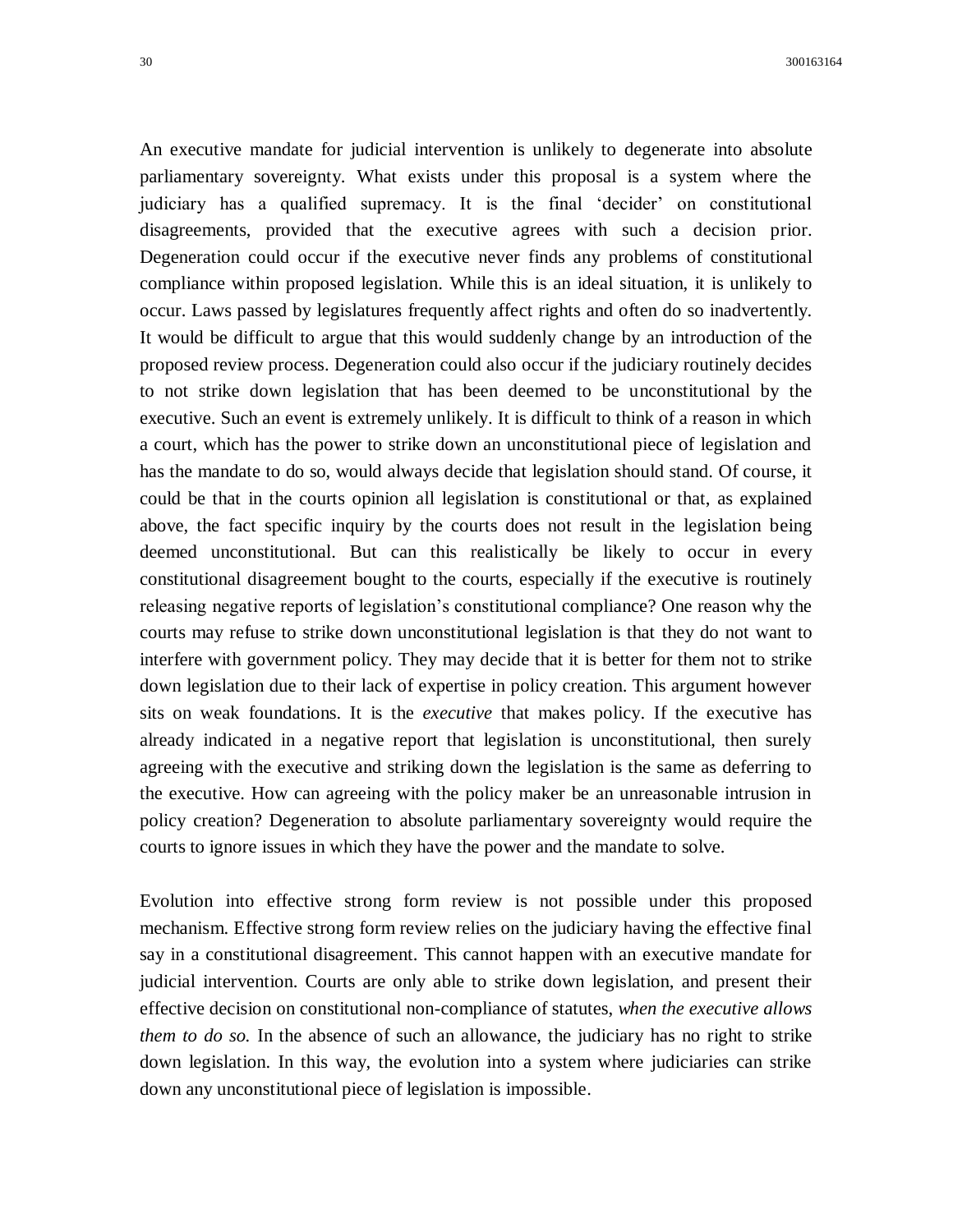#### *1 Problems with Executive Mandate of Judicial Intervention*

This proposed constitutional review mechanism has one major issue. The process centers on a report produced by the executive that outlines which sections and bills are constitutionally non-compliant and allow the court the power to strike down these pieces of legislation. But who will produce these reports? In New Zealand, the Attorney General prepares the report that indicates a breach of the Bill of Rights Act.<sup>67</sup> The Attorney General is a cabinet Minster, but by convention must exercise independent judgment in the public interest.<sup>68</sup> The Prime Minister appoints cabinet ministers; they themselves are not elected into the position of Attorney General. Therein lies the problem. The ideal review process is one that has democratic legitimacy. Strong form does not fit in this framework due to the fact that the judges of the judiciary who are making the constitutional decisions are not democratically elected. The same issue exists with this review function. It is essentially an unelected person who takes the role of decision maker of whether legislation is constitutionally compliant, the same problem that make strong form review unfavorable.

Giving the report making power to the head of the executive can potentially solve the issue. A democratically elected Prime Minister would not have the appointment issues that face the Attorney General. Unfortunately, the issue is not so easily resolved. Giving the report making power to the Prime Minister in a Westminster system would have the same issues that face the absolute veto of constitutionally consequential legislation. The overlap between the executive and the legislature would undoubtedly result a lack of negative reports. It is difficult to understand why legislation which the majority of parliament wants passed would be placed on a negative report by same political party who wants the legislation to be effective. It is further difficult to understand why the Prime Minister, the head of the majority party in parliament, would push a piece of legislation but give the opportunity for the legislation to be struck down, when it can just as easily take the opportunity to be struck down away by simply omitting it from a negative report. The conflict of interest created between the role of creating legislation and deciding whether legislation is constitutionally compliant has the potential to undermine the constitutional review function if the power is given to a prime minister.

 $\overline{67}$  Bill of Rights Act 1990, s 7.

<sup>68</sup> Joseph *Constitutional and Administrative Law in New Zealand*, above n 66, at 242.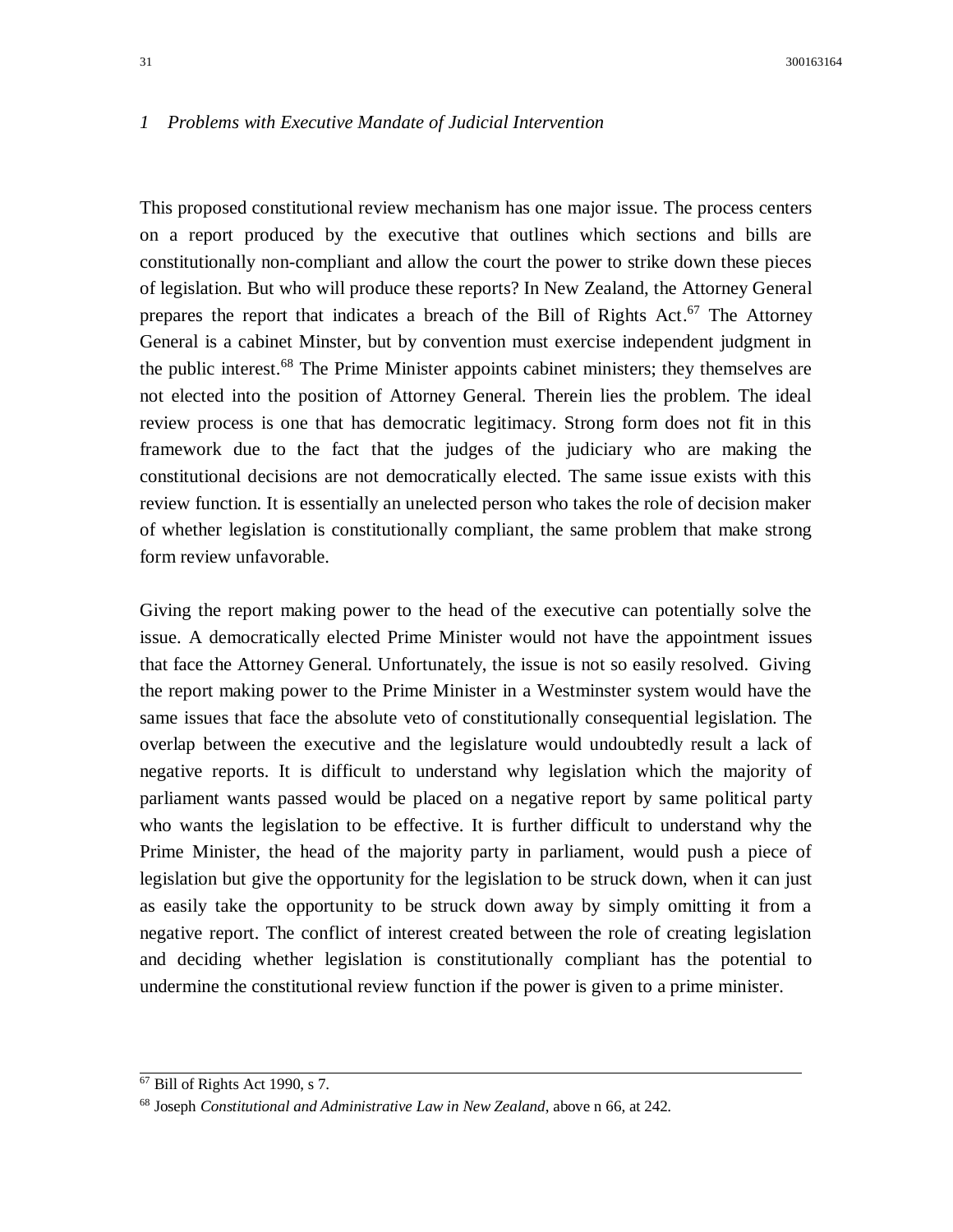## *D The Tyranny of the Majority*

While the above described constitutional review mechanisms prima facie solve the problem of a democratically legitimate review function that is likely to remain stable, they are not without issues of their own. It is useful to take a step back and look at the nature of the review function that is proposed, being one which is founded in democratic principles. The problem described below would apply to all the proposed constitutional review mechanisms.

The main problem of a democratic review function is that it creates the risk of a tyranny of the majority. Although democracy and democratic principles have large benefits for society, the nature of the majority system is that justice for minorities can be prevented when the majority chooses to restrict their rights.<sup>69</sup> This issue has been raised my many legal philosophers, including James Madison who said, "If a majority be united by a common interest, the rights of the minority will be insecure."<sup>70</sup> The above review proposals, in the forms described, all leave the final decision of constitutional compliance in the hands of the executive. The executive organ is a democratic organ and each of the proposed review functions has the possibility of subverting minority rights for the interest of the majority. With the theory of democracy central to the review function, the risk of a constitutional democracy collapsing into a tyrannical majority is a real possibility.

This risk is one of the major reasons for having strong form judicial review. The power of judicial review has long been associated with the premise that the court stands as a guarantor of rights, protecting political minorities' fundamental freedoms from attacks by the majority elected branches of government.<sup>71</sup> By imposing one of the proposed mechanisms in place of strong form judicial review, the role of the courts will be changed dramatically by the fact that they will not have a strong form power, and thereby cannot protect minority rights. The tension seems unresolvable. A potential solution will be discussed in section VII of this paper, but for now it seems that either there exists a system that is democratic but risks breaching minority rights or there exists a system that protects minority rights but lacks democratic legitimacy. This fundamental issue prima facie lies within all of the proposed constitutional review functions.

 $69$  Barbara J. Cox "The Tyranny Of The Majority Is No Myth": Its Dangers For Same-Sex Couples" (2012) 34 Hamline J. Pub. L. & Pol'y 235 at 243.

<sup>70</sup> James Madison "The Federalist No. 51" (1788).

<sup>71</sup> Linda Camp Keith *The U.S. Supreme Court and the Judicial Review of Congress: Two Hundred Years in Exercise of the Courts Most Potent Power* (1<sup>st</sup> ed, Peter Lang Publishing Inc, New York, 2008) at 117.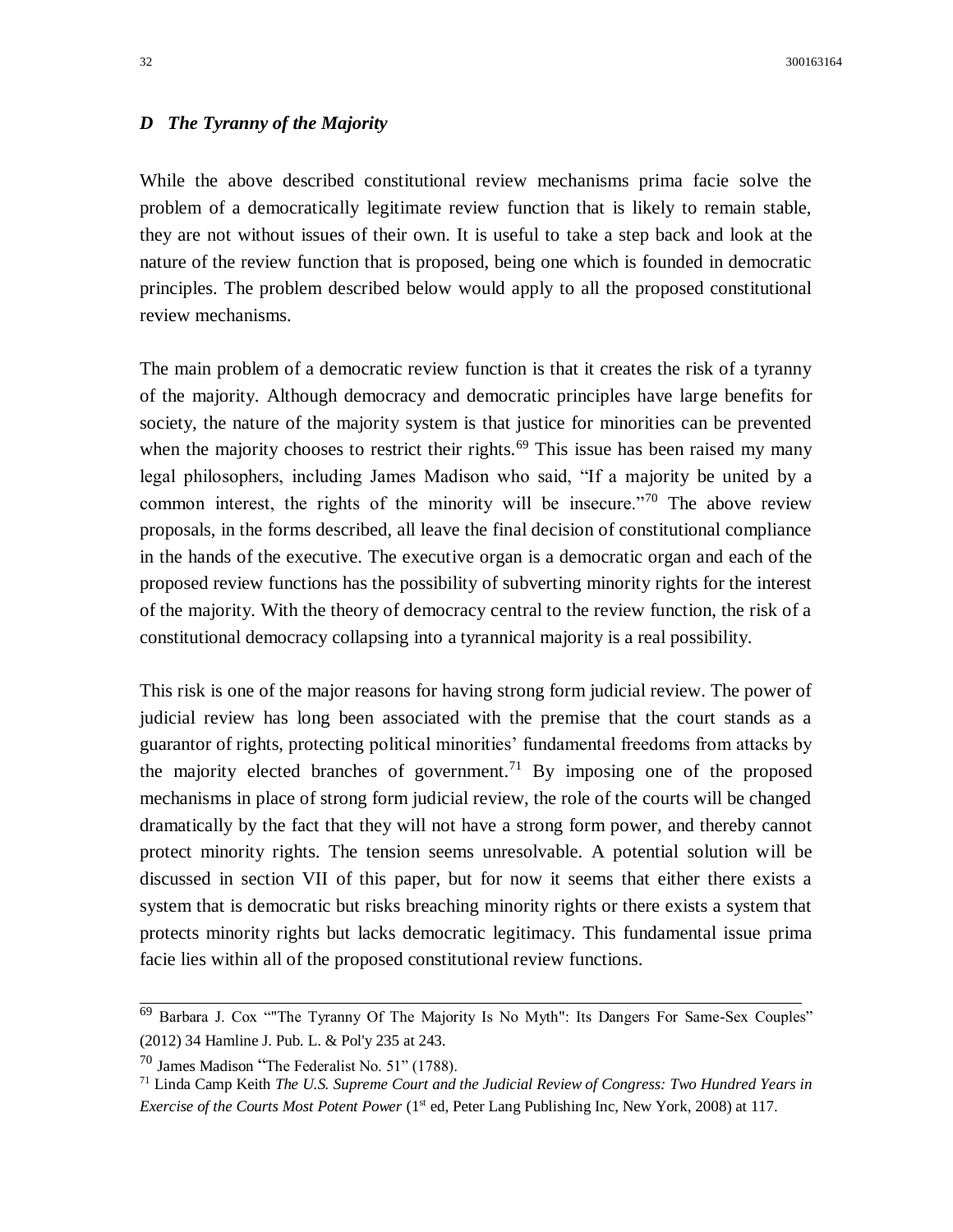# *VII Defence of the Executive Mandate for Judicial Intervention*

None of the proposed constitutional review mechanisms are perfect. However, it is not perfection that is being sought. What is being sought is a democratically legitimate constitutional review function that is likely to remain stable. It is the argument of this paper that the executive mandate for judicial intervention best accomplishes this goal. Before presenting these explanations however, it is useful to take a step back and firstly defend the *concept* that is being put forward, democratically legitimate constitutional review. The biggest issue with this concept is the risk of the tyranny of the majority, but for reasons stated below, it is clear that this issue is likely overstated and conceptually tenuous.

#### *A Why the Tyranny of the Majority is a Non-Issue*

The concept of the tyranny of the majority is the greatest reason for having strong form judicial review and for taking democratic principles out of the constitutional review process. The supposed risk to the minority is too great when a majority has the power to subvert minority rights. But is this actually the case? While constitutional rights, including minority rights, are essential to any society, it does not follow that anything like strong form review is necessary to preserve constitutional rights.<sup>72</sup> Looking outside the U.S., where strong form review works to stop the supposed tyranny of the majority, it is pretty clear that constitutional democracies can persist and preserve constitutional rights without strong judicial review or anything like it.<sup>73</sup> Putting the argument another way, if the tyranny of the majority was such a large risk then surely states that did not have a strong form mechanism to prevent the realisation the risk would be face large majoritarian tyranny and subdued minority rights. It is doubtful whether this exists in reality, where democracies around the world are expanding minority rights, for example, the right to homosexual marriage.<sup>74</sup> Neither strong form judicial review, nor anything like it is necessary or sufficient to constitutional democracy and while the tyranny of the majority may exist in theory, it is greatly overstated.<sup>75</sup>

 $\frac{72}{72}$  David A. Reid *On the Philosophy of Law* (1<sup>st</sup> ed, Thomson Wadsworth, Belmont, 2007) at 124. <sup>73</sup> At 124.

<sup>74</sup> Marriage Amendment Act 2013 (New Zealand), Civil Marriage Act 2005 (Canada), Marriage (Same Sex Couples) Act 2013 (UK), also democratic legislation passed in Argentina, Belgium, Brazil, Denmark, France, Iceland, Luxembourg, Netherlands, Norway, Portugal, South Africa, Spain, Sweden and Uruguay. <sup>75</sup> Reid *On the Philosophy of Law,* above n 72, at 127.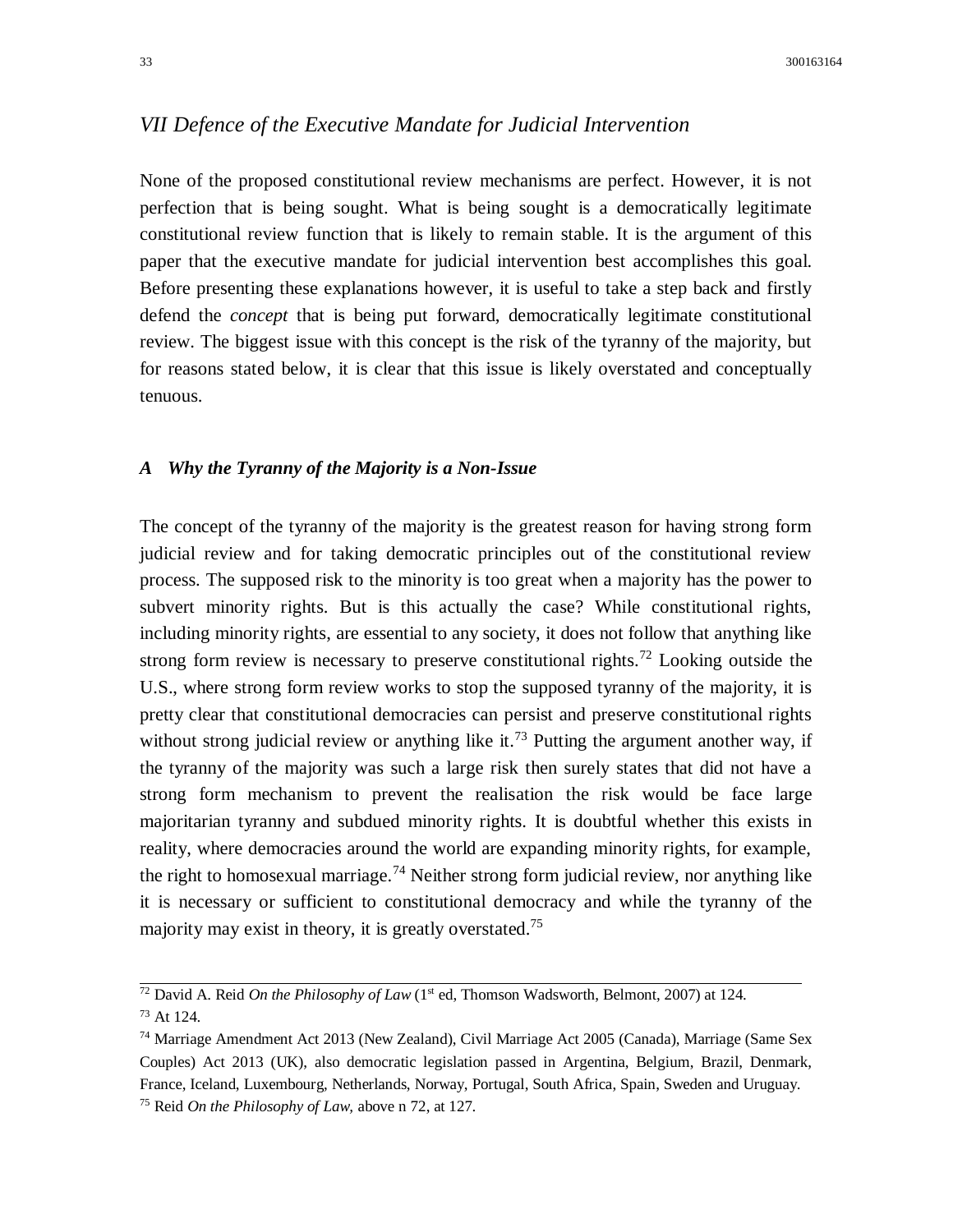In addition to the reality-based argument sated above, Waldron argues that the common argument of majoritarian tyranny is seriously confused.<sup>76</sup> We can assume that tyranny is what happens to someone when his or her rights are denied.<sup>77</sup> The first thing to realise about this definition, according to Waldron, is that potential tyranny is going to be at stake in any disagreement about rights. When a rights disagreement occurs, it is clear that the party in favor of a wider, more expansive understanding of the right will think that the opposite side's position is potentially tyrannical.<sup>78</sup> For example, defenders of euthanasia rights would think that the position of euthanasia illegality is tyrannical to the sick or elderly wishing to be euthanised. Democratic institutions are not perfect and will sometimes reach and enforce incorrect decisions about rights.<sup>79</sup> Based on the above definition, they will act tyrannically. But, importantly, so too will courts. A decision made by either organ can deny someone rights and be expressed as tyranny. So then if we accept that both bodies can be potentially tyrannous, what makes tyranny of the *majority* so bad? Why is a decision aggravated by the fact that a majority imposes it? Put another way; is tyranny by a popular majority (e.g. a majority of elected representative, supported by a majority of his constituents) a particularly egregious form of tyranny?<sup>80</sup> Waldron is unable to see how this is so. His view is that that you can either say tyranny is tyranny, irrespective of how the decision is made or, if how the decision is made is relevant to the question of tyranny, then the fact that it is made through a majoritarian process actually *mitigates* the tyranny. It does this because there is at least one non-tyrannical thing about the decision, as it was not made in a way that excluded certain people from participation as equals. $81$ 

Based on these two points, the overstated nature of the tyranny of the majority and the theoretic confusion that the concept has when assessed from a constitutional review basis, the paper argue that the potential threat of tyranny by a democratically legitimate constitutional review mechanism will be of little consequence.

- <sup>78</sup> At 1395.
- <sup>79</sup> At 1396.
- <sup>80</sup> At 1396.
- $81$  At 1396.

 $\frac{76}{76}$  Waldron, "The Core of the Case Against Judicial Review", above n 8, at 1395.

<sup>77</sup> At 1395.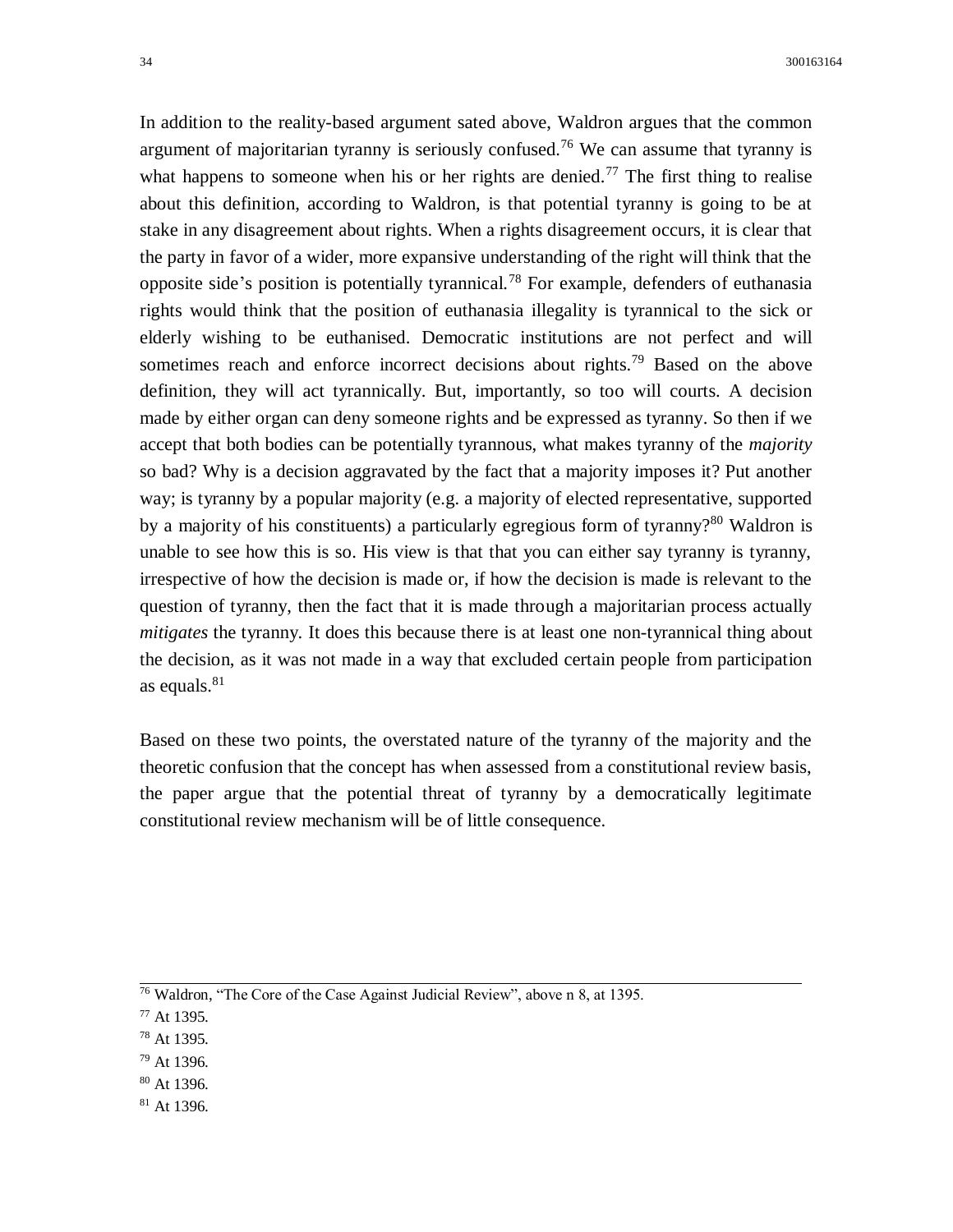# *B Resolving the 'Who' Issue*

The biggest issue with the constitutional review function being defended, the executive mandate for judicial intervention, is who will be the person who is preparing the negative reports and how will they attain this position. As stated, the Attorney General would lack the democratic legitimacy required due to his or her undemocratic appointment. While democratic to a degree, as the appointment comes from a democratically elected prime minister or president, this person succumbs to the very same legitimacy issues that face judges. The head of the executive themselves is also arguably not the person to place this power with. The reason why is because, although they fully satisfy the democratic legitimacy requirement of the ideal constitutional review function, their *review* of the legislation is potentially subject to a conflict of interest. The head of the executive, when preparing these negative reports, will have other concerns that weigh in the decision, the biggest being public policy.

How then can this be resolved? The answer is actually quite simply. A new role can be created, within the executive, where a person's sole job is to fulfill this report-making function. The person would be democratically elected into this position. What would be different with this democratic position compared with a democratically elected judiciary, which would solve all the legitimacy issues of strong form judicial review, is the limited function that this person would have. A judge exists to settle legal disputes across all areas of law. It would be difficult for a person running for a position as judge to state to potential voters his or her stance on the almost infinite legal disputes which he or she would face. This report making position however operates within a much narrower framework. It is much easier for a person running for this position to state his or her position on a limited number of constitutional issues. The smaller amount of potential issues face by this role compared to that of a judge means that democratic election into this type of role is feasible while a democratically elected judiciary is arguably not.

It is helpful to pause at this moment and negate any potential criticisms that may attach to this resolution. The most obvious is how is this person to be elected? The person can be elected merely by the inclusion of the role and candidates in a general election. Alternatively, the role could have a completely separate election. While this may seem like a difficult and costly exercise, that doesn't mean it should not be done. The U.S. is a prime example of this, where their presidential elections are completely separate to the elections of the House of Representatives and the Senate. The presidential election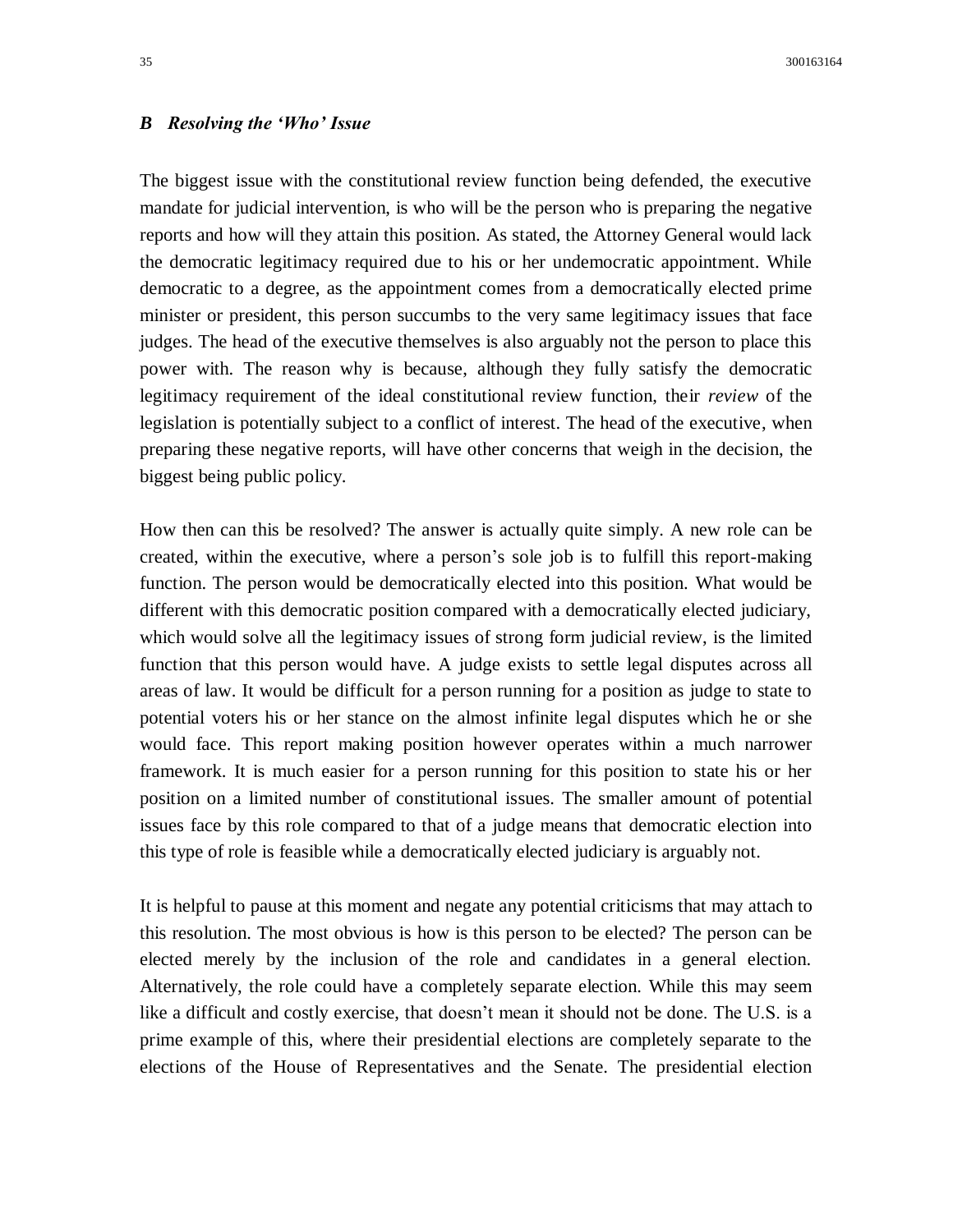system could be said to be a difficult, costly and even an overly complex process. However none of these reasons mean that the method is a bad one.

The creation of this role and the democratic nature that it holds succeeds to a great degree in accomplishing the ideal constitutional review process. The person has a certain level of independence and lack of potential conflict of interests when performing the report making function, meaning that constitutional review element of the process is achieved to the highest degree. The democratic nature of the position means that the decisions this person reaches have legitimacy.

# *C Executive Mandate for Judicial Intervention as the Dominant Proposed Mechanism*

This paper holds that all three proposed forms of constitutional review would accomplish the goal of a democratically legitimate constitutional review function. However, the executive mandate for judicial intervention is the best form proposed. This is so for three reasons; the executive mandate offers a more evenly balanced distribution of constitutional power, it offers a collaborative rather than combative result and is a better potential exercise of the will of the people. These reasons and associated concepts are explained below.

#### *1 Balanced Distribution of Power*

An executive mandate for judicial intervention takes proposed legislation, reports on whether it is constitutionally compliant, allows the legislation to be passed regardless of what the report says, but allows the future striking down of legislation by the courts if previously subject to a negative report. In short, this approach places the legislative making power in the legislature, an allowance making power in the executive, and a final interpretation power in the courts. Each organ is given power, but is subject to a restriction that stops that power from being supreme. The entire point of constitutionalism, and constitutional review, is to place restrictions on the powers that government organs have to maintain the social contract that the people agreed to at the time a constitution is made. Constitutionalism keeps the government organs from extending their powers to become potentially oppressive. Taking parliamentary sovereignty and judicial supremacy as examples of the two extremes that can be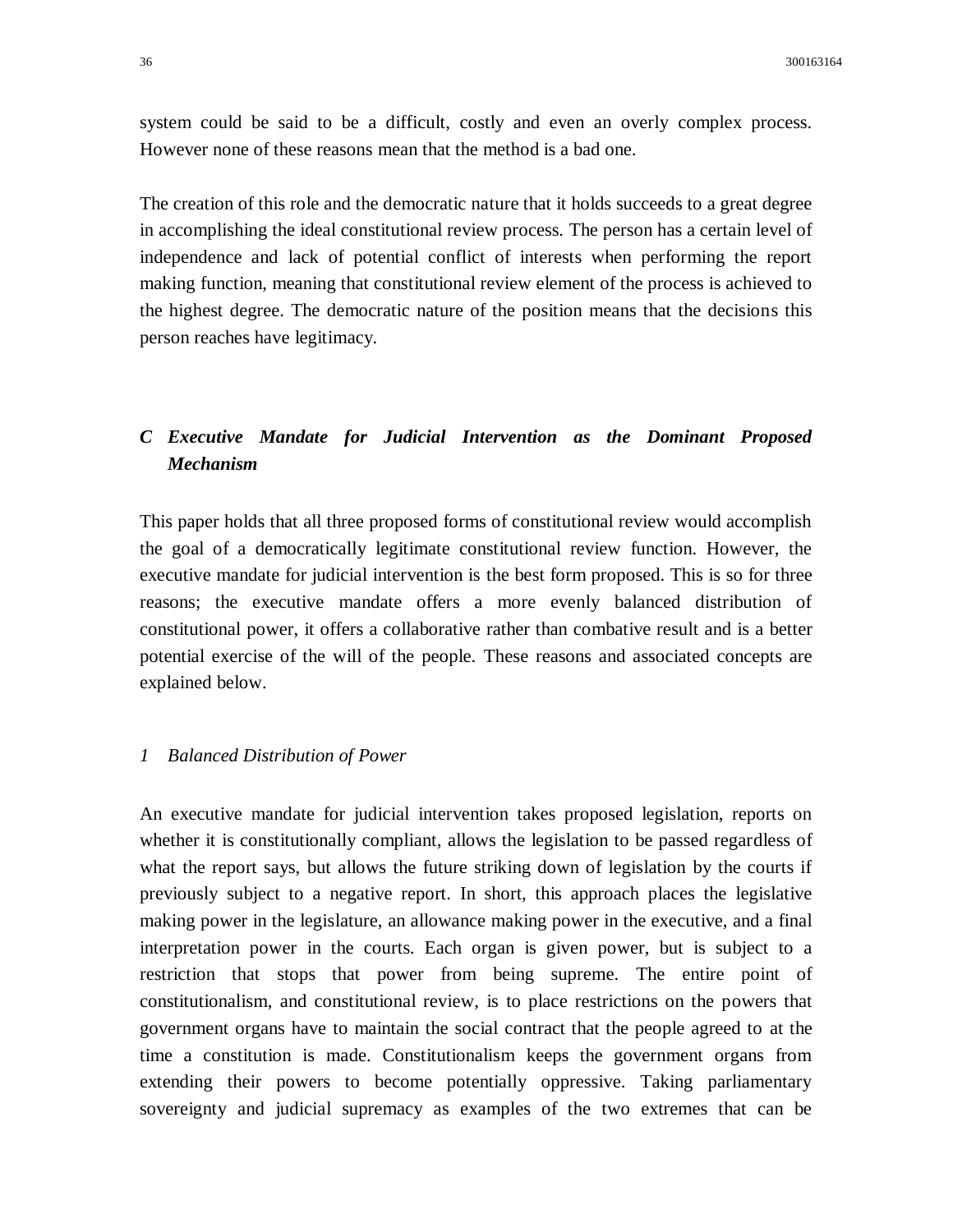potentially reached, it is clear that under either of these two theories, and in the absence of any constitutional amendment, a body exists which has the constitutional power to subject the other organs to its whim. The executive mandate disallows this potential abuse of power, by facilitating power sharing where each branch is responsible to another.

While the executive veto of judicial decisions and absolute veto of constitutionally consequential legislation are good in that they redistribute power traditionally held by the legislature and judiciary, their failure is that they arguably go too far in that distribution. Both of these proposed forms of constitutional review place a full and final decisionmaking power in the hands of the executive. While this paper would argue this is a potentially good thing, due to the democratic nature of the executive, it is arguable that this absolute supremacy held by the executive goes too far in redistributing traditional constitutional review power. Allowing one organ, by itself, to make an unrestricted decision on constitutional compliance can potentially result in the exact type of oppressive behavior that constitutionalism is attempting to combat.

## *2 Complimentary Rather Than Combative*

Constitutional review will always involve a tension. On the one hand we have someone relying on a piece of legislation, saying that either the legislation does not in their opinion infringe constitutional values or that it does so but is necessary or reasonable. On the other hand we have another person who is saying that the legislation does infringe constitutional values. The decision of whether the legislation breaches constitutional norms can be made in many ways. At one extreme, parliament could say that no other organ can inquire at all into whether a piece of legislation is consistent with constitutional norms. This is in effect saying that the decision of adherence to constitutional norms will be made only by parliament. At the other extreme, the judiciary can say that any piece of law that affects constitutional norms will be struck down. This is saying that the judiciary can only make the decision of adherence to constitutional norms. In assessing constitutional review as simply a decision and by understanding that the decision can be placed somewhere on a scale between parliamentary sovereignty and judicial supremacy, there are two frameworks in which a constitutional review decision can be seen through.

Firstly, a decision could be combative. What this means is that the government organs are working against each other to try to achieve their respective goals. For parliament this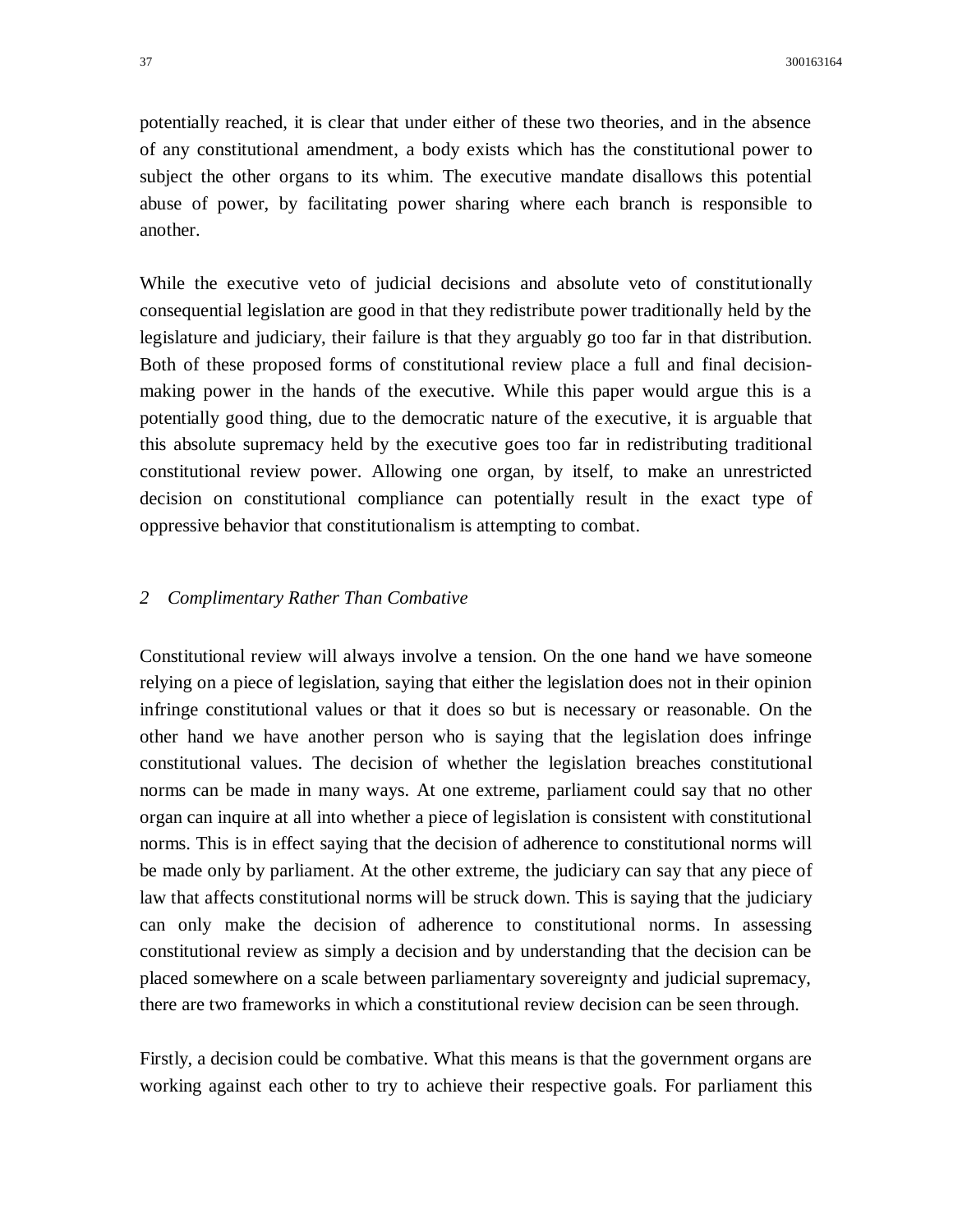will mean the legislation they pass having legal effect and for the judiciary this will mean not enforcing legislation that breaches constitutional norms. Strong form judicial review is a perfect example of a combative constitutional review mechanism, as the judiciary has the final say on whether legislation breaches constitutional norms and whether the legislation will be enforced. It fully considers its own goals and places these before parliaments policy objectives. Absolute parliamentary sovereignty is another example of a combative constitutional review mechanism. There, parliament is not taking the court's opinions into account and merely pursuing with their own legislative interests.

Alternatively, a decision could be complimentary. This type of decision can be best described as falling somewhere in the middle of the scale described earlier. It is neither parliament demonstrating its sovereignty nor the judiciary demonstrating its supremacy, but instead it is a middle ground between the two opposing forces. What this type of decision does is best understood as a form of legislative dialogue. It is the government organs informing the parliament of any constitutional violations that legislation does in a productive way to try to meet a balance between the policy objectives of the legislation and adherence to constitutional norms.

The executive mandate is a perfect example of this arguably superior complimentary constitutional review mechanism. It is a mechanism that operates between parliamentary sovereignty and judicial supremacy with the goal of having constitutionally compliant legislation. It offers the executive to function as a middleman for the tension created between the judiciary and legislature to operate as an *informer* of legislation's constitutional compliance and strips away the legislature versus judiciary notion traditionally attached to constitutional review. The other two proposed methods of constitutional review unfortunately are likely to be combative forms. The executive override of judicial decisions and absolute veto of constitutionally consequential legislation both result in the executive branch having the full and final say in a constitutional disagreement. Both of these forms create a new doctrine, executive supremacy, and create the exact type of combative tension mentioned above. Because of the nature of an override or a veto, the executive can be said to be working against either the judiciary or parliament in an attempt to achieve its goals. In the same way as strong form judicial review, these methods consider the executive's goals and places them before the goals of either the judiciary or parliament. The executive mandate does not result in the same type of combative constitutional review and for this reason can be said to be more satisfactory that the other two proposed mechanisms.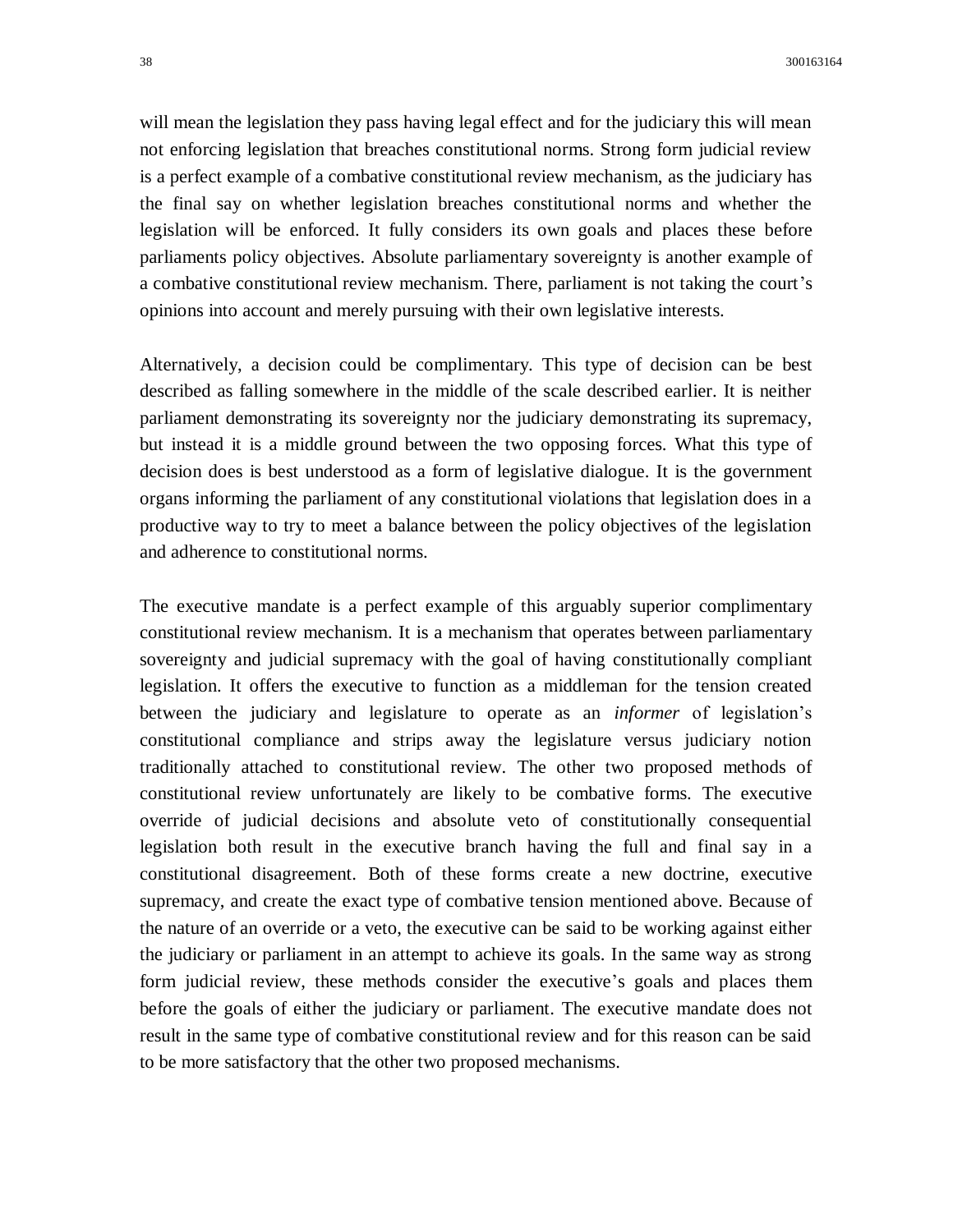# *3 An Exercise of the "Will of the People"*

Taking a step back from the specifics of the proposed constitutional review, it is helpful to look at the concept of constitutional review and what it means when a specific constitutional review process is adopted. Any constitutional review process is an attempt to maintain the current constitutional system and norms that citizens have agreed to. It does this by disallowing the legislature to breach constitutional norms when it passes legislation. By creating boundaries for what parliament can legislate on, the initial social contract entered between the people and the state is upheld. For example, constitutional review would likely deem that the abolishment of the judiciary, in a modern democratic state, as unconstitutional. In this way, the people of the nation are saying that the abolishment of the courts is not what they agreed upon when they gave the state the power to govern them. The agreement between people and the state of what powers the state has and how these powers may be exercised is of critical importance when inquiring into issues relating to constitutional review.

As we have seen, constitutional review processes have the potential to evolve into judicial supremacy or degenerate into parliamentary sovereignty. The crucial issue here is that when this evolution or degeneration occurs, it is not done after consultation with the people of the state. What exists is an evolution or degeneration that citizens have not agreed to. While the legal powers themselves are not changed, the effective nature of how the state exercises these powers have changed. What this means is that when degeneration or evolution of constitutional review procedures occurs, we have a power being exercised by the state that was not agreed to by the people. For example, if in the UK declarations of inconsistency were adopted by parliament word for word and wide judicial interpretation were not corrected, we would have the final decision making being made by the courts, where the people agreed that these decisions should not be made by the courts, but they should instead be made by parliament.

Constitutional amendment as a potential remedy for incorrect use of state power always exists, however amendments arguably will not fix the issue. The issue isn't with the power created, but rather with how the organs use the power. Taking the Canadian situation of evolution into effective strong form review as an example, it is difficult to think how a constitutional amendment could result in parliament beginning to use the notwithstanding clause when it is appropriate to do so. Assuming that constitutional amendments cannot return constitutional review procedures which have evolved or degenerated back to the procedure that was originally agreed to by the people, then it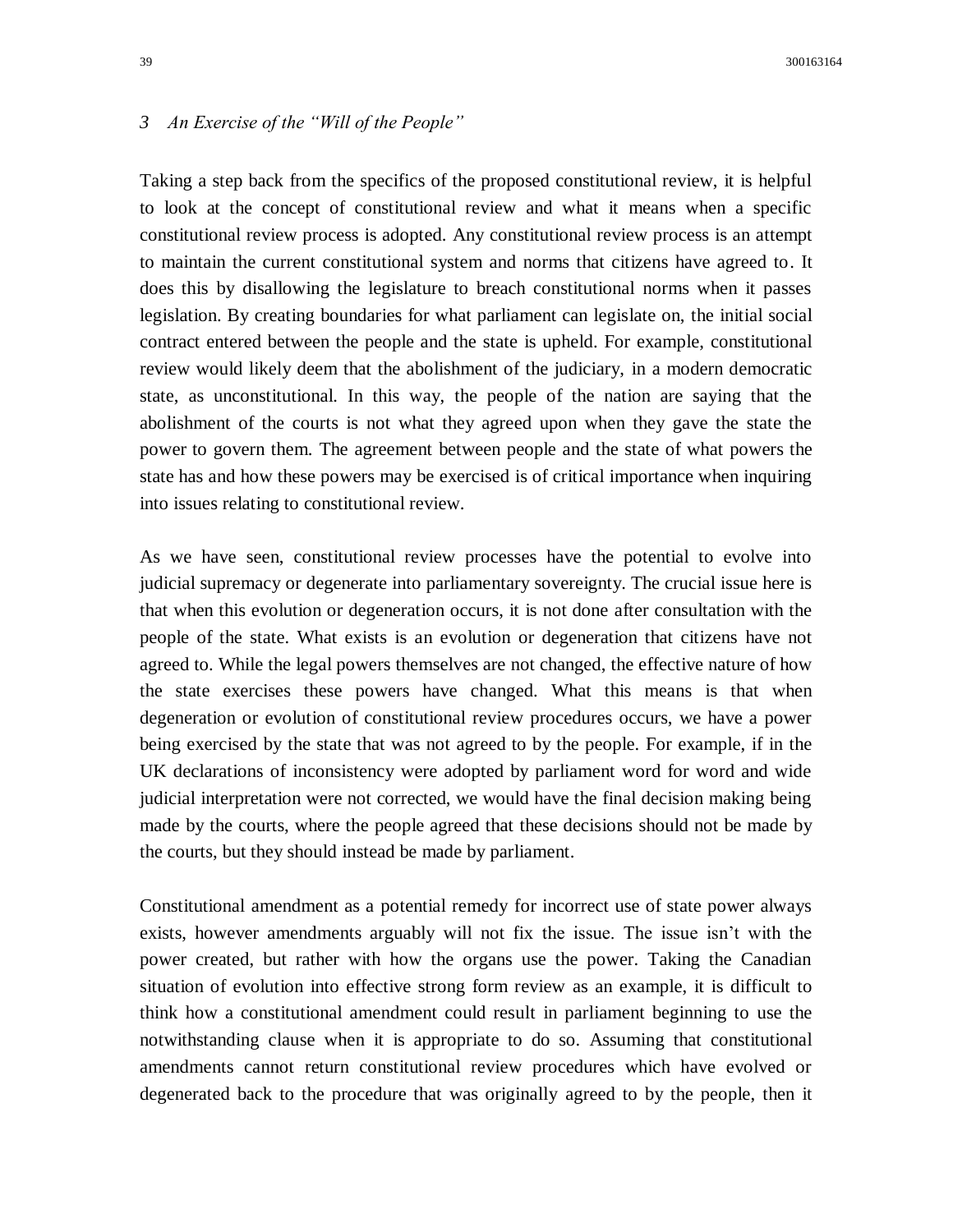seem to be that the only way to ensure the social contract is upheld is by having a constitutional review system which cannot, or is at least the most unlikely to, evolve or degenerate. This is again where the executive mandate for judicial intervention dominates the other proposed mechanisms.

The executive mandate for judicial intervention is the least likely mechanism to degenerate or evolve and as a result is the best constitutional review mechanism for maintaining the social contract entered into between people and the state. As stated above in section VI, the role of the courts and the unlikeliness that zero constitutional incompatibilities would be found in proposed legislation means that the chance of degeneration into parliamentary sovereignty is very low. Evolution into strong form is not possible. The other two proposed forms on the other hand place final decision-making power in the executive. As in Canada, there is no way to determine whether they will be used or not. Because of this, the stability of the mechanism is completely reliant on how the procedure will operate in practice. What is attempting to be reached is the creation of a constitutional review mechanism to limit state power, agreed to by the people. However if the state can alter the mechanism through extra legal means, such as non-use of the power, then such a mechanism cannot be said to be satisfactory. Due to the fact that the executive mandate for judicial intervention has the least likely chance to degenerate or evolve, it best satisfies the goal of upholding the constitutional review mechanism agreed to by the people when a social contract was entered into between these people and that state.

# *VIII Conclusion*

The issue this paper dealt with was the democratic illegitimacy of the US style judicial review procedure. We saw that having unelected judges making decisions that affected individual's constitutional rights was a problem due to the fact that these people were unelected, completely independent and unaccountable. Weak form constitution review, seen through procedures adopted in New Zealand, the UK and Canada, all attempted to solve the democratic illegitimacy issues by setting up respective systems that sees parliament as the final decision maker of constitutional disagreements. However, these systems are not without issues of their own and it was apparent that weak form judicial review mechanisms has the potential to evolve into effective strong form judicial review or degenerate into absolute parliamentary sovereignty. The issue then became how to ensure democratically legitimate constitutional review that would be stable in the long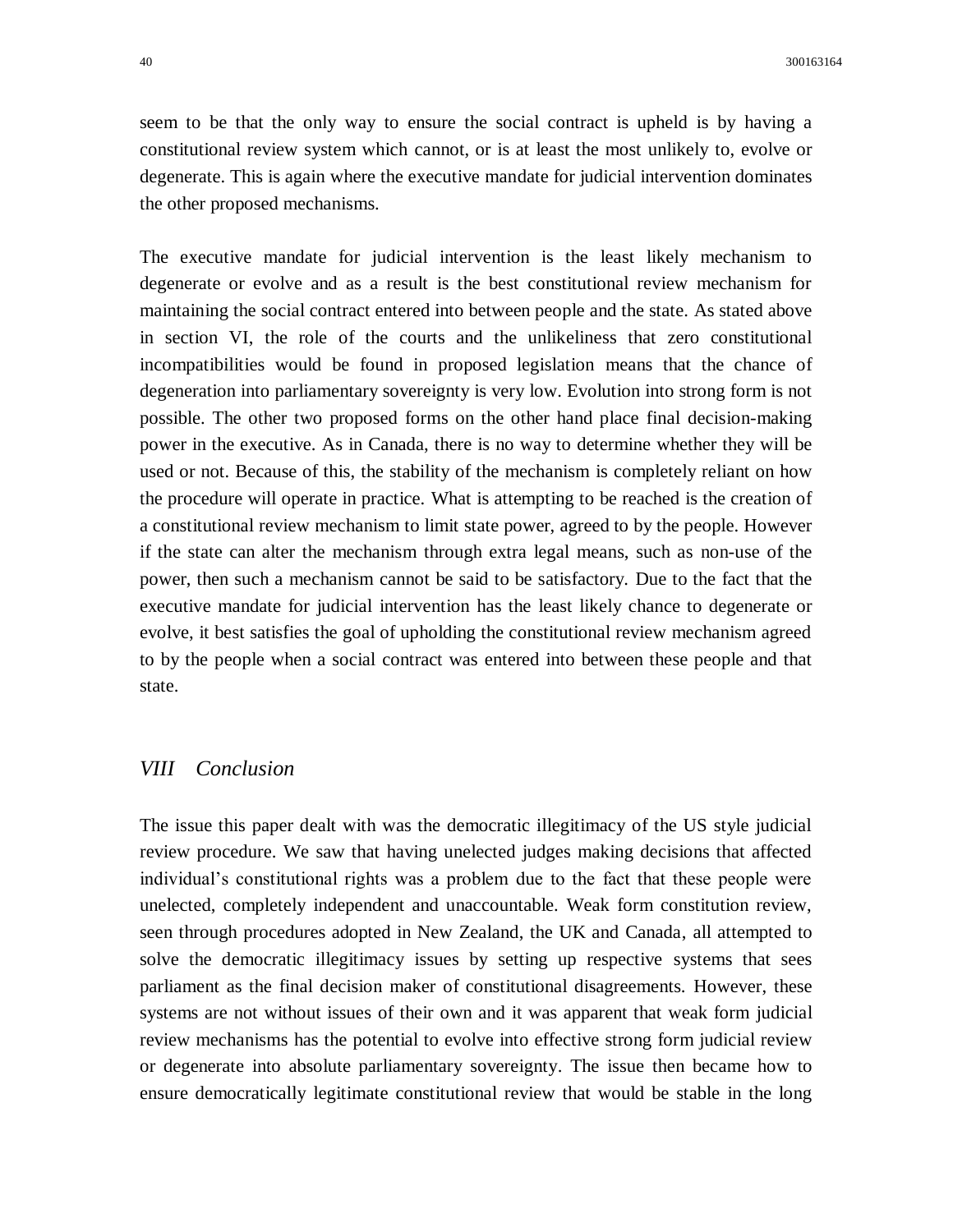term. The paper introduced the executive branch as a possible solution. By proposing three constitutional review processes that held the executive as central importance, the paper attempted to create a constitutional review process that upheld democratic principles and would likely be stable. An executive override of judicial decisions, a executive veto of constitutionally consequential legislation and an executive mandate for judicial intervention where the three proposed mechanisms, each prima facie solving both democratic legitimacy and stability issues with current forms of constitutional review. The executive mandate for judicial intervention was the best proposed mechanism, due to the fact that it best distributed appropriate power between the different government organs, was a mechanism which was inherently complimentary rather than combative and, lastly, was the most likely to respect the will of the people by its stable nature and relative incapability to degenerate or evolve into a system not agreed to by a state's citizens. As the US constitution says, it is the *people* that should decide how they are governed and the constitutional norms that their society holds. The judiciary having this power is illegitimate and the dominant proposed constitutional review mechanism would return this power to the people.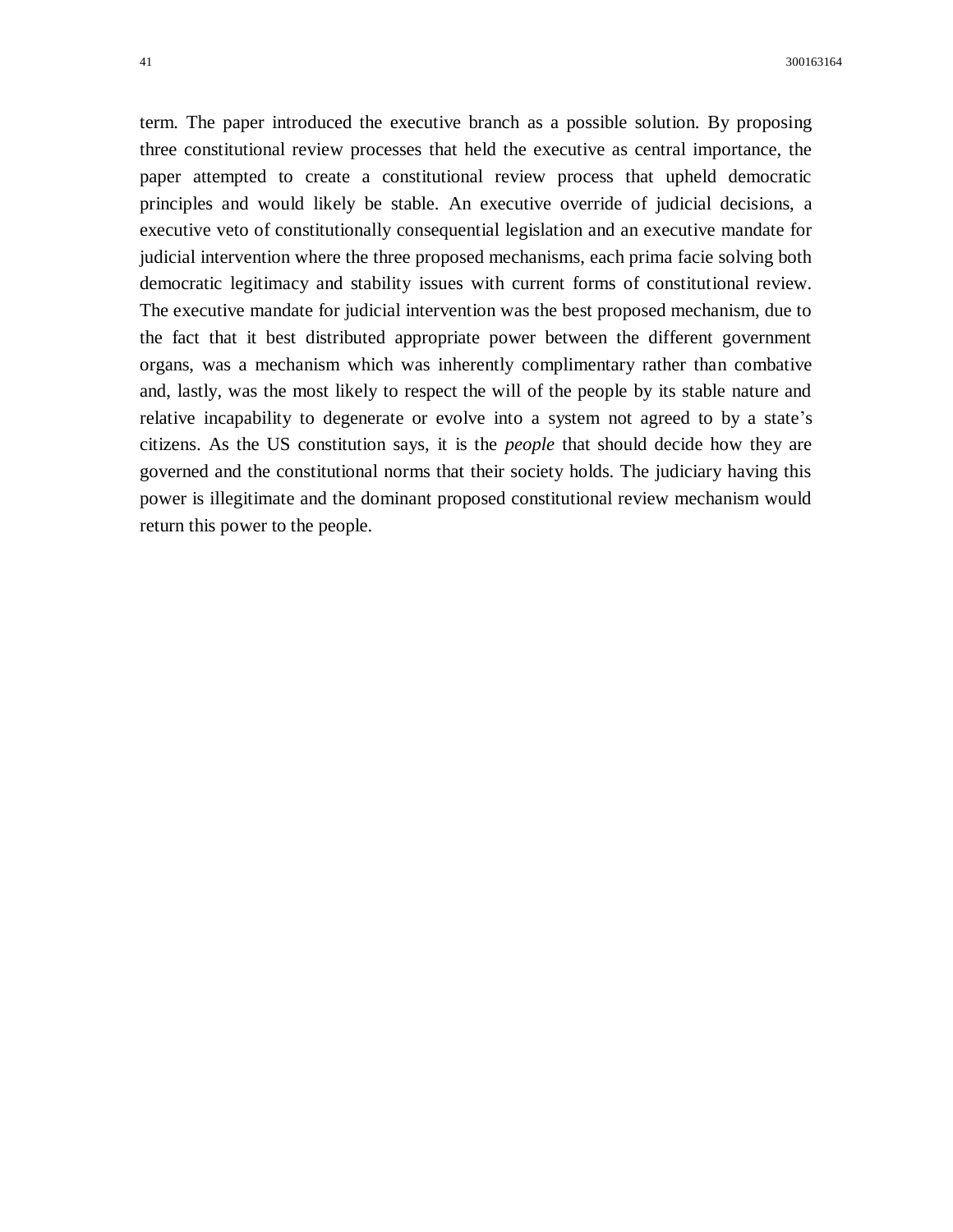# *IX Bibliography*

# *A Cases*

*1 Canada*

*Ford v Quebec (Attorney General)* (1988) 2 (SCR).

# *B Legislation*

*1 New Zealand* Bill of Rights Act 1990. Marriage Amendment Act 2013.

# *2 United Kingdom*

Marriage (Same Sex Couples) Act 2013. Human Rights Act 1998.

*3 Canada*

Canada Act 1982 (UK) ch 11, sch B pt I ('Canadian Charter of Rights and Freedoms'). Civil Marriage Act 2005.

*4 U.S.A*

US Constitution.

# *C Books and Chapters in Books*

David A. Reid *On the Philosophy of Law* (1<sup>st</sup> ed, Thomson Wadsworth, Belmont, 2007).

D. J. Galligan "Judicial Review and Democratic Principles: Two Theories" in Mark Tushnet *Bill of Rights* (Ashgate, Hampshire, 2007).

John Adler *Constitutional and Administrative Law* (8<sup>th</sup> ed, Palgrave Macmillan, East Kilbride, 2011).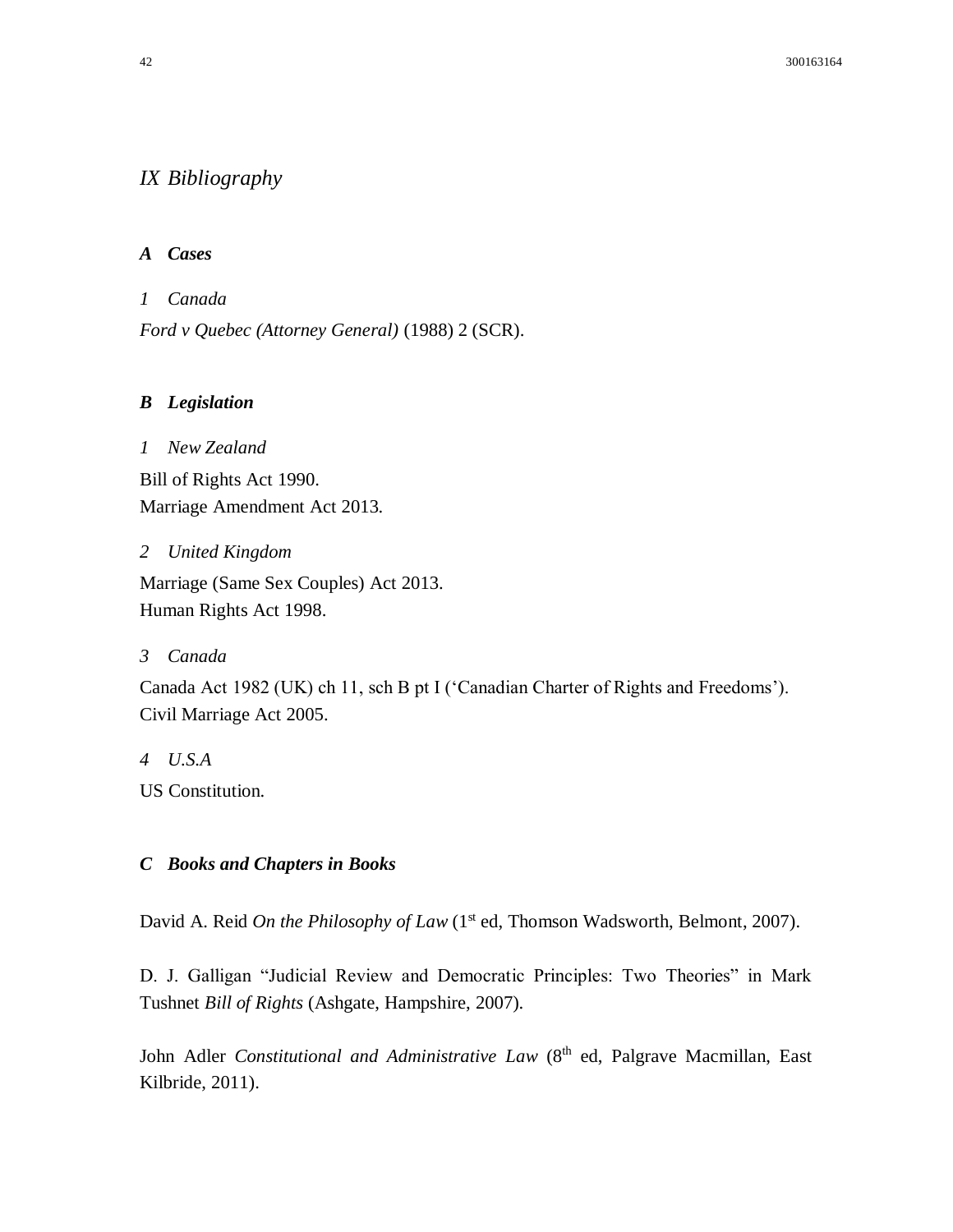Lesley Brown *The New Shorter Oxford English Dictionary* (3<sup>rd</sup> ed, Clarendon Press, Oxford, 1993) Volume 2.

Linda Camp Keith *The U.S. Supreme Court and the Judicial Review of Congress: Two Hundred Years in Exercise of the Courts Most Potent Power* (1<sup>st</sup> ed, Peter Lang Publishing Inc, New York, 2008).

Mark Tushnet "The Rise of Weak-Form Judicial Review" in Rosalind Dixon and Tom Ginsburg (eds) *Comparative Constitutional Law* (Cheltenham, Edward Elgar, 2011).

Mark Tushnet *Weak Courts, Strong Rights: Judicial Review and Social Welfare Rights in Comparative Constitutional Law* (1<sup>st</sup> ed, Princeton University Press, Oxfordshire, 2008).

Phillip A Joseph *Constitutional and Administrative Law in New Zealand* (3<sup>rd</sup> ed, Thomson Brookers, Wellington, 2007).

Terence Daintith and Alan Page *The Executive in the Constitution – Structure, Autonomy and Internal Control* ( 1st ed, Oxford University Press, Oxford, 1999).

Walter Bagehot *The English Constitution* (1<sup>st</sup> ed, Virtue and Co., London, 1867).

## *D Journal Articles*

Barbara J. Cox ""The Tyranny Of The Majority Is No Myth": Its Dangers For Same-Sex Couples" (2012) 34 Hamline J. Pub. L. & Pol'y 235.

Daniel Markovits "Democratic Disobedience" (2004-2005) 114 Yale L.J. 1897.

Danielle E. Finck "Judicial Review: The United States Supreme Court Versus the German Constitutional Court" (1997) 20 B.C Int'l & Comp. L. Rev. 123.

David Snow "Notwithstanding the Override: Path Dependence, Section 33 and the Charter" 2008-2009 8 Inovations: A Journal of Politics 1.

Jeremy Waldron "The Core of the Case Against Judicial Review" (2006) 115 Yale L.J. 1346.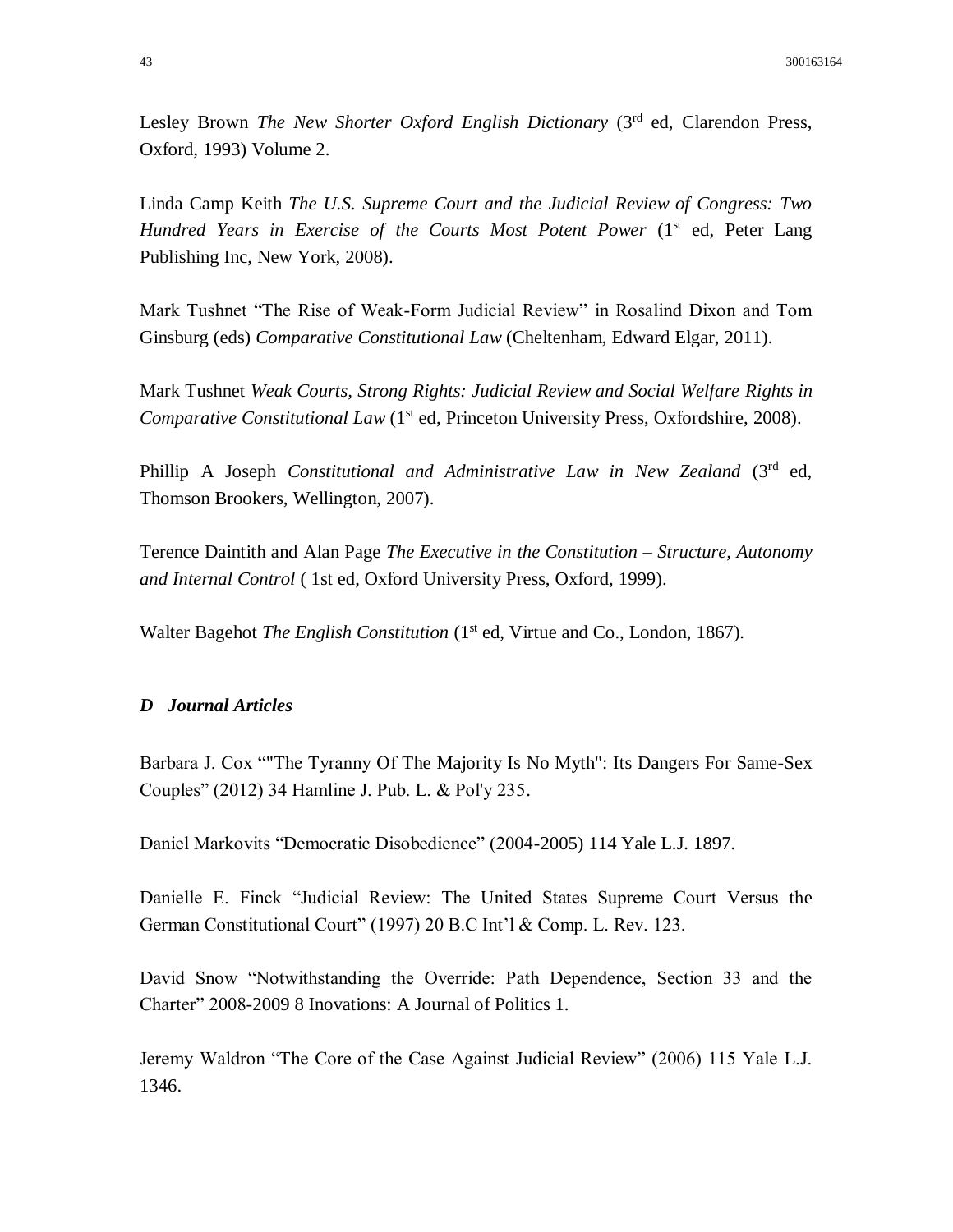Mark V. Tushnet "Alternative Forms of Judicial Review" (2005) 101 *Georgetown Law Faculty Publications and Other Works* 2781.

Peter W. Hogg and Allison A. Bushell "The Charter Dialogue Between Courts and Legislatures: (Or Perhaps the Charter of Rights Isn't Such a Bad Thing After All)" (1997) 35 OHLJ 75.

Tsvi Kahana "The Notwithstanding Mechanism and Public Discussion: Lessons from the Ignored Practice of Section 33 of the Charter" (2001) 44-3 Canadian Public Administration 255.

# *E Parliamentary and Government Materials*

#### *1 United Kingdom*

Ministry of Justice (UK) *Responding to Human Rights Judgments: Report to the Joint Committee on Human Rights on the Government Response to Human Rights Judgments 2011-12* (September 2012).

# *F Internet Resources*

History, Art and Archives – United States House of Representatives "Presidential Vetoes" <http://history.house.gov/Institution/Presidential-Vetoes/Presidential-Vetoes/>.

Ministry of Justice "Tribunals" < [http://www.justice.govt.nz/tribunals>](http://www.justice.govt.nz/tribunals).

US Electoral College "What is the Electoral College" < [http://www.archives.gov/federal](http://www.archives.gov/federal-register/electoral-college/about.html)[register/electoral-college/about.html>](http://www.archives.gov/federal-register/electoral-college/about.html).

# *G Other Resources*

James Madison "The Federalist No. 51" (1788).